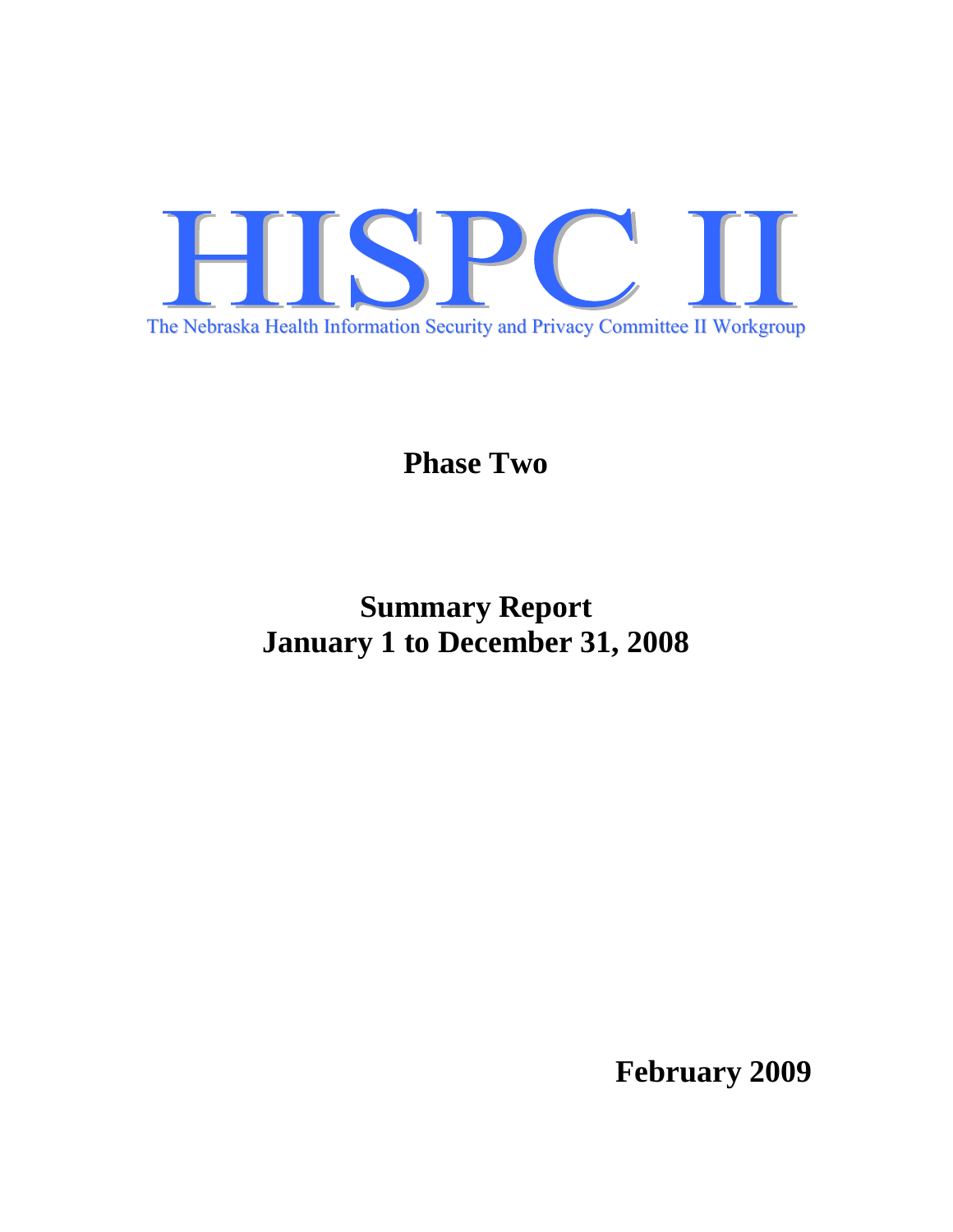# **TABLE OF CONTENTS**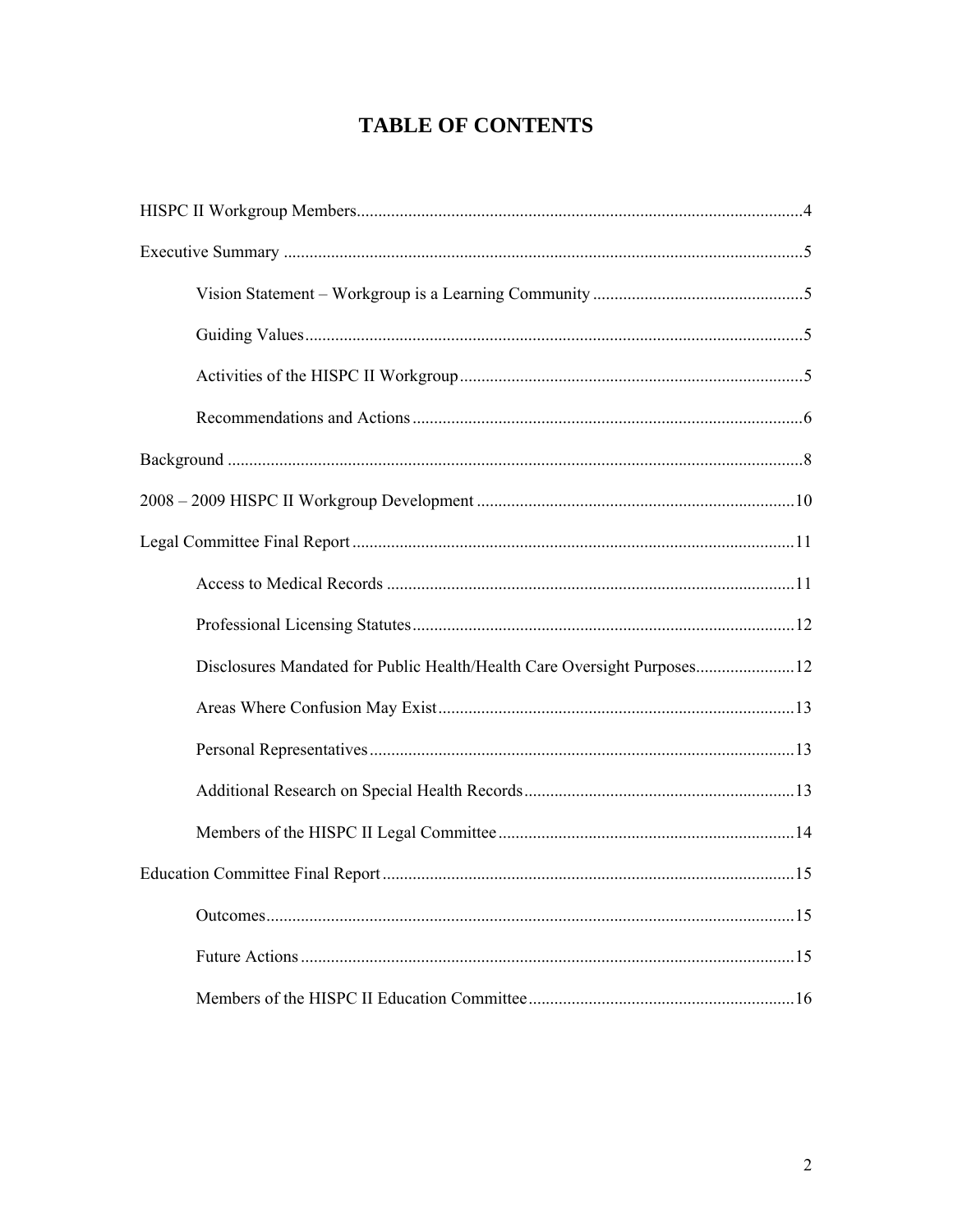| HISPC II Workgroup as A Health Information Technology (HIT) Learning Community 20 |  |  |  |  |
|-----------------------------------------------------------------------------------|--|--|--|--|
|                                                                                   |  |  |  |  |
|                                                                                   |  |  |  |  |
|                                                                                   |  |  |  |  |
|                                                                                   |  |  |  |  |
|                                                                                   |  |  |  |  |
| Project 1: Health Information Security and Privacy Consumer Education 27          |  |  |  |  |
|                                                                                   |  |  |  |  |
|                                                                                   |  |  |  |  |
|                                                                                   |  |  |  |  |
| Appendix B – Sharing Health Records Electronically: The Views of Nebraskans39     |  |  |  |  |
|                                                                                   |  |  |  |  |
|                                                                                   |  |  |  |  |
|                                                                                   |  |  |  |  |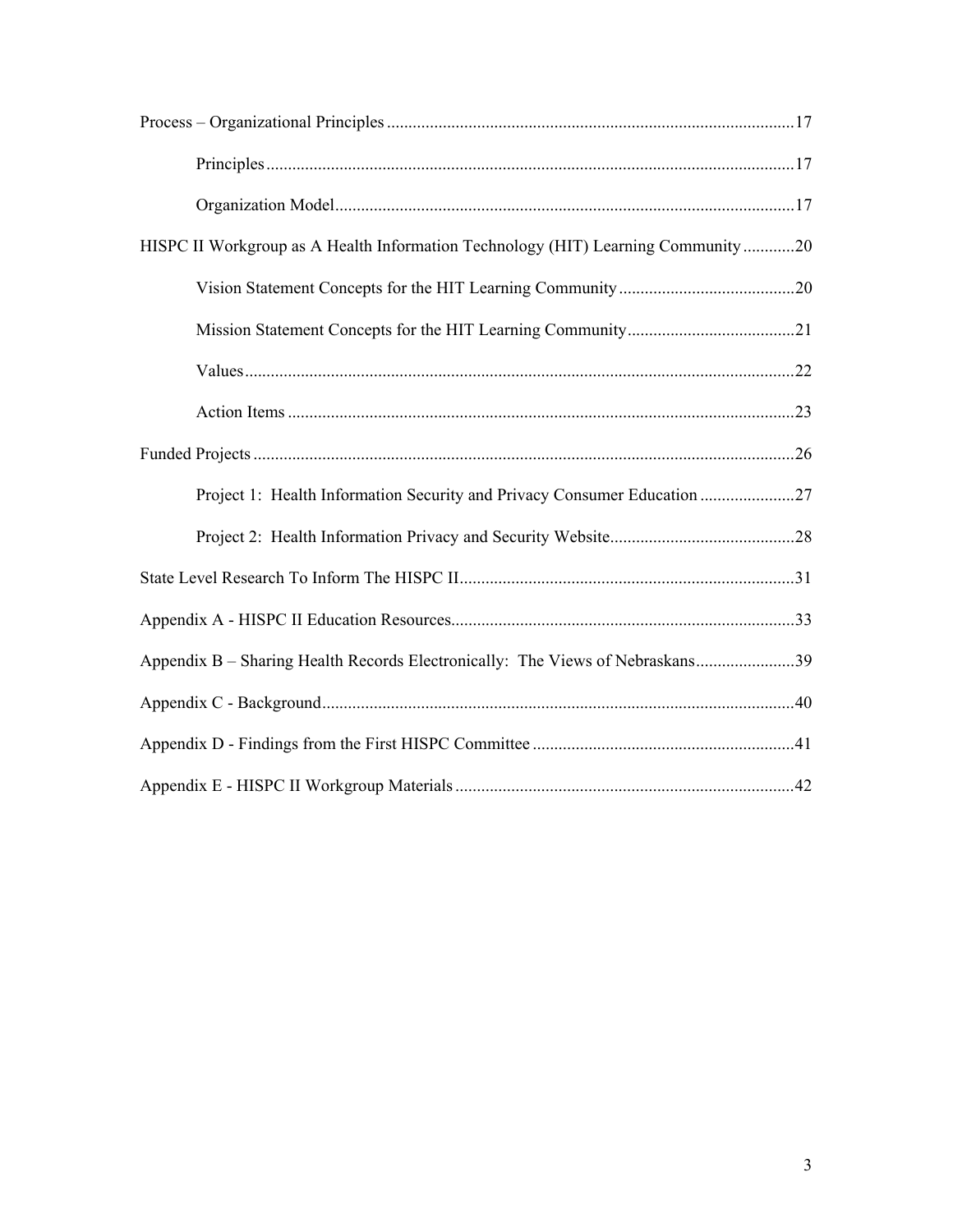## **HISPC II WORKGROUP MEMBERS**

The HISPC II workgroup of the eHealth Council (as directed by the Nebraska Information Technology Commission (NITC)) is made up of individuals who have an interest in health information security and privacy. This diverse group brings many backgrounds and points of view together to review, discuss important issues related to this topic, and provide guidance to the public of the State of Nebraska.

Joseph Acierno, M.D. Deputy Chief Medical Officer NE Department of Health & Human Services

Jackie Miller Chief Administrator Community Health Planning & Protection Division of Public Health – NE DHHS

Karen Paschal, PT, DPT, MS Associate Professor Creighton University – Physical Therapy Dept.

Sheila A. Wrobel Chief Compliance/Privacy Officer UNMC

Bill Bivin Nebraska Health Care Association

Roger Brink Legal Counsel NE Department of Health & Human Services

Anne Byers Manager Community Information Technology Office Nebraska Information Technology Commission

Joni Cover Executive Vice President Nebraska Pharmacists Association

Charlene Dunbar, MBA, RHIA Director of Health Information Nebraska Heart Institute Hospital

David H. Filipi, M.D. Vice President Medical Affairs, Physicians Clinic Nebraska Methodist Health Systems

Kimberly A. Galt, PharmD, PhD (c) Associate. Dean for Research Creighton University – SPAHP

James L. Harper, M.D. Director, Continuing Medical Education Children's Hospital and Medical Center

Steven W. Hartman Security Officer Community Information Technology Office Nebraska Information Technology Commission

Kim Hazelton, MA, RHIA President-Elect NE Health Information Management Association

Steven H. Hinrichs, M.D. Professor/Director UNMC – Dept. of Pathology/Microbiology

Ron Hoffman, RHU Enterprise Privacy Office Mutual of Omaha Insurance Company

David Lawton, RN, PhD eHealth Coordinator Public Health Informatics/Comm. Health Planning NE Department of Health & Human Services

Christy A. Rentmeester, PhD Assistant Professor Center for Health Policy & Ethics Creighton University Medical Center

Renee' A. Rowell, MS, RHIA Program Director Health Information Management Services College of Professional Studies Bellevue University

September Stone, R.N. Nebraska Health Care Association

Dennis Berens (Facilitator) **Director** Nebraska Office of Rural Health NE Department of Health & Human Services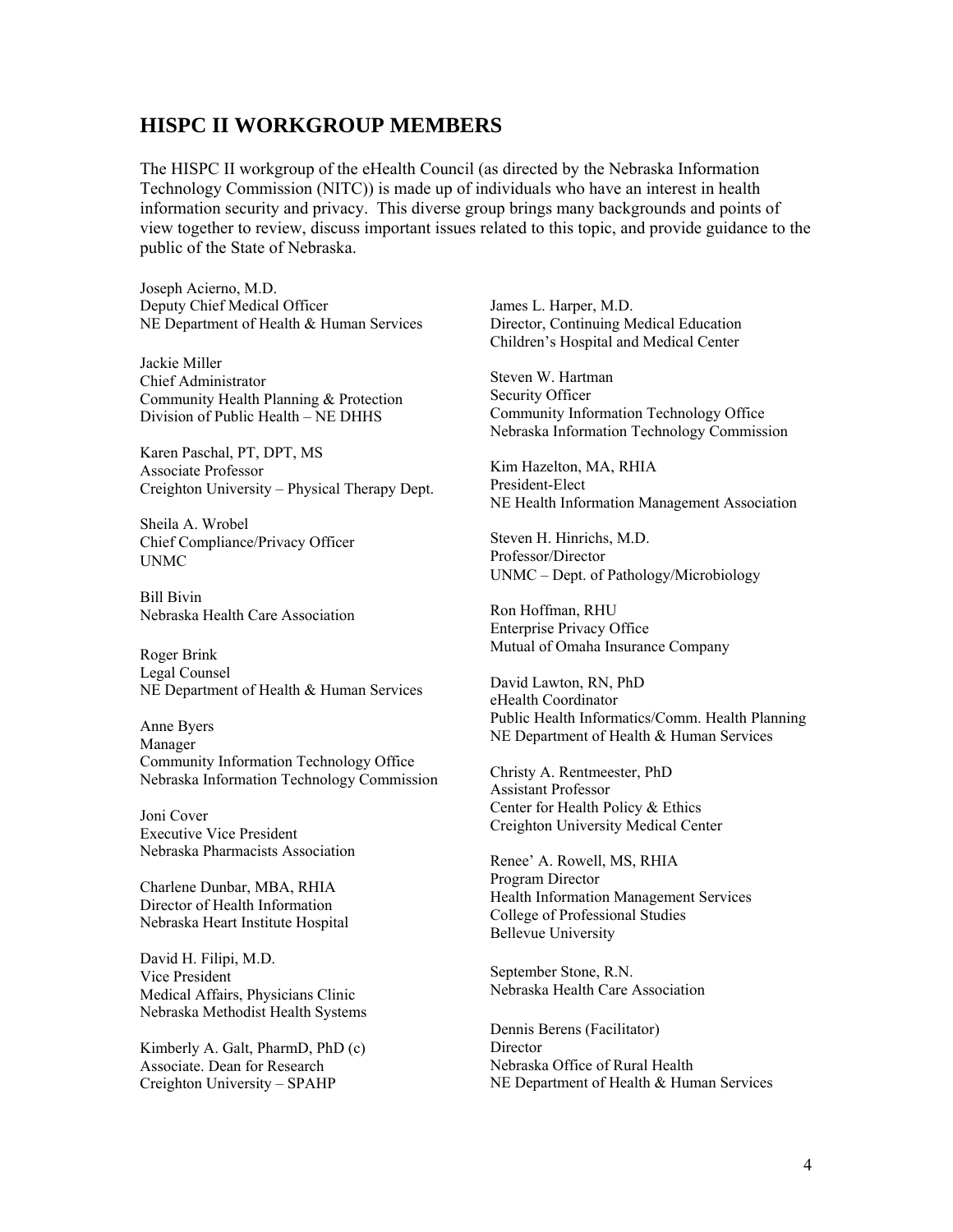# **EXECUTIVE SUMMARY**

The Nebraska Health Information Security and Privacy Committee II Workgroup (HISPC II) was originally formed by Lieutenant Governor Rick Sheehy in 2005. The HISPC II Workgroup became a workgroup of the Nebraska Information Technology Commission (NITC) eHealth Council in January 2007. The workgroup is made up of a diverse group of individuals with an interest in health information security and privacy. The HISPC II workgroup realized the need for cross-collaboration and learning from the wide range of experts participating in studies completed by the original HISPC. Specific concepts were developed by the workgroup and used to guide the interactions and action item development.

## **Vision Statement – Workgroup is a Learning Community**

The workgroup will function as a learning community about health information technology and its uses; created and nurtured by a broad collaboration that shares knowledge widely, focused on creating a health information flow that is visible and understandable to all citizens, research-based and community appropriate, credible and focused on essentials, and provides a blueprint for improvement.

## **Guiding Values**

- ♦ We believe that each citizen owns his or her own personal health information and should be provided a reasonable opportunity and capability to make informed decisions about the collection, use, and disclosure of their individually identifiable health information beyond that permitted by law for treatment, payment, operations and public health reporting purposes.
- ♦ We believe that citizens should be involved in and partner with the designers of all health models, electronic health models, and with the devised distribution plans for these models.
- ♦ We believe in citizen involvement with the HISPC workgroup, their committees, and with other key stakeholders in the work to design a process for the creation of a health information exchange structure that maintains security and privacy of their health records.
- ♦ We believe that citizens, their health care providers, and other stakeholder organizations should be working in partnership/collaboration to ensure a statewide, interoperable, health care environment.

## **Activities of the HISPC II Workgroup**

Consumer involvement is commonly identified as a key element in the development of health information exchange. The National eHealth Initiative identified focusing on consumers as one of six common principles for effective health information exchanges. The eHealth Initiative recommends that health information exchanges enable consumers to make informed choices and address health information security and privacy needs of consumers. It is this concept that governs the two key work areas: consumer education and issues in security and privacy.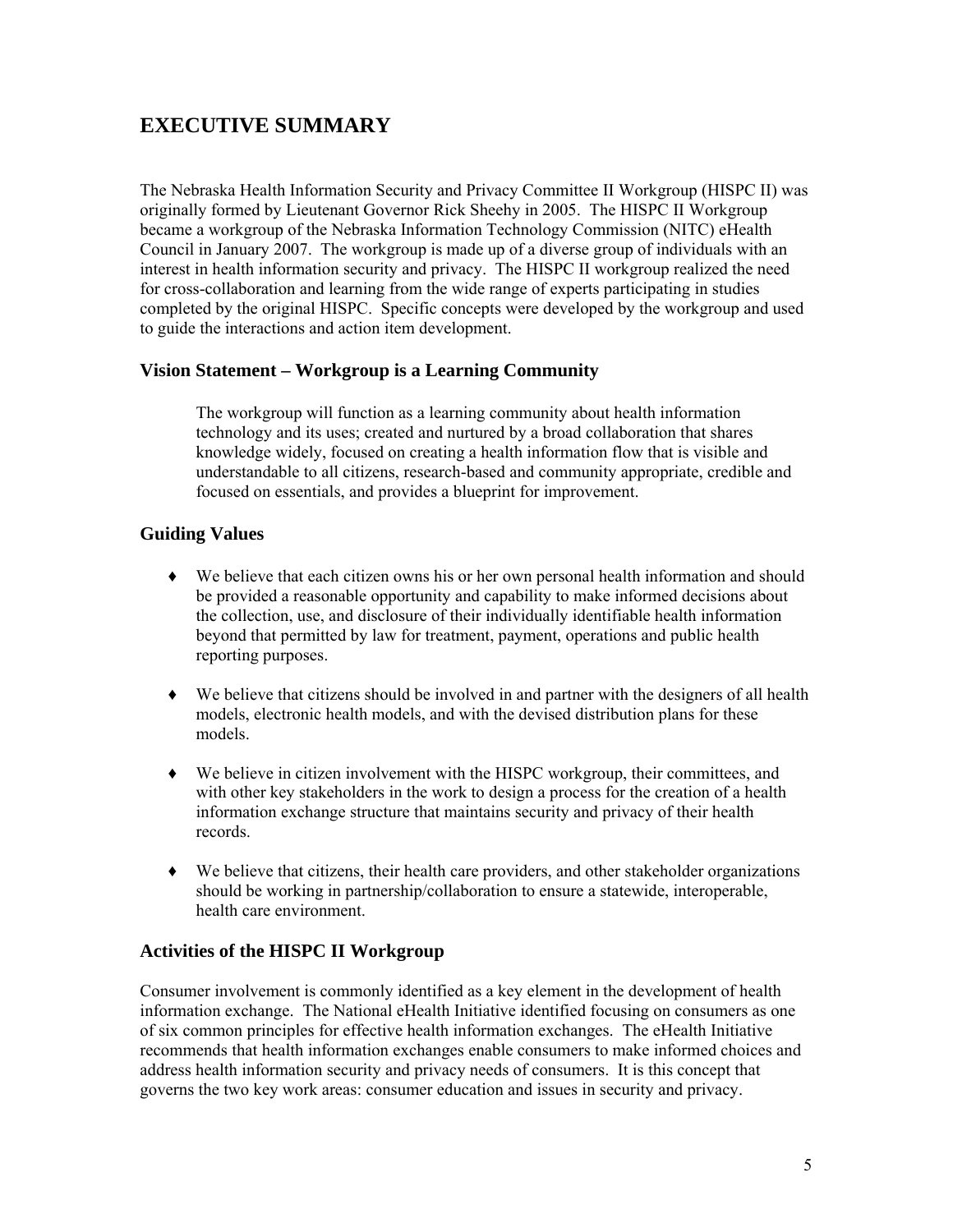During 2008 the HISPC II workgroup formed the legal committee to complete an in-depth study of existing laws and regulations and an education committee to address the need for health information security and privacy education. As part of this work two projects were funded through the Nebraska Information Technology Council (NITC) in June of 2008. These projects included:

- ♦ Health Information Security and Privacy Consumer Education
- ♦ Health Information Privacy and Security Website.

Additionally, Nebraska participated in a multi-state collaborative project to address authentication and audit requirements as part of the national Health Information Security and Privacy Collaborative.

By focusing on consumer education as a priority this workgroup continues to move forward in developing educational materials for consumers regarding health information exchange as well as related privacy and security concerns. To aid in consumer education the HISPC II Workgroup Education Committee identified a list of references for consumers and providers (Appendix A – HISPC II Education Resources). Several members of the HISPC II Work Group were also involved in a Deliberative Discussion on Sharing Health Information Electronically. The Deliberative Discussion, facilitated by the University of Nebraska Public Policy Center, found that Nebraska consumers generally have positive views toward sharing health information electronically, although they do have some concerns about health information security and privacy.

In addition to the consumer education component, the HISPC II Workgroup Legal Committee completed an in-depth study of existing laws and regulations, with the guidance from representatives from health professions, health educators and health organizations to develop solutions on how to overcome barriers. The committee also assessed areas where confusion may exist about whether health information disclosure is permissible. The committee offers several recommendations to facilitate electronic health information exchange across the state of Nebraska:

## **Recommendations and Actions**

## **Education Committee**

Recommendations and future actions of the Education Committee include:

- ♦ Completion and sustainability of the Health Information Privacy and Security website
- ♦ Development of consumer materials
- ♦ Continued work to add education materials to the website which will be operational by late spring 2009
- ♦ Identify and/or create mechanisms for consumer engagement statewide with use of these materials. Two major foci are to assist consumers with
	- o Personal health management
	- o Involvement in ongoing public policy development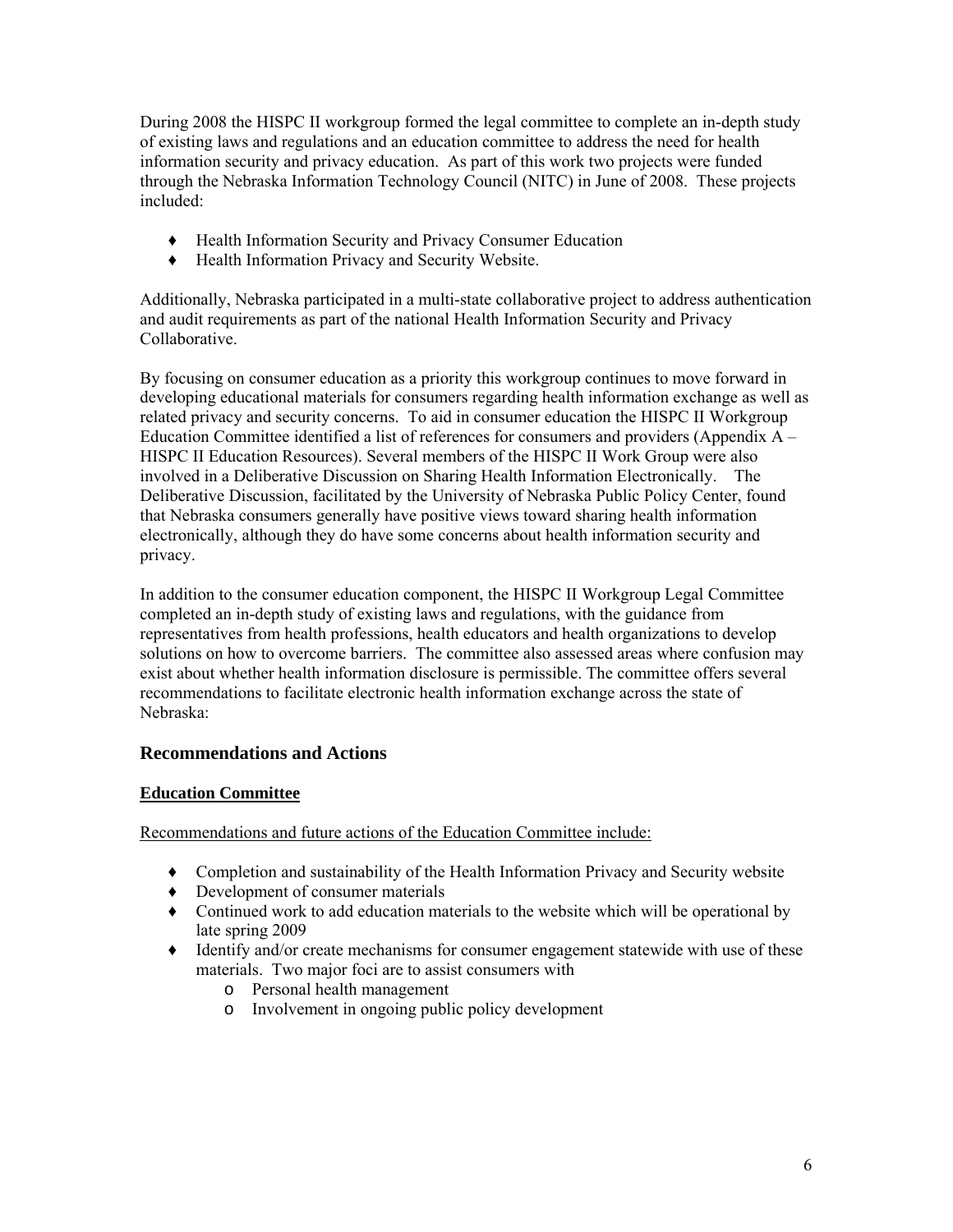### **Legal Committee**

Recommendations and future actions of the Legal Committee include:

Neb. Rev. Stat. 71-8401: Authorizations for Release of Information are valid for a maximum period of 180 days after date of execution. Health Insurance Portability and Accountability Act (HIPAA) permits the individual to state an expiration date or expiration event, providing the individual with greater access and disclosure rights over their protected health information.

1. Recommendation: Delete the 180-day restriction from Nebraska statute, so statute is silent, permitting the individual to determine the length of the time the authorization is valid. This change in law would eliminate the necessity for individuals to sign authorizations multiple times for continued release of information.

Action: HISPC II representatives met with staff of the Governor's Policy Research Office to discuss the 180-day restriction. Initial discussions were held with the Nebraska Medical Association (NMA) Executive Vice President and legal counsel about the potential for including the proposed revision to the authorization statute in legislation NMA planned to sponsor. However, the Department of Health and Human Services clean up bill (LB288) was deemed to be a better fit. An amendment was proposed at the hearing before the Health and Human Services Committee on Jan. 28, 2009.

- 2. Recommendation: Obtain feedback from the Nebraska Psychiatric Association about recommending a change to Nebraska law to be consistent with HIPAA standards. Since HIPAA provides the individual with greater rights of access, it preempts Nebraska law. Changing Nebraska law would eliminate confusion and reduce HIPAA violations when access is denied for improper reasons.
- 3. Recommendation: Create a model authorization, similar to the Nebraska Strategic National Implementation Process (NE SNIP) authorization contained in the Nebraska Health Information Management Association (NHIMA) Guide, to facilitate disclosure of health information. If Nebraska Department of Health and Human Services (NE DHHS) identified the form as meeting relevant regulations, then the form may be widely used and accepted. The model authorization could be placed on the eHealth Health Information Security and Privacy Committee website being developed. The model authorization could be amended if the 180 day restriction is subsequently eliminated through legislation.

Action: At the 2008 NHIMA conference on September 11, 2008 attendees were asked if a written model authorization form, supported by the eHealth Council, similar to the authorization created by the NE SNIP group and contained in the NHIMA Guide would be helpful. Sixteen attendees responded. Fifteen participants thought a standard form would be helpful. One respondent was not sure.

- 4. Recommendation: Identify additional ways this change can be publicized to health care professionals, such as placement on the eHealth Health Information Security and Privacy Committee website as an Frequently Asked Questions (FAQ), and communication to Nebraska health care professional associations.
- 5. Recommendation: The HISPC II committee will obtain a legal opinion describing how sensitive information may be used and disclosed. The HISPC II will use the legal opinion to create educational materials for Nebraska providers.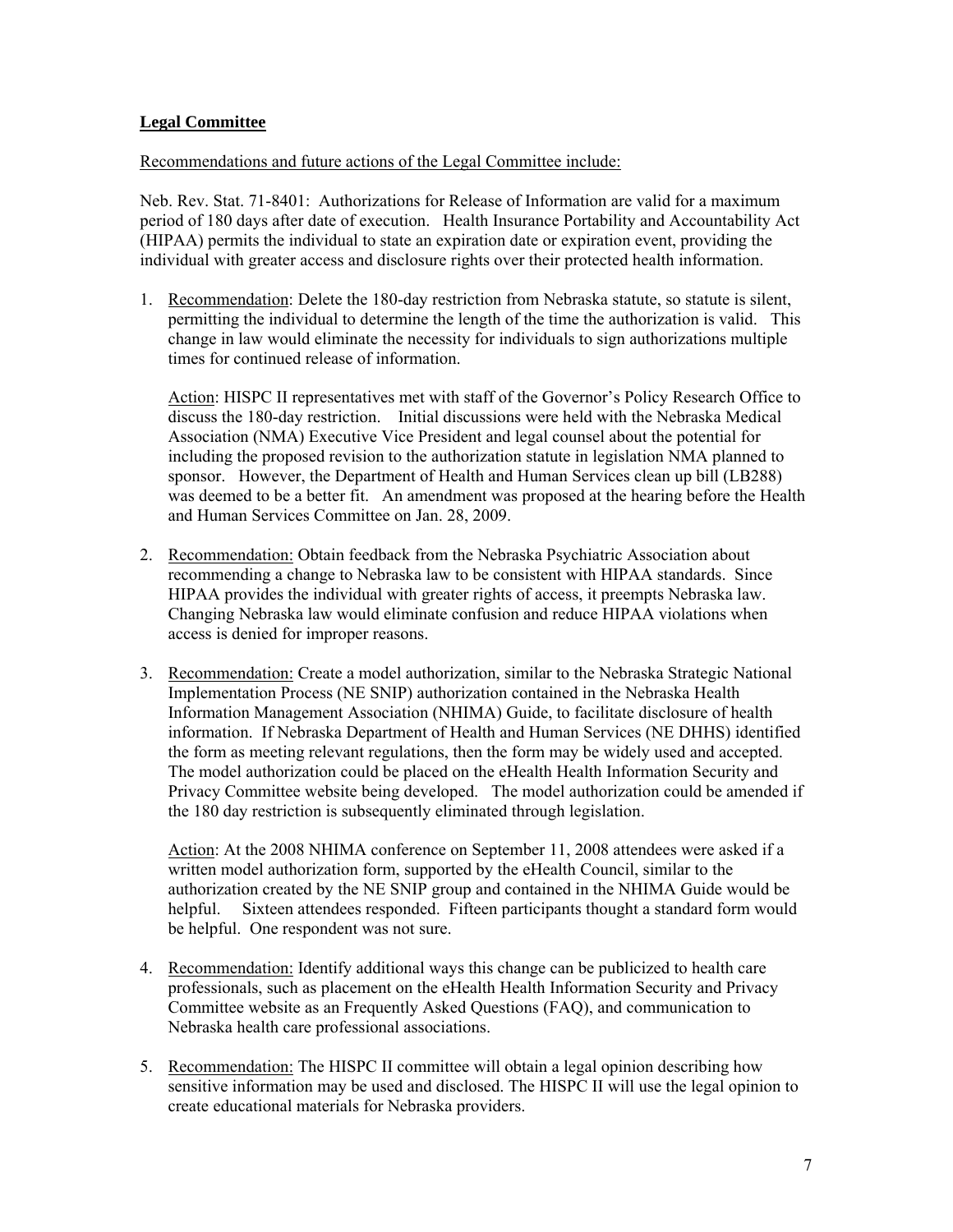# **BACKGROUND**

The Nebraska Health Information Security and Privacy Workgroup Phase 2 (HISPC II) was formed by the eHealth Council based on recommendations from the original 2006-2007 Health Information Security and Privacy Committee (HISPC). These recommendations were from studies completed during 2007 by surveying Nebraska:

- ♦ Health/Licensure/Certification and Facilities Oversight Board Managers
- ♦ Health Professions Organizations Leadership
- ♦ Consumers

The *Security and Privacy Barriers to Health Information Interoperability* Reports generated by the first Health Information Security and Privacy Committee (HISPC) can be found on the Creighton Health Services Research Program (CHRP) website: [http://chrp.creighton.edu](http://chrp.creighton.edu/).

The HIPSC II Workgroup was tasked with completing an in-depth study of existing laws and regulations, with the guidance from representatives from health professions, health educators and health organizations to develop solutions on how to overcome the barriers determined in finding 5 of the *Security and Privacy Barriers to Health Information Interoperability Recommendations and Summary: Final Report for the state of Nebraska June 2007* report:

**Finding 5:** Our HISPC study of security and privacy issues is consistent with the same concerns and areas of work needing to be addressed within our state and its communities as a most recent cross-sectional study of the nation revealed.<sup>[1](#page-7-0)</sup> The issues are embedded in complexity and confusion associated with state and federal level inconsistencies, conflicting business practices, and varying consent policies and approaches. These issues must be untangled and addressed. This will require a sustained commitment to achieve.

#### **Recommendation**:

 $\overline{a}$ 

- ♦ **The e-Health Council should explore the development of a sustainable system for monitoring our progress in studying and addressing the security and privacy issues within the state of Nebraska.**
- ♦ **An in-depth study of existing laws and regulations, with guidance from representatives from health professions, health educators and health organizations is needed to develop solutions on how to overcome these barriers. [2](#page-7-1)**

<span id="page-7-0"></span><sup>&</sup>lt;sup>1</sup>Dimitropoulos, L.L. Interim assessment of variation: privacy and security solutions for interoperable health information exchange. December 29, 2006. RTI Project No. 0209825.000.004.002. RTI International, Chicago, Illinois. (ref. 16) 2

<span id="page-7-1"></span><sup>&</sup>lt;sup>2</sup> Health Information Security and Privacy Committee State of Nebraska. Security and Privacy Barriers to Health Information Interoperability Recommendations and Summary: Final Report for the state of Nebraska June 2007: pp 4-5.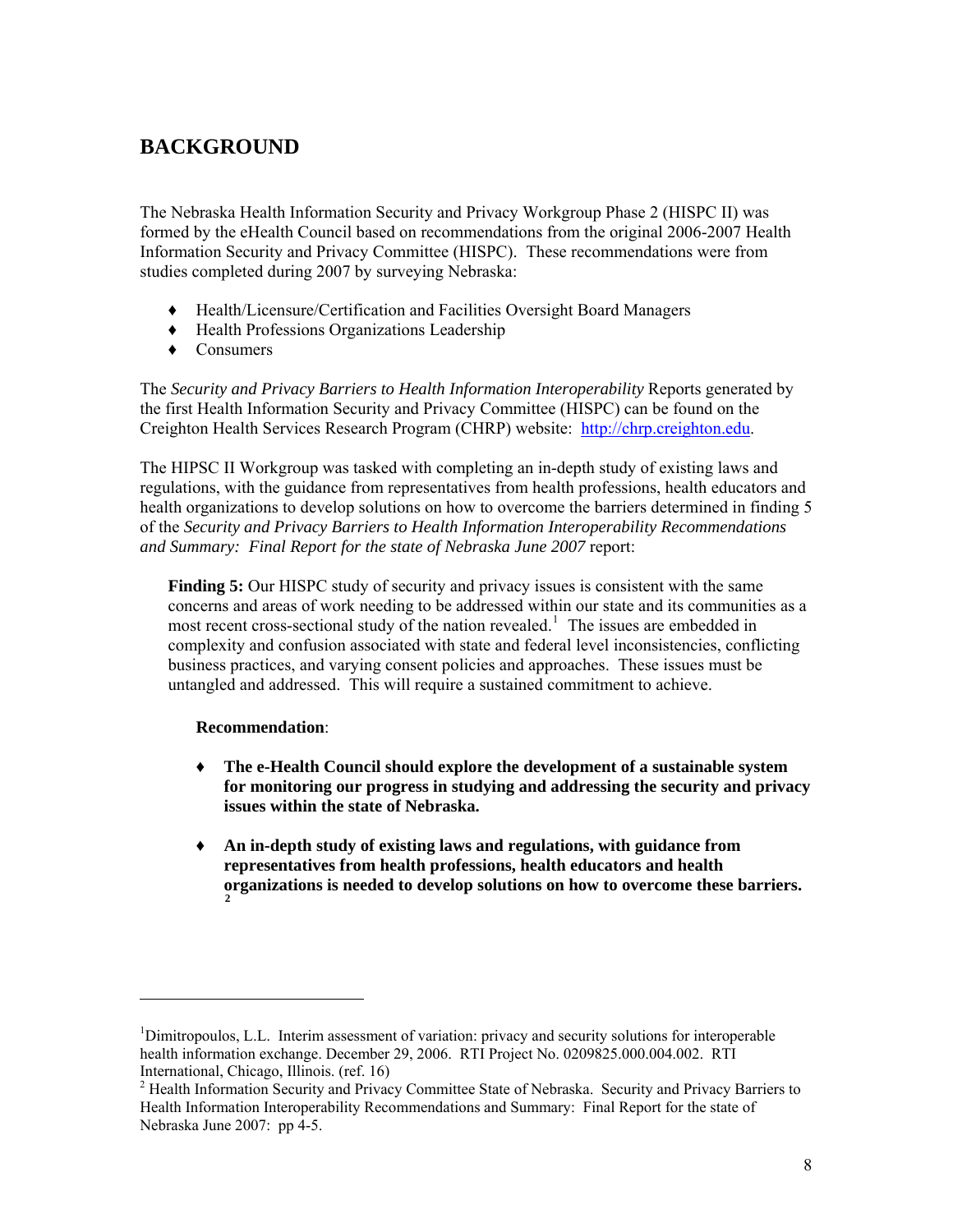The workgroup was also tasked to address the need for health information security and privacy education determined in finding 6 of the *Security and Privacy Barriers to Health Information Interoperability Recommendations and Summary: Final Report for the state of Nebraska June 2007* report:

**Finding 6:** Based on the three research reports from this committee and our discussions, we believe there is a need for further research needed about implications to consumers, health professionals, health systems, educators, private and public care providers, and payers. Examples of important research questions that the committee has thought about, but are not limited to include:

- ♦ How are consumer's health and safety outcomes affected by the sharing of health information?
- ♦ What processes are necessary for consumers to participate in the sharing of health information?
- ♦ How will consumers concerns about the risks they perceive with health information sharing be "stewarded" as the processes emerge, and who will "steward" them?
- ♦ How are small business health care providers, health systems and large health care organizations, affected by the impact of sharing health information: What is the impact on workload? What is the impact on workforce considerations?
- ♦ How will the educational needs of the young, middle age, young-old and old-old adults be met as these processes develop?
- ♦ What is the impact of a partial adoption of health information sharing on patient security and privacy?

#### **Recommendation:**

 $\overline{a}$ 

- ♦ **The NHHS should pursue further research in the area of how to obtain needed technical information and employ effective processes of applying this information to assist health boards and facility boards with the ongoing process of staying current in and facilitating adoption of future rules and regulations that advance secure, private health information and interoperability approaches.**
- ♦ **Further research should be conducted by professional organizations about the on-going impact of health information and exchange and interoperability on provider and patient security and privacy issues.**
- ♦ **Further research should be conducted to better understand consumer viewpoints and needs.[3](#page-8-0)**

<span id="page-8-0"></span><sup>&</sup>lt;sup>3</sup> Health Information Security and Privacy Committee State of Nebraska. Security and Privacy Barriers to Health Information Interoperability Recommendations and Summary: Final Report for the state of Nebraska June 2007: p 5.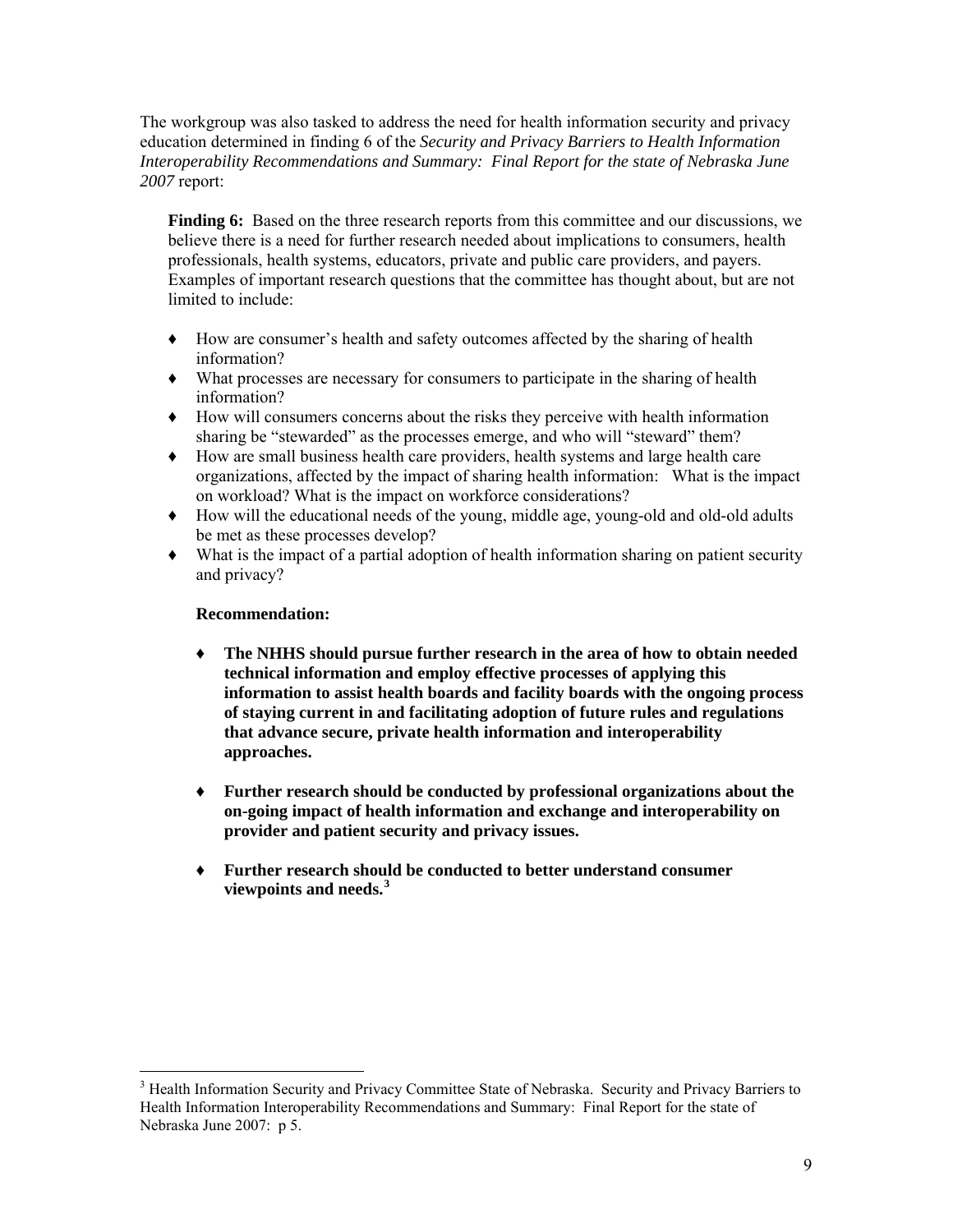## **2008 – 2009 HISPC II WORKGROUP DEVELOPMENT**

During 2008 the workgroup developed:

- $\blacklozenge$  Process Organizational Principles to guide the workgroup
- ♦ Vision and Mission Statement Concepts for the HIT Learning Community
- ♦ Values to guide the workgroup
- ♦ Action Items

Two committees were formed to accomplish the tasks given the workgroup:

- ♦ Legal
- ♦ Education

Two funded projects were developed by the HISPC II Workgroup to facilitate the workgroup actions, gaining approval from the Nebraska Information Technology Council (NITC) in June of 2008.

- ♦ Health Information Security and Privacy Consumer Education
- ♦ Health Information Privacy and Security Website

As a direct result of the HISPC II workgroup a health information security and privacy website is being developed which will include resources for both consumers and providers. An extensive list of health information security and privacy resources has been compiled. Links to many of these resources will be available from the website. The website will be operational by late spring or early summer 2009. The development of the website is being funded by a grant from the Nebraska Information Technology Commission Community Technology fund.

For additional information on the process see pages 17 to 30 of this report.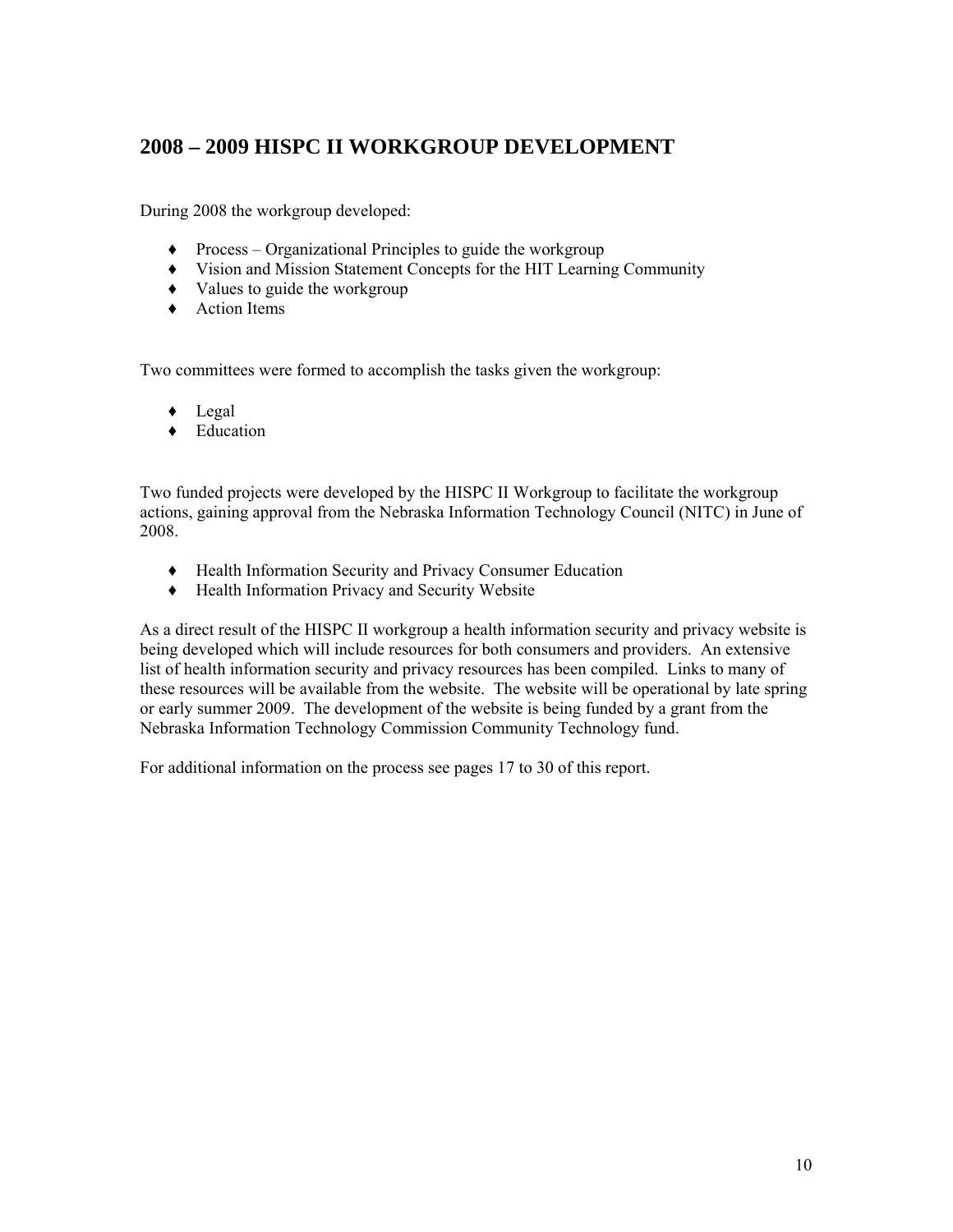# **LEGAL COMMITTEE FINAL REPORT**

The Nebraska Health Information Security & Privacy (HISPC) II Legal committee conducted a review of Nebraska laws related to health information disclosure to identify laws that may be a barrier to electronic health exchange. The committee also assessed areas where confusion may exist about whether health information disclosure is permissible. The committee offers several recommendations to facilitate electronic health information exchange across the state of Nebraska.

The committee utilized the 2006 Nebraska Health Information Management Association "Guide for Privacy, Retention and Disclosure of Health Information in Nebraska" as a resource to analyze laws related to health information disclosure. Committee members identified Nebraska laws requiring written individual authorization for disclosure of information when federal Health Insurance Portability and Accountability Act (HIPAA) laws do not. The committee also identified areas where confusion about disclosure rules exists. Additional education and clarification of disclosure rules to the health care community may facilitate electronic health information exchange in these areas.

The following Nebraska laws create potential barriers to electronic health exchange in Nebraska and should be considered for amendment.

### **Access to Medical Records**

Neb. Rev. Stat. 71-8401: Authorizations for Release of Information are valid for a maximum period of 180 days after date of execution. HIPAA permits the individual to state an expiration date or expiration event, providing the individual with greater access and disclosure rights over their protected health information.

Recommendation: Delete the 180-day restriction from Nebraska statute, so statute is silent, permitting the individual to determine the length of the time the authorization is valid. This change in law would eliminate the necessity for individuals to sign authorizations multiple times for continued release of information.

Action: HISPC II representatives met with staff of the Governor's Policy Research Office to discuss the 180-day restriction. Initial discussions were held with the Nebraska Medical Association (NMA) Executive Vice President and legal counsel about the potential for including the proposed revision to the authorization statute in legislation NMA planned to sponsor. However, the Department of Health and Human Services clean up bill (LB288) was deemed to be a better fit. An amendment was proposed at the hearing before the Health and Human Services Committee on Jan. 28, 2009.

Neb. Rev. Stat. 71-8403: Designated mental health professionals may deny access to medical records if the provider determines it is not in the best interests of the patient. Under HIPAA, access can be denied only if the access requested is reasonably likely to endanger the life or physical safety of the individual or another person. (45 CFR 164.524(b)(2))

Recommendation: Obtain feedback from the Nebraska Psychiatric Association about recommending a change to Nebraska law to be consistent with HIPAA standards. Since HIPAA provides the individual with greater rights of access, it preempts Nebraska law.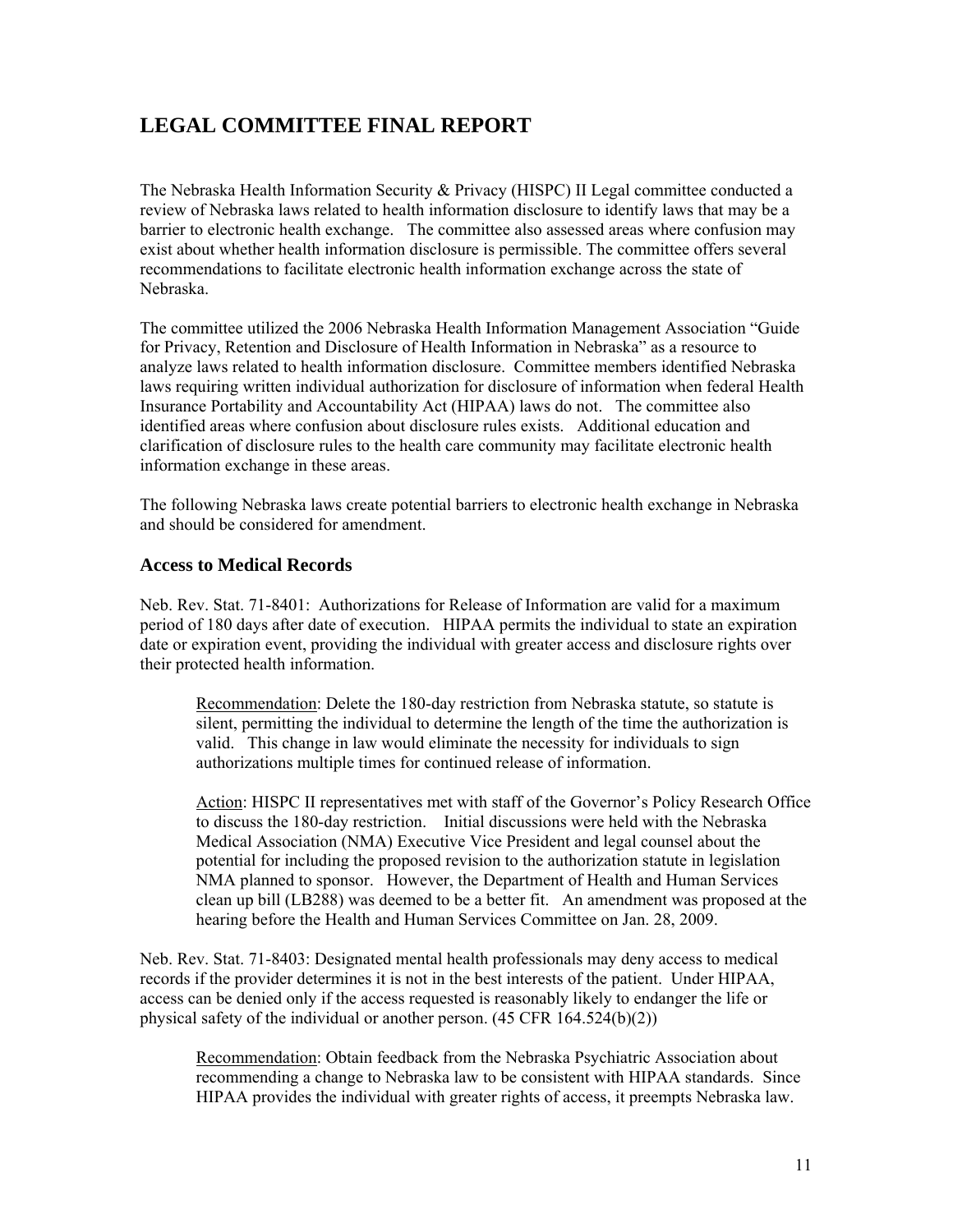Changing Nebraska law would eliminate confusion and reduce HIPAA violations when access is denied for improper reasons.

Model Authorization form. HIPAA contains several required elements for a valid authorization. As a result, some authorizations received by covered entities are not complete and must be returned. Also, some covered entities will not accept authorizations from other organizations.

Recommendation: Create a model authorization, similar to the Nebraska Strategic National Implementation Process (NE SNIP) authorization contained in the Nebraska Health Information Management Association (NHIMA) Guide, to facilitate disclosure of health information. If Nebraska Department of Health and Human Services (NE DHHS) identified the form as meeting relevant regulations, then the form may be widely used and accepted. The model authorization could be placed on the eHealth Health Information Security and Privacy Committee website being developed. The model authorization could be amended if the 180 day restriction is subsequently eliminated through legislation.

At the 2008 NHIMA conference on September 11, 2008 attendees were asked if a written model authorization form, supported by the eHealth Council, similar to the authorization created by the NE SNIP group and contained in the NHIMA Guide would be helpful. Sixteen attendees responded. Fifteen participants thought a standard form would be helpful. One respondent was not sure.

#### **Professional Licensing Statutes**

Current Nebraska professional licensing statutes at Neb. Rev. Stat. 38-179(8) contain a definition of "unprofessional conduct" with several

examples. One of the examples is "knowingly disclosing confidential information except as otherwise required by law." Effective December 1, 2008, the language will be changed to read "knowing disclosing confidential information except as otherwise permitted by law." This licensing statute change should facilitate health information exchange because several categories of disclosure of confidential information are permissible under HIPAA, but not required. Health care professionals will no longer be concerned that they could be engaging in unprofessional conduct if they disclose confidential information for permissible purposes (for example, to another health care provider treating the patient without written patient authorization).

Recommendation: Identify additional ways this change can be publicized to health care professionals, such as placement on the eHealth Health Information Security and Privacy Committee website as an Frequently Asked Questions (FAQ), and communication to Nebraska health care professional associations.

#### **Disclosures Mandated for Public Health/Health Care Oversight Purposes**

The committee reviewed Nebraska laws related to disclosure of protected health information for public health and health care oversight purposes, including but not limited to disclosures to disease registries, reporting of health screening results, health care licensure laws, abuse reporting, and vital records. The Nebraska statutes clearly state reporting requirements, and often provide immunity to reporters of information against specific claims. These statutes facilitate health information exchange and the committee does not have any recommendations for change.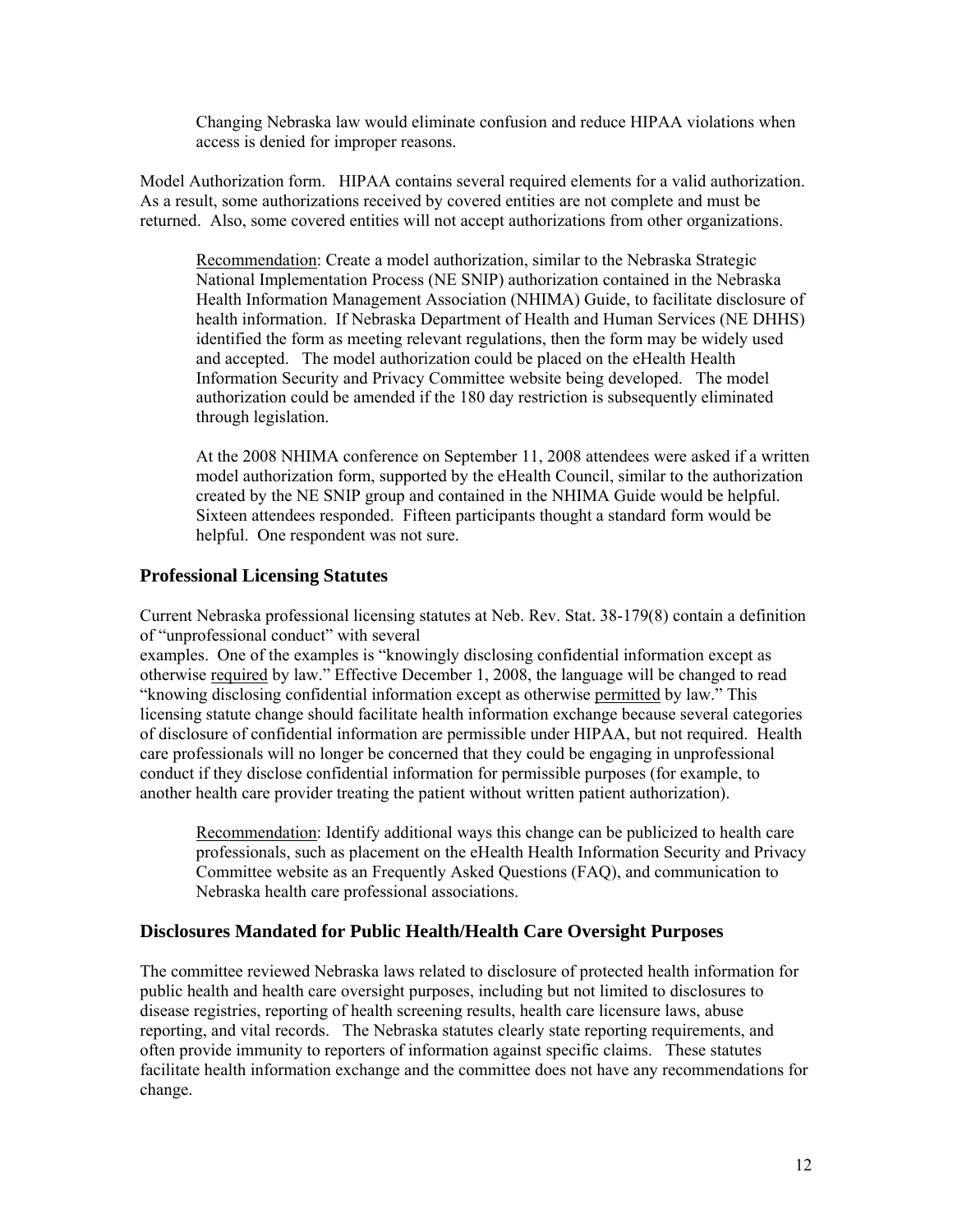### **Areas Where Confusion May Exist**

The committee identified areas where confusion may exist among health care providers about whether or not protected health information may be disclosed, and under what circumstances. While the committee does not believe proposed amendments to state laws are needed, additional education to the health care community would be beneficial to facilitate health care exchange in these areas.

### **Personal Representatives**

HIPAA permits personal representatives of the individual to have access to the individuals protected health information. Health care providers often have questions about who is the personal representative, and under what circumstances. Questions arise about who is the guardian of minor patients, especially in divorce and foster care situations; durable power of attorney for health care; and access to deceased patient information.

*Release of "sensitive information" such as HIV and mental health information.* There are differing standards among health care providers and facilities about release of sensitive information. For example, Nebraska HIV testing statutes limit information disclosure, but the statutes do not extend to any HIV information. Inpatient behavioral health records have a heightened privacy requirements for disclosure but outpatient behavioral health records do not under state law.

*Minors*. Clarify circumstances under which minors can consent on their own behalf for treatment. Under these circumstances, the minor's personal representative does not have access to the minor's Personal Health Information (PHI) related to the care received within the scope of the minor's consent. Under Nebraska law, minors can consent on their own behalf for sexually transmitted diseases (STD) testing and treatment only. Prior to 2006, minors could consent on their own behalf for substance abuse testing and treatment, but the law was changed. Minors cannot consent on their own behalf for pregnancy testing and pregnancy-related care.

*Disclosures for law enforcement purposes*. HIPAA provides several categories of disclosures to law enforcement, when Nebraska law is silent. Health care providers should generally follow HIPAA. The committee has no recommendations for statutory changes in this area, but believes additional education to the health care community would be beneficial.

Recommendation: The HISPC II committee will obtain a legal opinion describing how sensitive information may be used and disclosed. The HISPC II will use the legal opinion to create educational materials for Nebraska providers.

#### **Additional Research on Special Health Records**

A legal review specific to mental health, behavioral health and genetic information on electronic medical records was requested. This review would help determine any state laws, regulations or statutes that address those specific areas. This is an area that was not specifically covered in previous legal reviews, and it is an area of national concern related to privacy and security of electronic medical records. We hope to learn of barriers, on no barriers, and recommendations to make Nebraska laws, regulations and statutes consistent with other states yet protect Nebraska's citizens. The findings will be reported out as part of our final work with HISPC III and passed to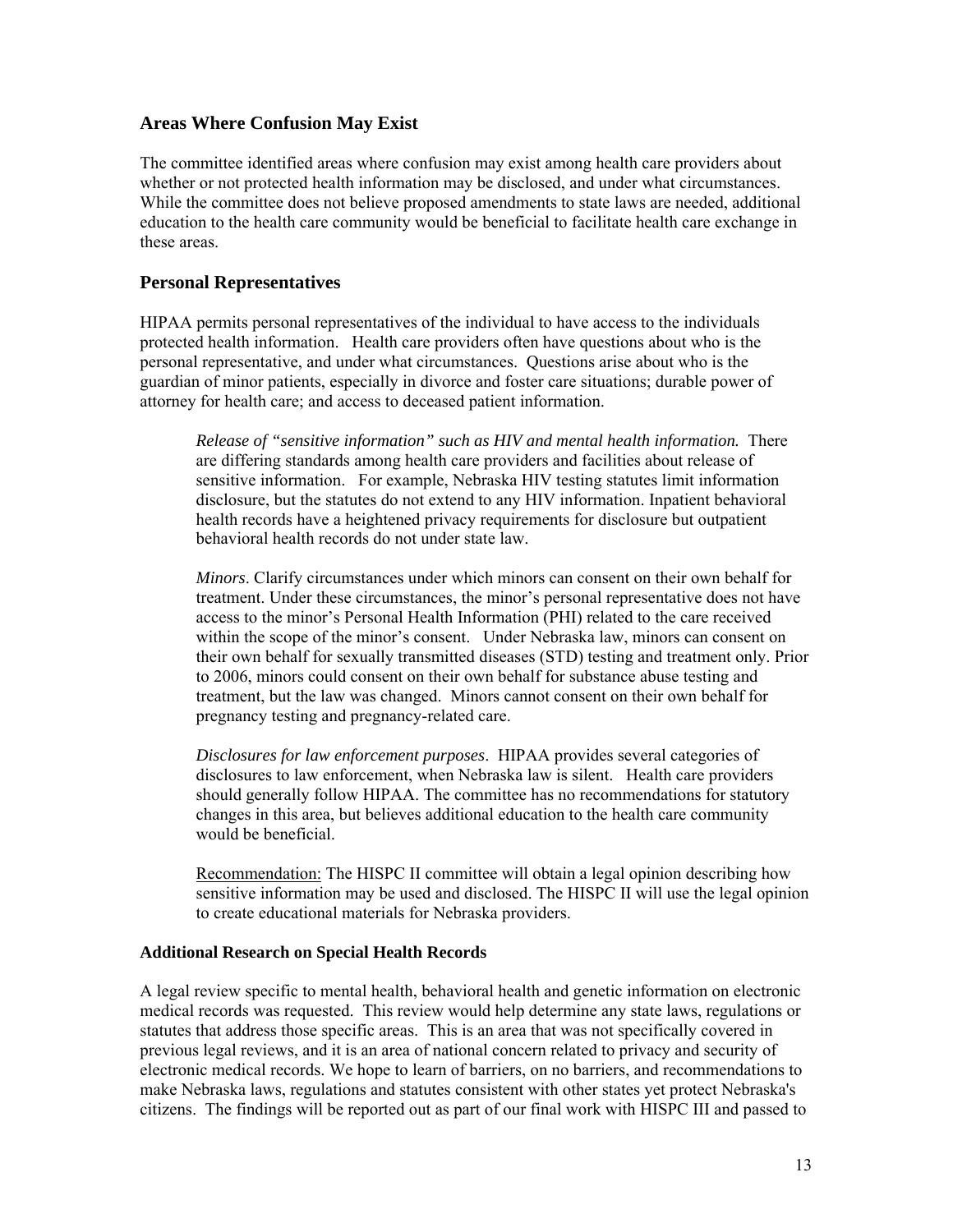the standing HISPC committee and the eHealth Council for disposition. We anticipate a short contract and short work period due to limited focus. We expect to complete this work before March 31, 2009.

## **Members of the HISPC II Legal Committee**

- ♦ Sheila A. Wrobel, Chief Compliance/Privacy Officer, UNMC; Chair
- ♦ Charlene Dunbar, MBA, RHIA, Director of Health Information, Nebraska Heart Institute Hospital
- ♦ David Lawton, eHealth Coordinator, Public Health Informatics/Community Health Planning, Nebraska Department of Health and Human Services
- ♦ Dennis Berens, Director, Nebraska Office of Rural Health, Nebraska Department of Health and Human Services
- ♦ Joseph Acierno, M.D., Deputy Chief Medical Officer, Nebraska Department of Health and Human Services
- ♦ Kimberly A. Galt, PharmD., Associate Dean, Creighton University SPAHP
- ♦ Joni Cover, Executive Vice President, Nebraska Pharmacists Association
- ♦ Roger Brink, Legal Counsel, Nebraska Department of Health and Human Services
- ♦ Ron Hoffman, RHU, Enterprise Privacy Office, Mutual of Omaha Insurance Company
- ♦ Kim Hazelton, MA, RHIA, President, Nebraska Health Information Management Association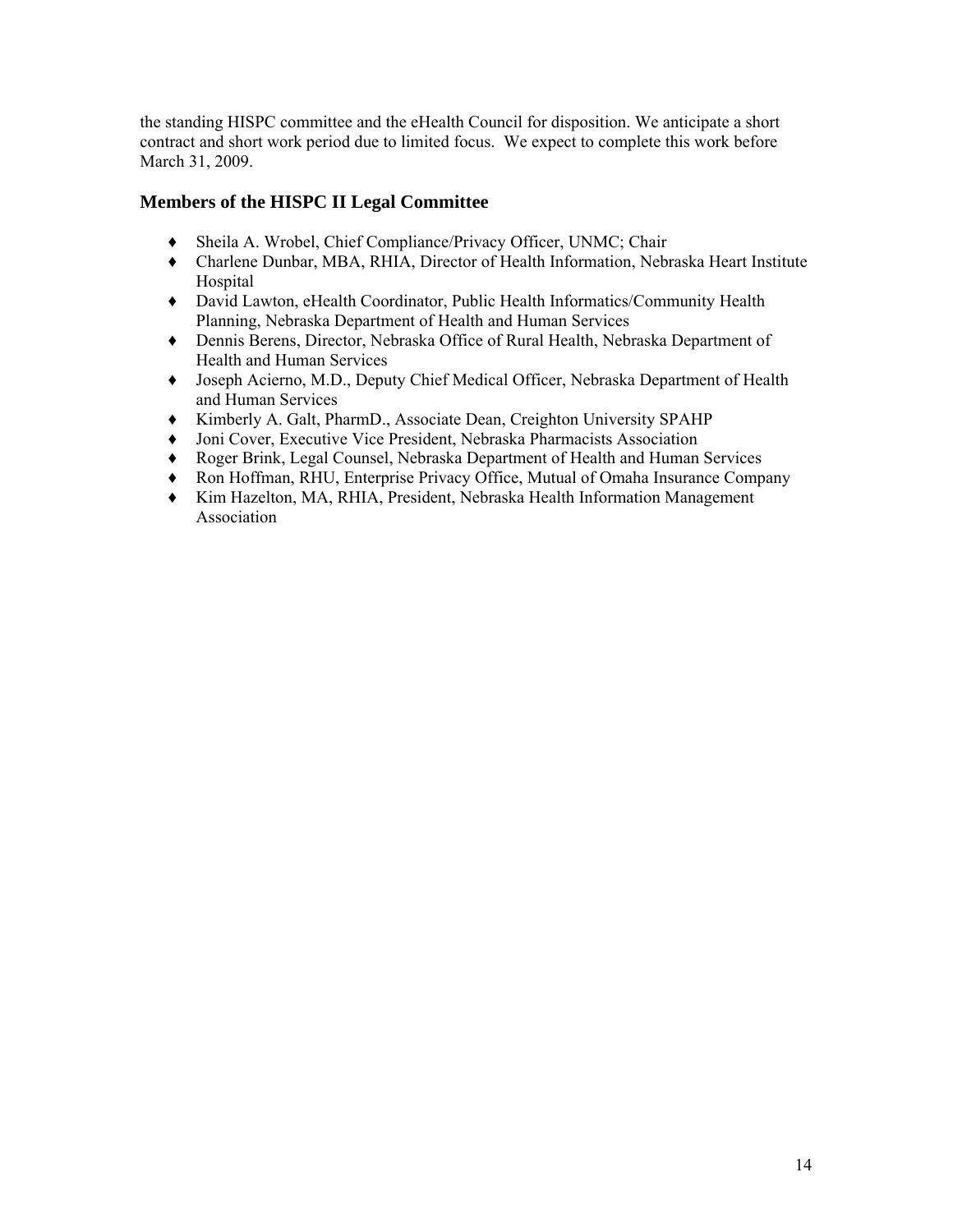# **EDUCATION COMMITTEE FINAL REPORT**

The Nebraska Health Information Security and Privacy Education Committee was formed to respond to finding six (6) of the *Security and Privacy Barriers to Health Information Interoperability Recommendations and Summary: Final Report for the state of Nebraska Report* published in June, 2007 (Available at:

[http://chrp.creighton.edu/Documents/Final\\_HISPC\\_Report\\_Recommendations\\_Summary.pdf.](http://chrp.creighton.edu/Documents/Final_HISPC_Report_Recommendations_Summary.pdf)) Specifically, the Education Committee was charged to address the need for health information security and privacy education.

The HISPC II Education Committee reviewed educational resources available from federal, state and private organizations. These resources included documents, toolkits and videos, all of which were available on the World Wide Web. Topic areas included personal health records, eprescribing, privacy and security, and health information exchange. An evaluation of each of these resources resulted in a listing, HISPC II Educational Resources - 2009.

## **Outcomes**

- ♦ Created a list of security and privacy references for consumers and providers o **Appendix A: HISPC II Educational Resources - 2009**
- ♦ Secured funding from the Nebraska Information Technology Commission (NITC) Community Technology Fund to develop educational resources which will be included on the Health Information Privacy and Security Committee website. In addition, the project will includes funding for a brochure and a card promoting the Health Information Privacy and Security Committee website.
- ♦ Collaborated with the University of Nebraska Public Policy Center on a Deliberative Discussion on Electronic Health Records which was funded by the NITC upon recommendation of the eHealth Council.
	- o **Appendix B: Sharing Health Records Electronically: The Views of Nebraskans - 2009**

## **Future Actions**

- ♦ Completion and sustainability of the Health Information Privacy and Security website
- ♦ Development of consumer materials
- ♦ Continued work to add education materials to the website which will be in the spring of 2009
- ♦ Identify and/or create mechanisms for consumer engagement statewide with use of these materials. Two major foci are to assist consumers with
	- o Personal health management
	- o Involvement in ongoing public policy development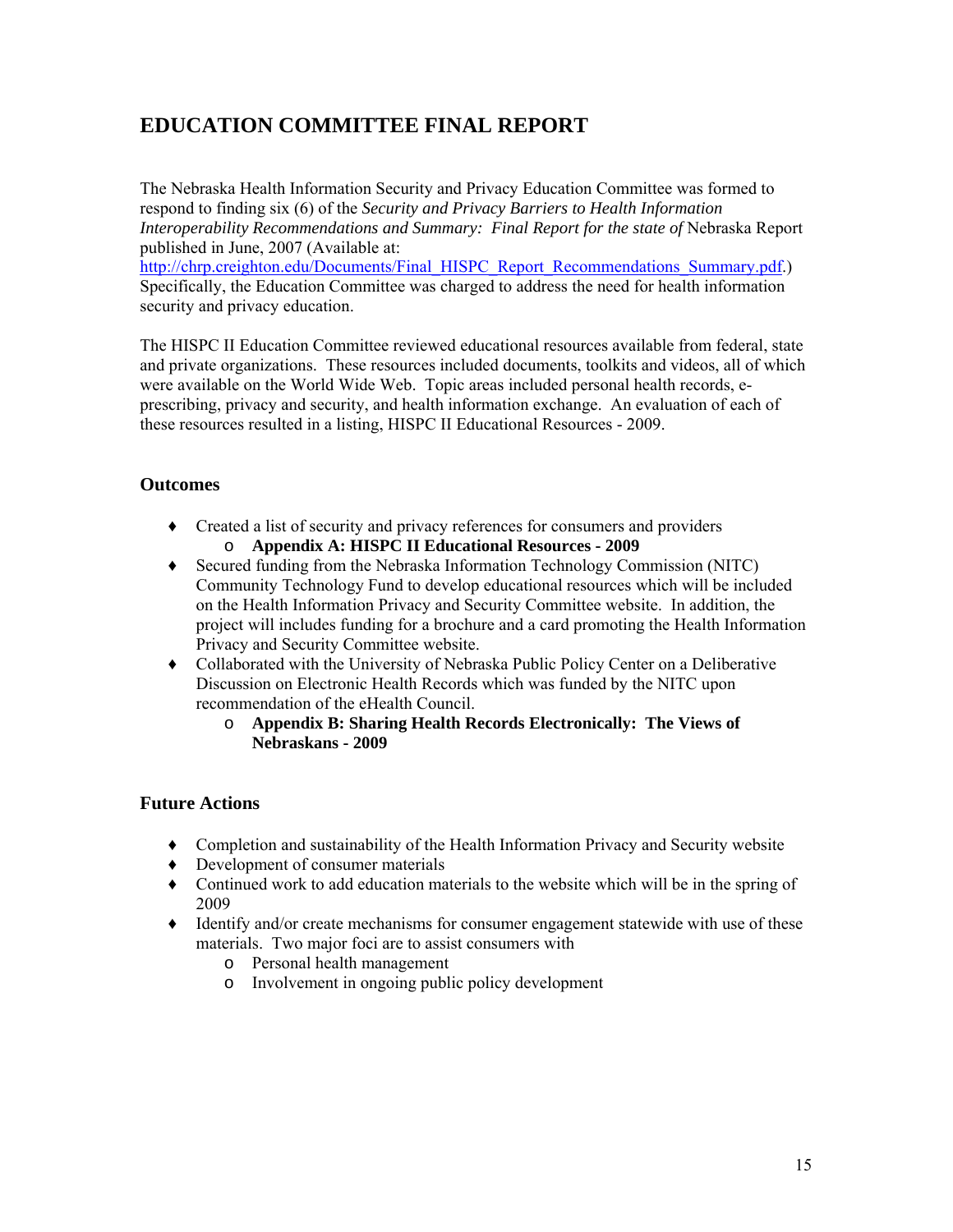## **Members of the HISPC II Education Committee**

- ♦ Karen A. Paschal, PT, DPT, MS, Associate Professor of Physical Therapy and Faculty Creighton Health Services Research Program, Creighton University; Chair
- ♦ Anne Byers, Community Information Technology Manager, Nebraska Information Technology Commission; Co-chair
- ♦ David H. Filipi, MD, Vice President, Medical Affairs, Physicians Clinic
- ♦ James Harper, MD
- ♦ Ellen Jacobs, College of St. Mary
- ♦ Renee Rowell, MS, RHIA, CCS, Program Director, Management of Health Informatics Bellevue University
- ♦ September Stone, RN, Nebraska Health Care Association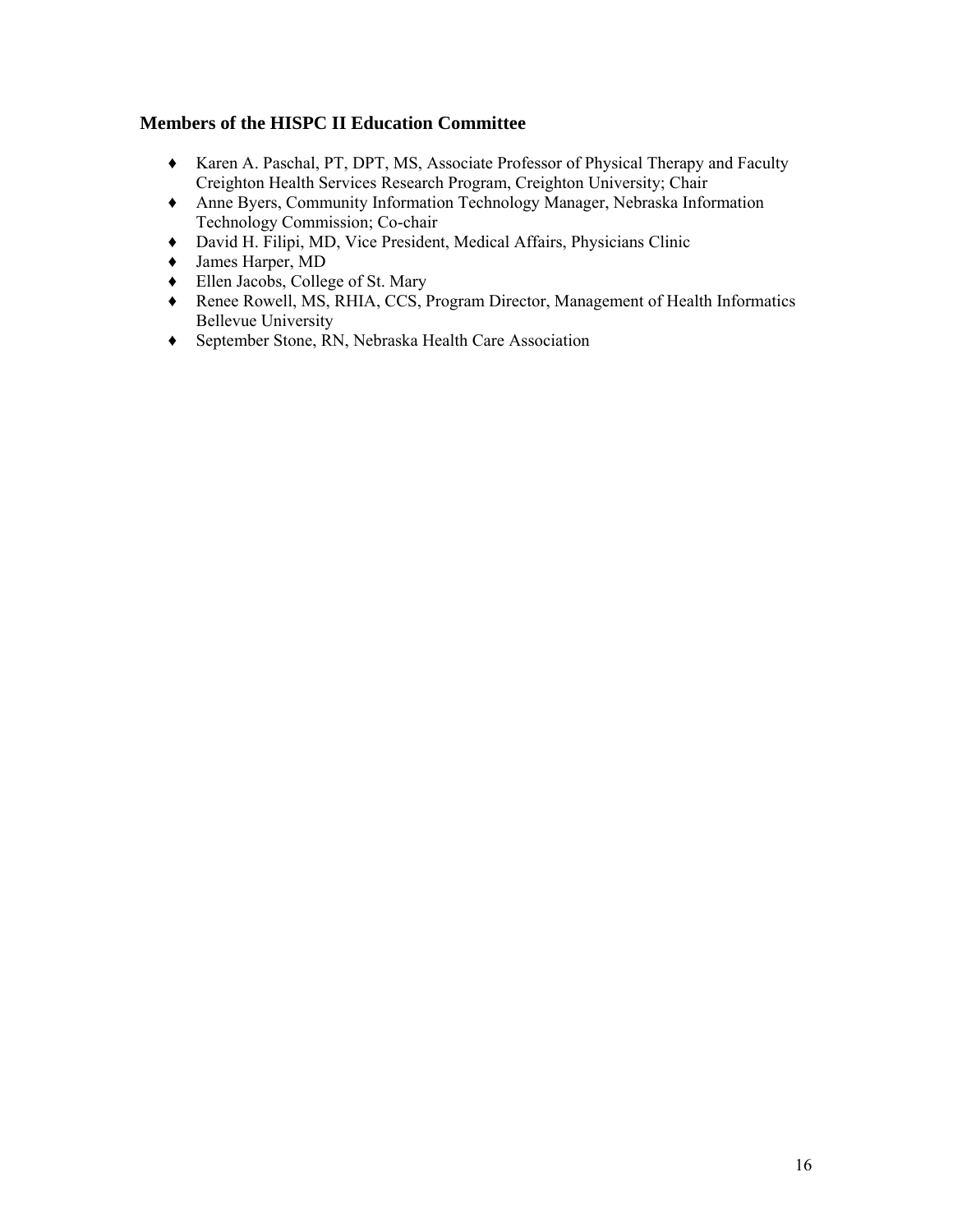## **PROCESS – ORGANIZATIONAL PRINCIPLES**

The HISPC II workgroup identified two committees to address goals, issues, and opportunities. The committees selected a coordinator to facilitate tasks work and report(s). The workgroup coordinates the work of each committee and approves proposals/action steps that are sent to the eHealth Council for their review and action.

All materials prepared are available to the citizen, health care providers, the Governor, the Legislature, and agencies. The following principles and organizational model guide the workgroup and the two committees:

### **Principles:**

- 1. Citizen Focused process/model(s) drove the workgroup discussions
- 2. The prioritization of HISPC #1 recommendations
- 3. Continued work on a sustainable action plan
- 4. Identify and utilization of non-workgroup member expertise
- 5. The workgroup's operational value(s) were explicitly identified and guided the workgroup's effort

## **Organization Model:**

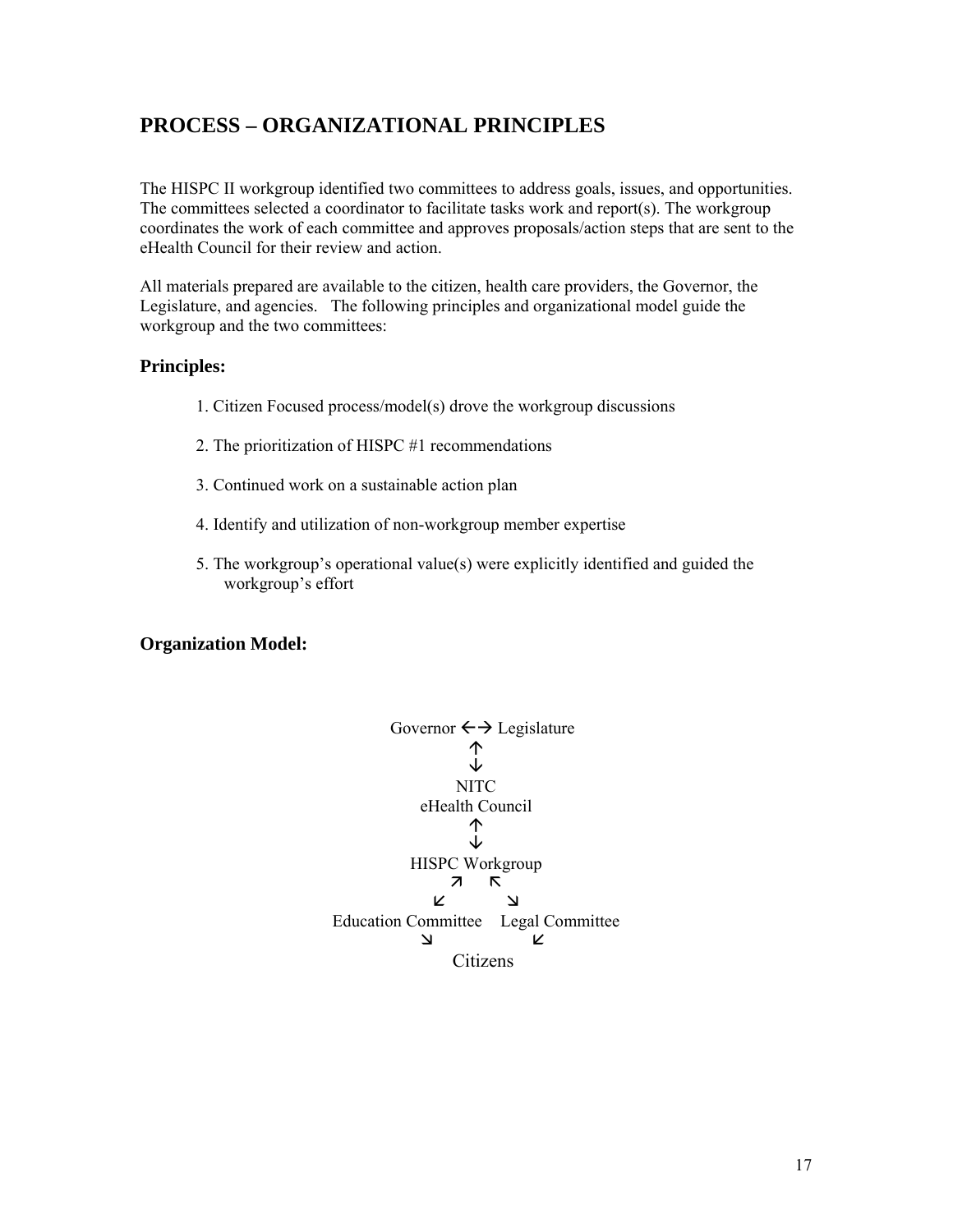Background from meetings:

January 4, 2008

The workgroup discussed their role, opportunities and challenges. They also discussed the values and beliefs guiding their work/process and the need for a new type of "map" to show their efforts. Listed below is a brief summary of the comments:

a. The organizational process model should have arrows moving in both directions

b. The Learning Community vision and mission model is important for all of our work

c. We will need to identify strong public and private partnerships for our work

d. Do we connect with the citizen or the citizen as a member of a community?

e. People with a need are aware and interested. How do we capture them and their ideas for our work?

f. What can we expect from government as we develop recommendations?

g. What are the "upstream" issues that we must consider as we identify priorities?

h. Our model will go from bottom up. The issue of opening communication lines will be most important.

i. Should our model be inter-connected circles?

j. Our first assumption is that we want a totally interoperable infrastructure. Or is it to remove barriers to interoperability. How do we prevent "mission creep"?

k. What is our core set of values that we will use to create our priorities?

l. What is the KEY privacy issue that we should address?

m. Should our focus be in the context of Government priorities/DHHS or should it be the citizen?

n. Conceptual approaches are fine for our group but government wants specifics.

o. We must do scenarios if we are to be successful with our recommendations.

p. We need to put our end goal up front for everyone to know

q. We need to consider the real and perceived issues/costs of our recommendations.

r. There are political and cost issues. We will need capital for both.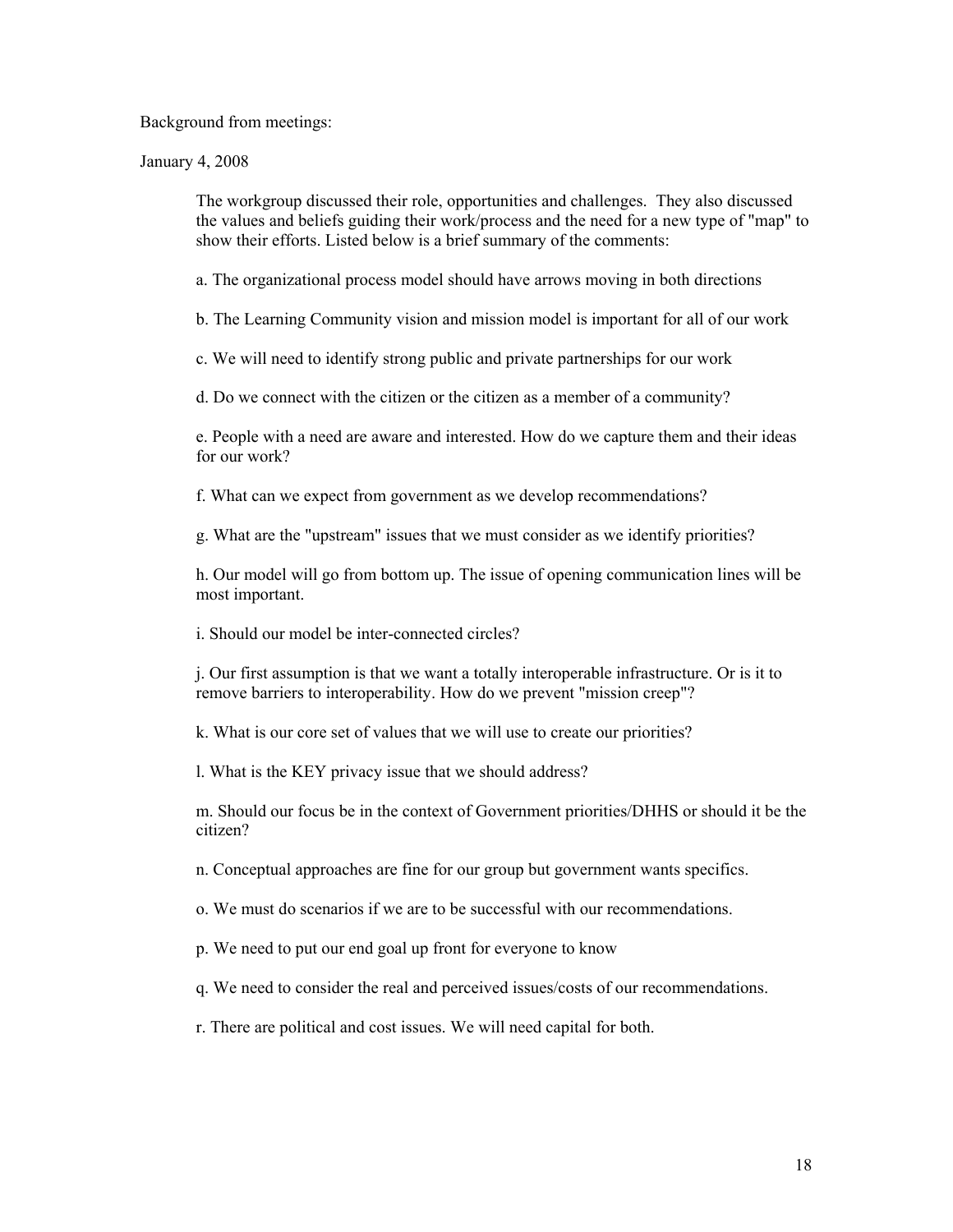#### February 22, 2008

Members reviewed the revised Process-Organizational principles, vision and mission document and value statements. It was noted that the issues are constantly changing and that some general statements may be appropriate in the document to give some flexibility. Minor revisions were suggested and recorded for the vision and mission statements. Most of the time was spent reworking the VALUES draft from the January meeting. Members worked hard to clarify terminology, roles and work intent in the revision.

#### April 22, 2008

Members reviewed the changes to this document after the last meeting. No comments were received. Members discussed the interoperability issue found under Values (F).

The group discussed whether the issue of advocating for an ongoing operational committee that addresses interoperability at the state level. This is part of what the NITC is charged to do. Ongoing monitoring will be a need as will be the educational components of this effort. The HISPC II want to recommend to the eHealth Council and the NITC that an ongoing focus and operational work be done that focuses on identifying the many health interoperability issues that arise each year in Nebraska and share that information with all stakeholders.

This draft organization plan will stay in that form until the group makes it permanent.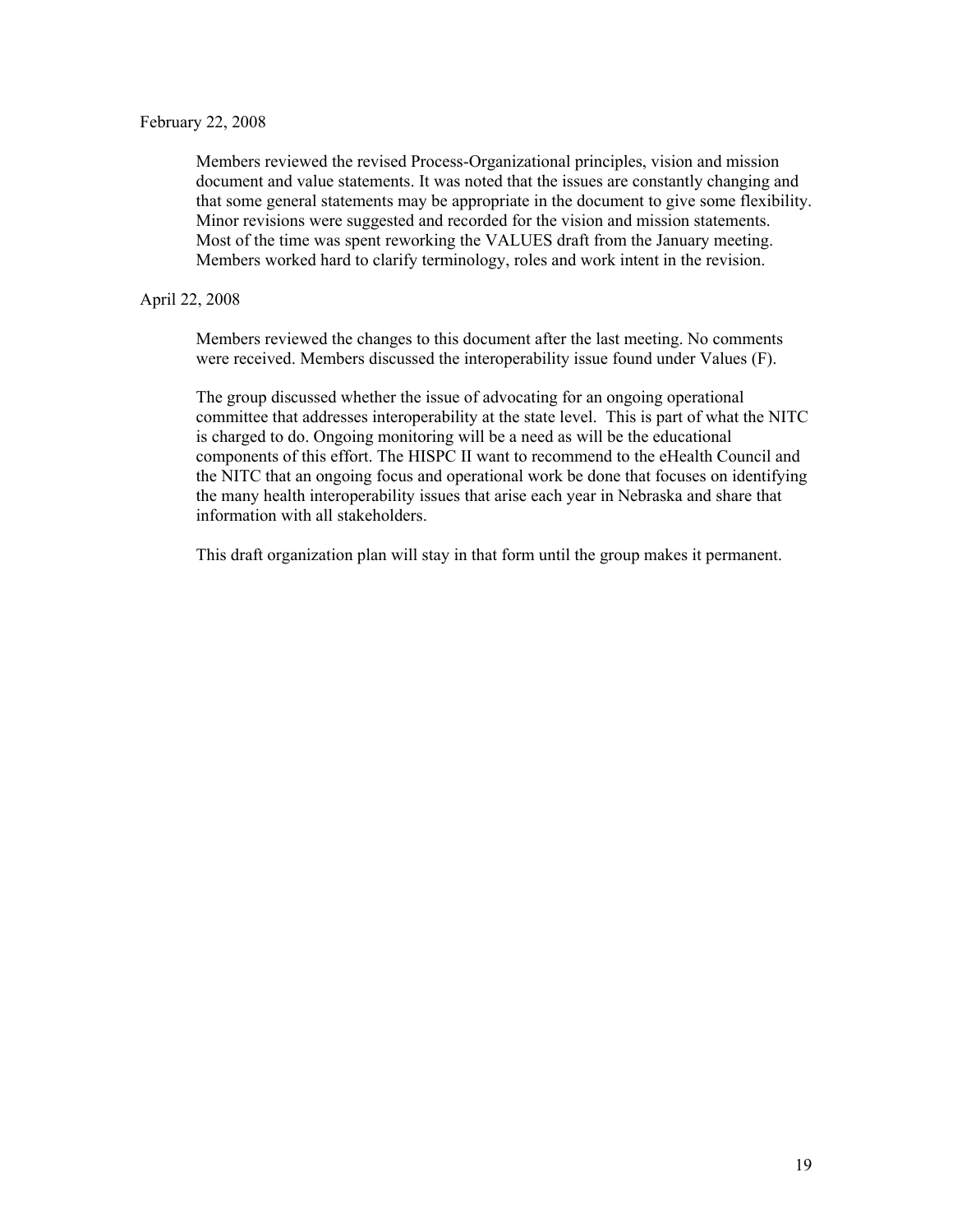# **HISPC II WORKGROUP AS A HEALTH INFORMATION TECHNOLOGY (HIT) LEARNING COMMUNITY**

The HISPC II workgroup realized the need for cross-collaboration and learning from the wide range of experts participating. Mission concepts were developed by the workgroup and used to guide the interactions and action item development.

#### **Vision Statement Concepts for the HIT Learning Community:**

The workgroup will function as a learning community; created and nurtured by a broad collaboration that shares knowledge widely, focused on creating a health information flow that is visible and understandable to all citizens, research-based and community appropriate, credible and focused on essentials, and provides a blueprint for improvement.

Background from meetings:

April 22, 2008

Members reviewed the changes to this document after the last meeting. No comments were received. Members discussed the interoperability issue found under Values (F).

The group discussed whether the issue of advocating for an ongoing operational committee that addresses interoperability at the state level. This is part of what the NITC is charged to do. Ongoing monitoring will be a need as will be the educational components of this effort. The HISPC II want to recommend to the eHealth Council and the NITC that an ongoing focus and operational work be done that focuses on identifying the many health interoperability issues that arise each year in Nebraska and share that information with all stakeholders.

This draft organization plan will stay in that form until the group makes it permanent.

#### July 23, 2008

The group reviewed the mission and vision (with goals) document to begin the committee work and recommendations. It was determined that the work should reflect the agreed upon principles and values. In addition, the workgroup reviewed the HISPC#1 set of recommendations. It is important to continue reminding the eHealth Council and NITC about the recommendations from the past and present.

The workgroup suggested the following plan for our work in 2008:

a. Complete a legal review, a consumer education project and a website.

b. Unsure how to address the training of boards at DHHS. If provider associations are educated will that information then flow into the boards?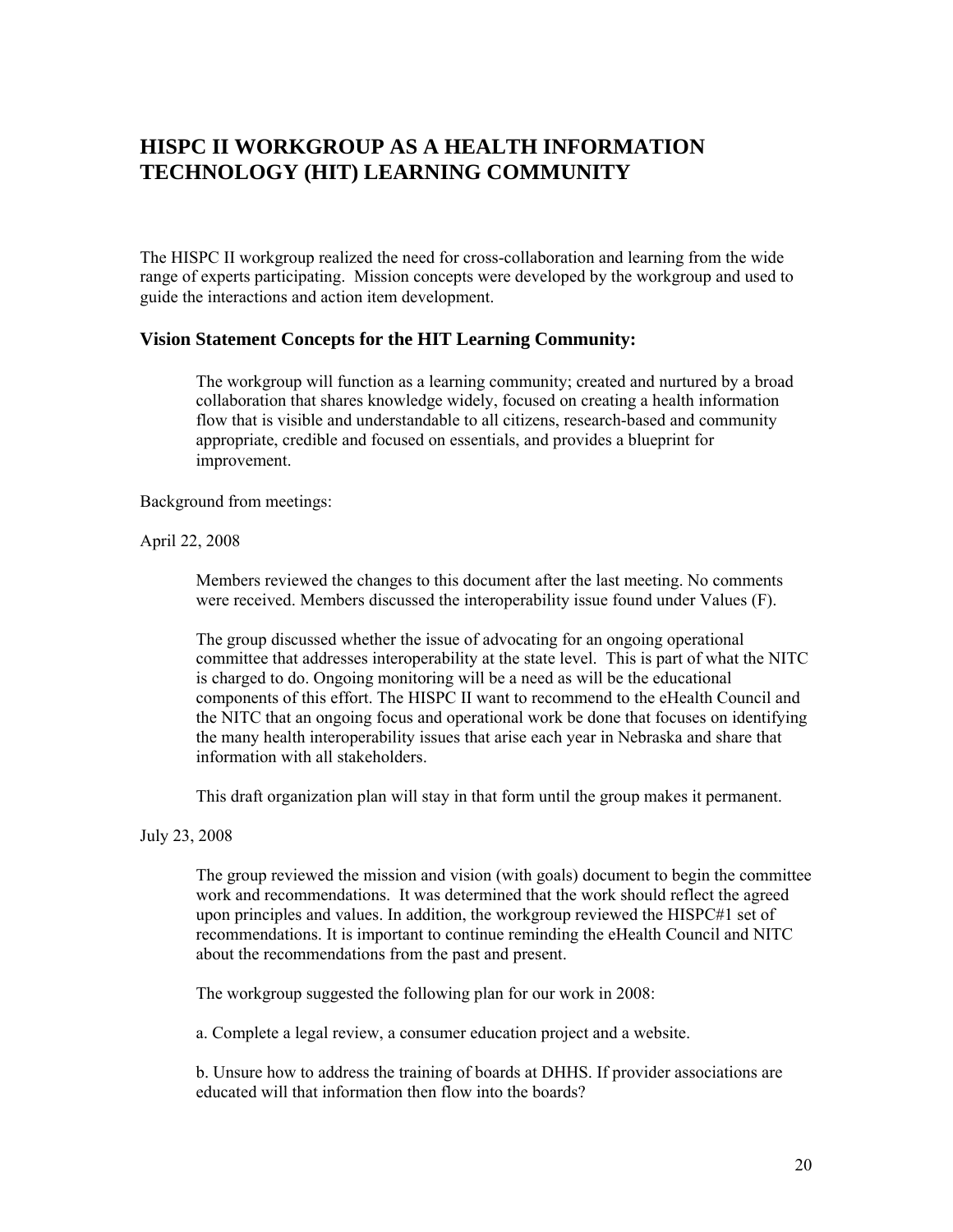c. The legal review is geared to identify gaps and recommend needed changes this year

d. Need to help the health associations gain knowledge of health information security and privacy (HISP)

e. Need to review the HISPC#1 recommendations and identify the next steps.

#### **Mission Statement Concepts for the HIT Learning Community:**

This mission statement assumes the different levels of citizen understanding of HISPC II issues. We strive to identify a level of privacy and security for all citizens as we work to identify regulator barriers and solutions to these barriers.

#### The workgroup mission

- 1. Clarify what learners will need to learn.
- 2. Clarifies how we will know if learners have learned.
- 3. Clarifies how programs, "educators," and trainers define and implement programs to meet the educational needs of all stakeholders.
- 4. Clarifies the linkage between community knowledge needs and sources/trainers of that knowledge.

Background from meetings:

#### July 23, 2008

The group reviewed the mission and vision (with goals) document to begin the committee work and recommendations. It was determined that the work should reflect the agreed upon principles and values. In addition, the workgroup reviewed the HISPC#1 set of recommendations. It is important to continue reminding the eHealth Council and NITC about the recommendations from the past and present.

The workgroup suggested the following plan for our work in 2008:

a. Complete a legal review, a consumer education project and a website.

b. Unsure how to address the training of boards at DHHS. If provider associations are educated will that information then flow into the boards?

c. The legal review is geared to identify gaps and recommend needed changes this year

d. Need to help the health associations gain knowledge of health information security and privacy (HISP)

e. Need to review the HISPC#1 recommendations and identify the next steps.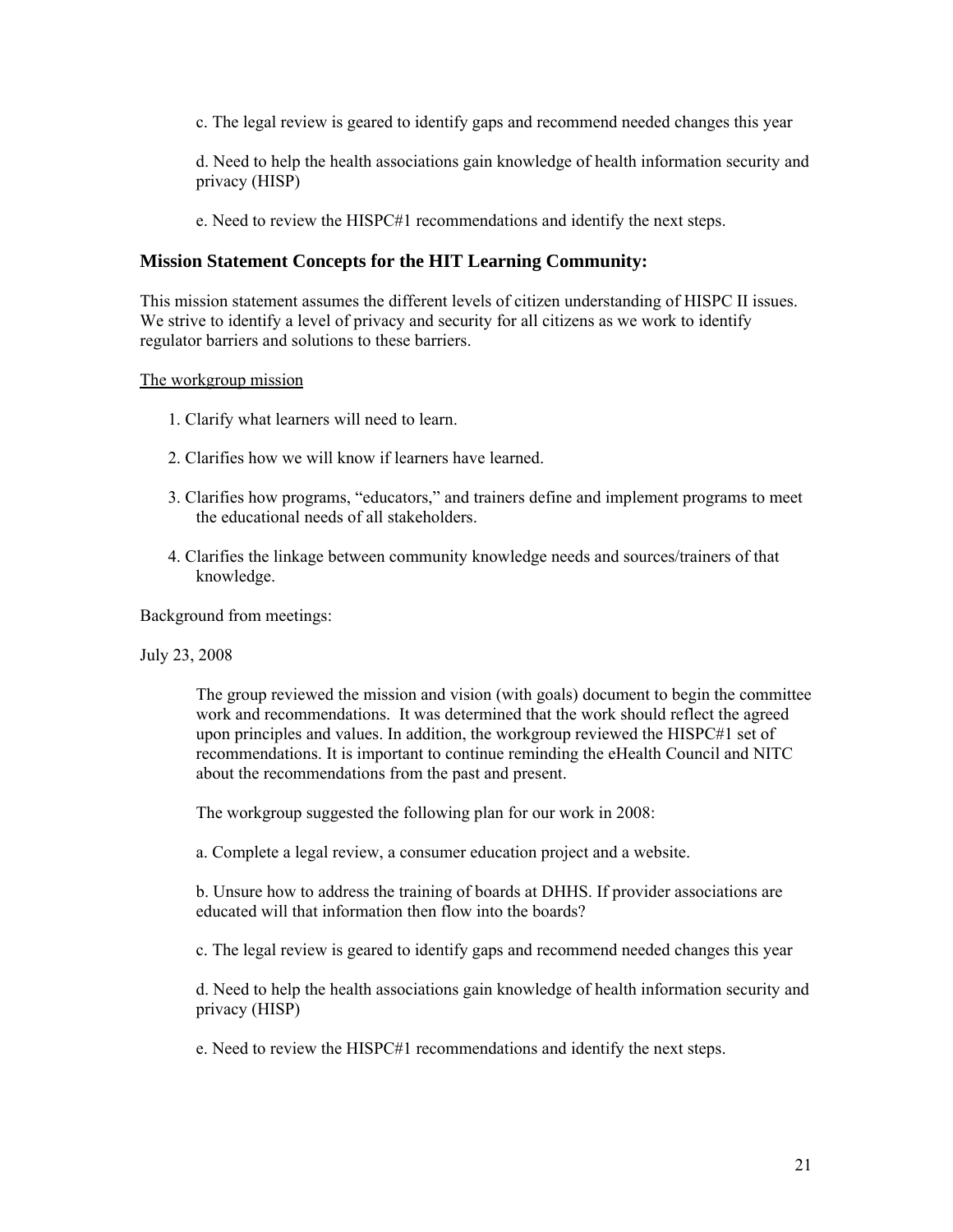### **Values**

- A. We believe that each citizen owns his or her own personal health information and should be provided a reasonable opportunity and capability to make informed decisions about the collection, use, and disclosure of their individually identifiable health information beyond that permitted by law for treatment, payment, operations and public health reporting purposes.
- B. We believe that citizens should be involved in and partner with the designers of all health models, electronic health models, and with the devised distribution plans for these models.
- C. We believe in citizen involvement with the HISPC II workgroup, their committees, and with other key stakeholders (insurance companies, information technology companies, all health provider associations, all community development organizations), in the work to design a process for the creation of a health information exchange structure that maintains security and privacy of their health records.
- D. We believe that citizens, their health care providers, and other stakeholder organizations should be working in partnership/collaboration to ensure a statewide, interoperable, health care environment.

Background from meetings:

January 4, 2008

VALUES: What do we want to be our core set of values?

- a. Do we value education of our citizens?
- b. Should that education be in real time or handed out by professionals incrementally?
- c. Should citizens design the system or be educated to understand a system?

d. Will our value be shaped by a focus on the desire to improve the quality of care or to reduce the cost of care?

e. Is our goal tied to a vision of sustainability?

f. Will our goals be tied to a belief in the need for strong collaboration and cooperation or to individualism?

#### February 22, 2008

Members reviewed the revised Process-Organizational principles, vision and mission document and value statements. It was noted that the issues are constantly changing and that some general statements may be appropriate in the document to give some flexibility. Minor revisions were suggested and recorded for the vision and mission statements. Most of the time was spent reworking the VALUES draft from the January meeting. Members worked hard to clarify terminology, roles and work intent in the revision.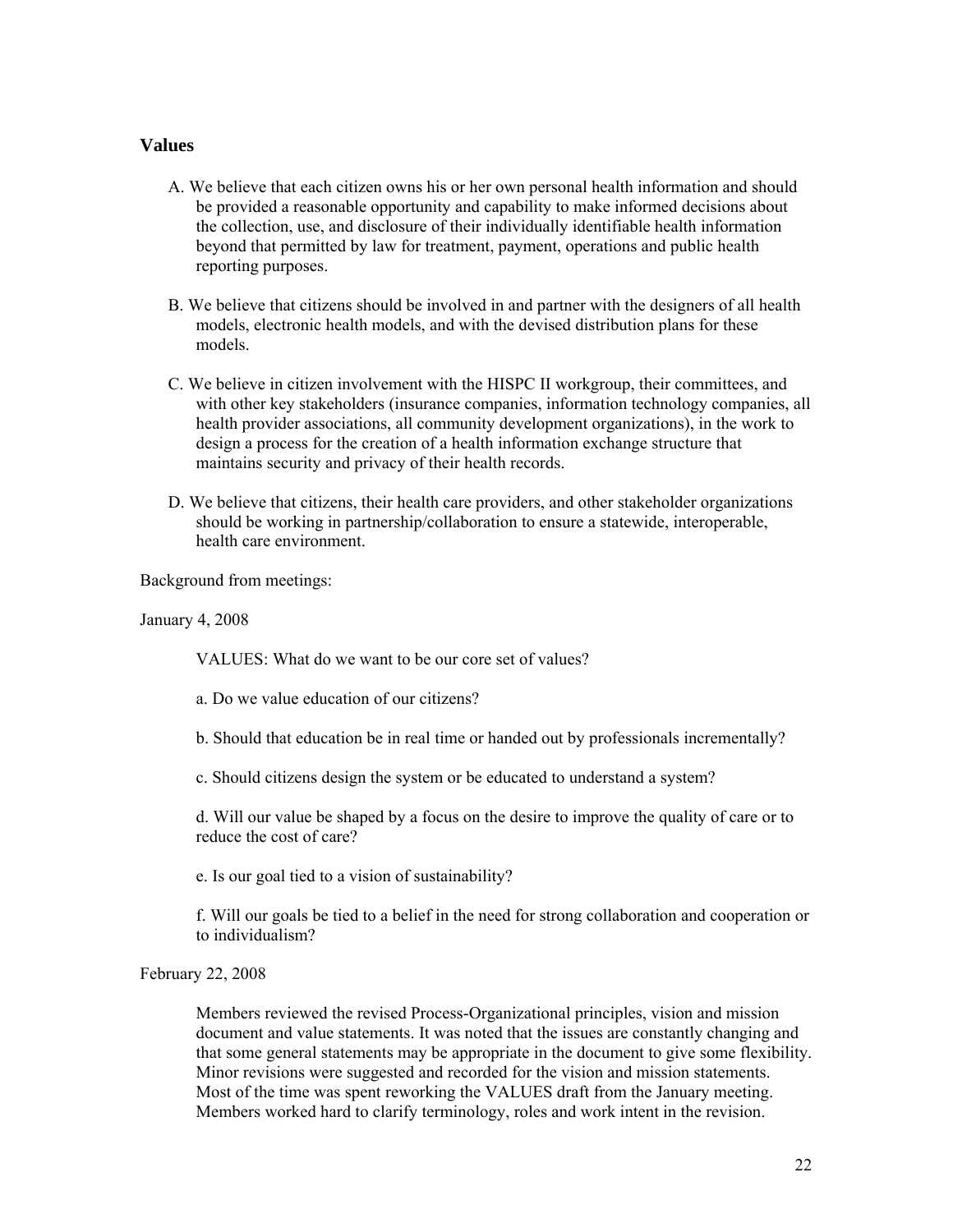Members reviewed the changes to this document after the last meeting. No comments were received. Members discussed the interoperability issue found under Values (F).

The group discussed whether the issue of advocating for an ongoing operational committee that addresses interoperability at the state level. This is part of what the NITC is charged to do. Ongoing monitoring will be a need as will be the educational components of this effort. The HISPC II want to recommend to the eHealth Council and the NITC that an ongoing focus and operational work be done that focuses on identifying the many health interoperability issues that arise each year in Nebraska and share that information with all stakeholders.

This draft organization plan will stay in that form until the group makes it permanent.

### **Action Items**

Action:Develop a sustainable action plan to facilitate progress (present and future) in assuring privacy and security protections in the exchange of health information for and by each of our citizens.

Rationale: The complexity of the rules and regulations creates confusion in the arena of privacy. Because HIPAA preemption rules are complex, individuals in a position to potentially disclose protected health information sometimes are unsure if the Personal Health Information (PHI) may be disclosed without written individual authorization. Health care providers and payers who are faced with potential civil and criminal HIPAA fines and penalties, state law causes of action for invasion of privacy, and reporting to licensure board for breach of confidentiality, may often decide not to disclose PHI, when it is otherwise permissible to disclose. Variations in interpreting HIPAA and other laws may impede the exchange of health information. Currently work is being done by states, federal entities, health care providers, eHealth initiatives, and other stakeholders to address privacy and security issues. A process needs to be developed to monitor and respond to developments in this area to ensure the private and secure exchange of health information.

Lead: Health Information Security and Privacy Committee (HISPC)

Participants: eHealth Council, Nebraska HISPC II Workgroup, the Department of Health and Human Services (DHHS) legal department, the Attorney General's Office, the Office of the CIO, other state agencies that would become involved with PHI, and other stakeholders

Funding: Funding or in-kind contributions may be required for implementation.

Timeframe: Recommendations for the issues and model design should be ready by summer, 2008.

Action:Develop a plan and resources to inform stakeholders—particularly consumers and health professional associations—about issues related to health information security and privacy and involve them in policy discussions.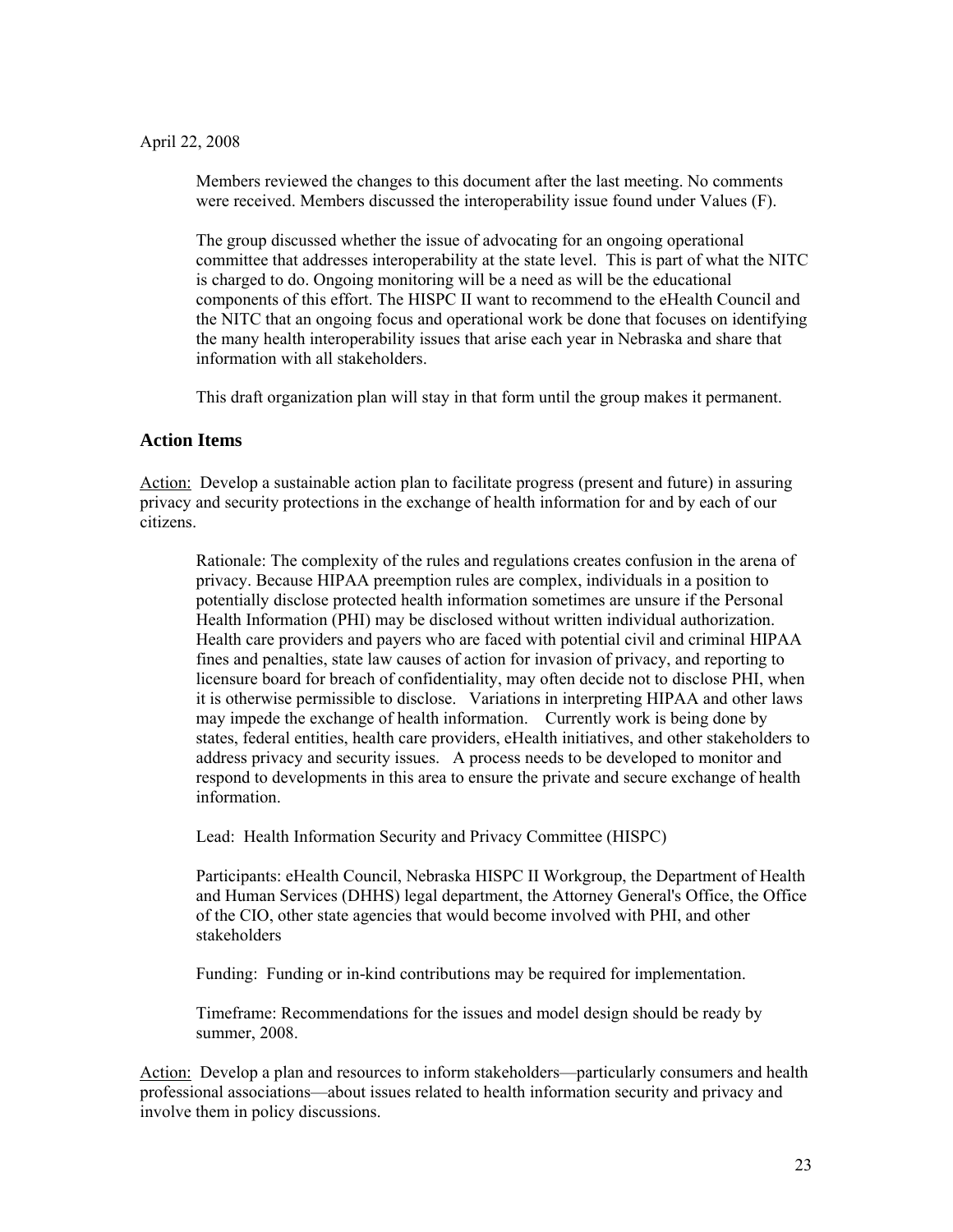Rationale: In order to effectively address health information security and privacy issues, key stakeholders need to be informed and engaged in policy discussions. The first Nebraska Health Information Security and Privacy Committee surveyed consumers and health professional associations in year one of the initiative. The surveys found that these stakeholders are not well informed about health information security and privacy issues, but are generally supportive of health information exchange efforts. Citizen viewpoints and purchasing choices are critical to the design and use of health information technology (HIT) systems in the community, region, state and nation. A larger and broader representation of community and citizen viewpoints and needs is needed to help in the creation of a Nebraska model of HIT and its deployment and use. A model for understanding the needs of the community and its citizenry is needed to enable government, health providers, information technology (IT) providers and health product vendors to appropriately respond to identified needs. The unique knowledge and expertise of health care practitioners, facilities in which health care is provided, organizations involved with health issues at the societal level and educators of health professions students are needed to address how current laws, rules and regulations related to their disciplines affect and are affected by the electronic exchange of health information. Associations play a key role in seeking additional information and helping their members to become involved in these processes.

Lead: HISPC II Education Committee

Participants: HISPC II Education Committee, eHealth Council, Department of Health and Human Services (DHHS), health professional associations, DHHS health/licensure/certification board managers, and other stakeholders—possibly including University of Nebraska Extension, American Association of Retired Persons (AARP), the League of Municipalities, the Nebraska Association of County Governments, and service organizations

Funding: Funding or in-kind contributions may be required for implementation of the educational plan.

Timeframe: The eHealth Council should start this dialog immediately and then establish a tight time frame for completion of this work in 2008.

Action: The eHealth Council should ensure that an in-depth short-term study of existing laws and regulations, with guidance from representatives from the health professions, health educators and health organizations, be done in order to identify and solve electronic health privacy and security issues.

Rationale: Past Nebraska Health Information Security and Privacy Coalition research on state privacy and security issues has begun to reveal issues that are unique to Nebraska and those that are similar to other states. The issues are embedded in complexity and confusion associated with state and federal inconsistencies, conflicting business practices and varying consent policies and approaches. These issues must be untangled and addressed. This will require sustained commitment to achieve.

Lead: HISPC II Legal Committee.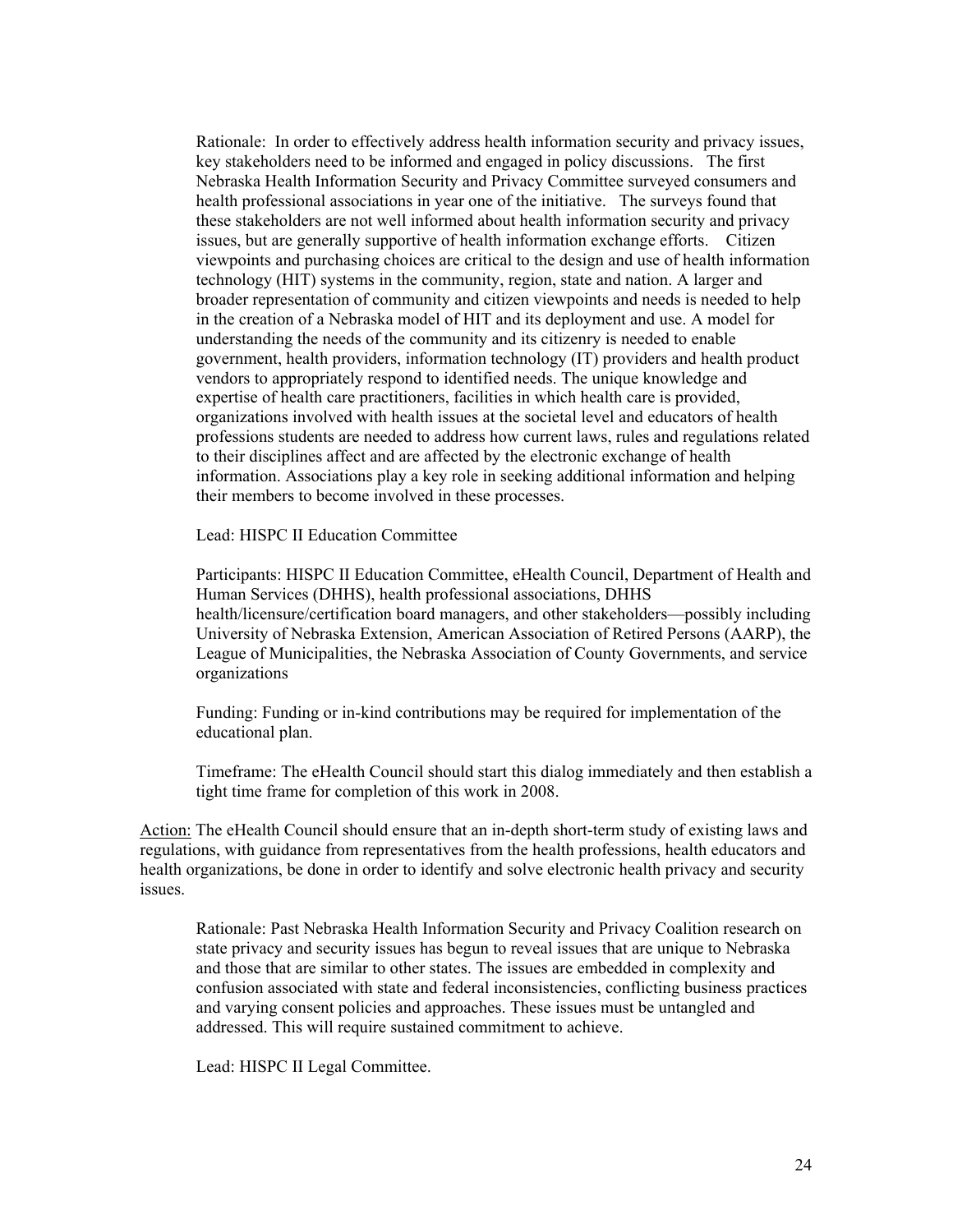Partners:eHealth Council, HISPC II Legal Committee, Department of Health and Human Services (DHHS) legal staff, professions and facility managers, health care associations and citizens.

Funding: It will probably be necessary to contract with a law firm or legal expert to address these issues (Est. \$50,000).

Timeframe: This needs to start immediately and be finished by August, 2008 in order to assist with other deadlines in HIT/grants/legislation/etc.

Background from meetings:

April 22, 2008

The eHealth Council has approved 7 action plans submitted by council members and committees. The Council has around \$250,000 available for grants to work on some of these action plans. Three of them are from the HISPC II workgroup. A formal application is due by May 12 and approved grants will need to be completed by June 2009. The group reviewed our group's three proposals and decided that we should work on Action Plan #3 and #4 (education/legal ideas). Members expressed the need to have a central location (website) with information and quality assurance about privacy/security issues. It should include most often asked questions and it should be available to both providers and citizens. The use of scenarios with good legal review would be helpful. This project must plan for sustainability. It should also be able to handle a broad range of issues for citizens and providers. The group pondered if privacy agencies could be lined together and what the role of the eHealth Council and DHHS is?

Members believe that interoperability issues will continue as providers and patients identify the ways and means of delivering patient health information. It may be valuable to create a single site where questions could be listed and "qualified" answers given and shared with everyone. The liability of the purveyor of this information/website provider needs to be explored. Members reach agreement that we should try to link action plans 3 and 4 because we need to provide reviewed answers to questions asked. Members also suggested that we model this after the SNIP model housed at the NHA to address past issues thru a list serve type of model. This may necessitate a "2nd" review by an outside legal entity of our work which can be then be posted on the site. Members are asked to review our discussions and submit model ideas to Dennis for incorporation in the application for funding. It was also brought up that Newborn Screening Board is addressing our state consent law that addressed the saving of blood from Newborns for a hearing issue that could develop past the 90 day disposal law. This proposed website model could help educate, inform and support knowledge transfer and appropriate actions.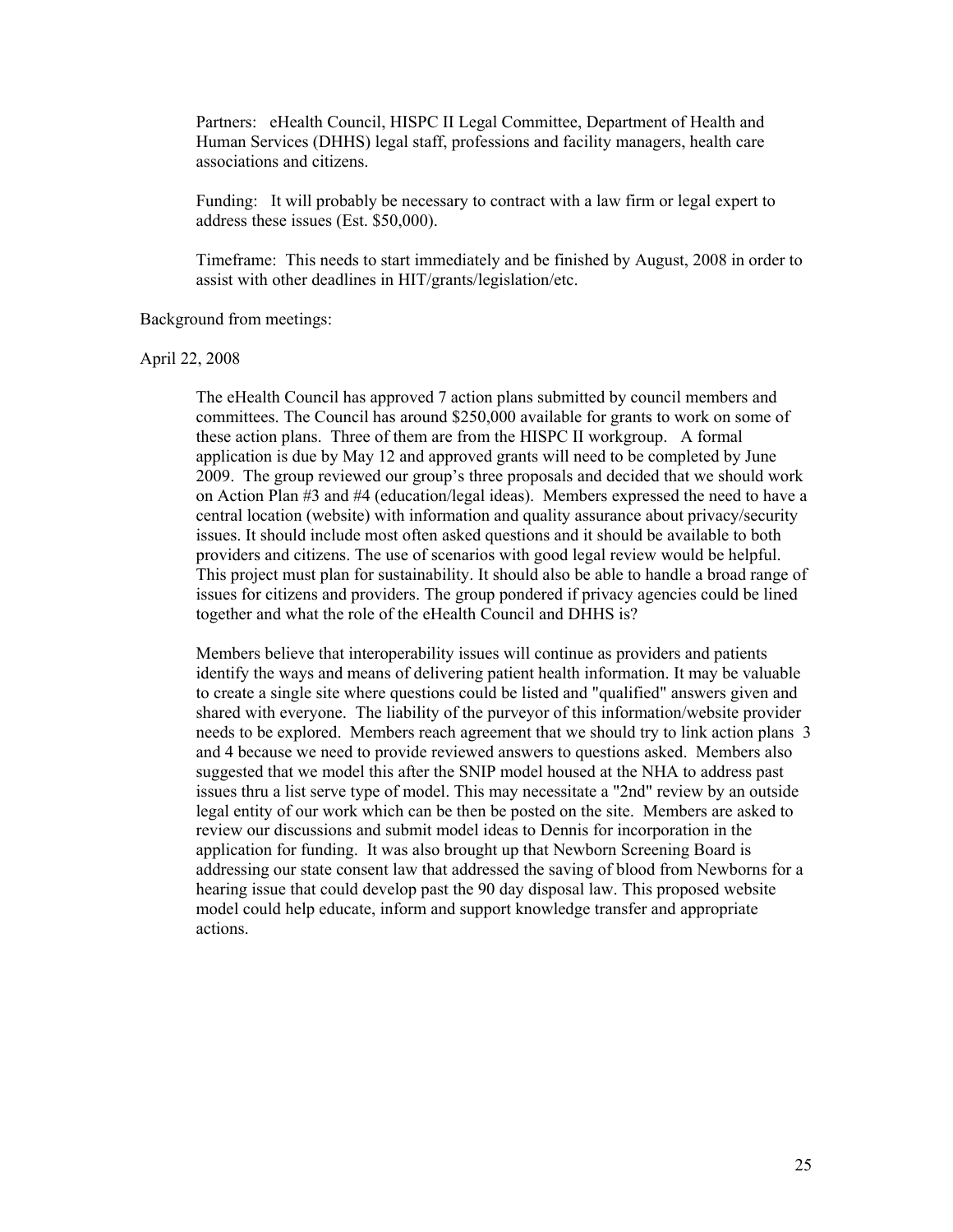# **FUNDED PROJECTS**

Two projects were developed that initiate the consumer information education effort of the HISPC II. The first project is centered on the design of consumer education materials about health information security, privacy and exchange. The second project provides a web-based mechanism for dissemination and sustained public access to consumer information developed or vetted by the HISPC II workgroup.

For additional information on the projects please contact:

eHealth Council C/O: Anne Byers [Anne.Byers@nebraska.gov](mailto:Anne.Byers@nebraska.gov)

For additional information on the projects see pages 27 to 30 of this report.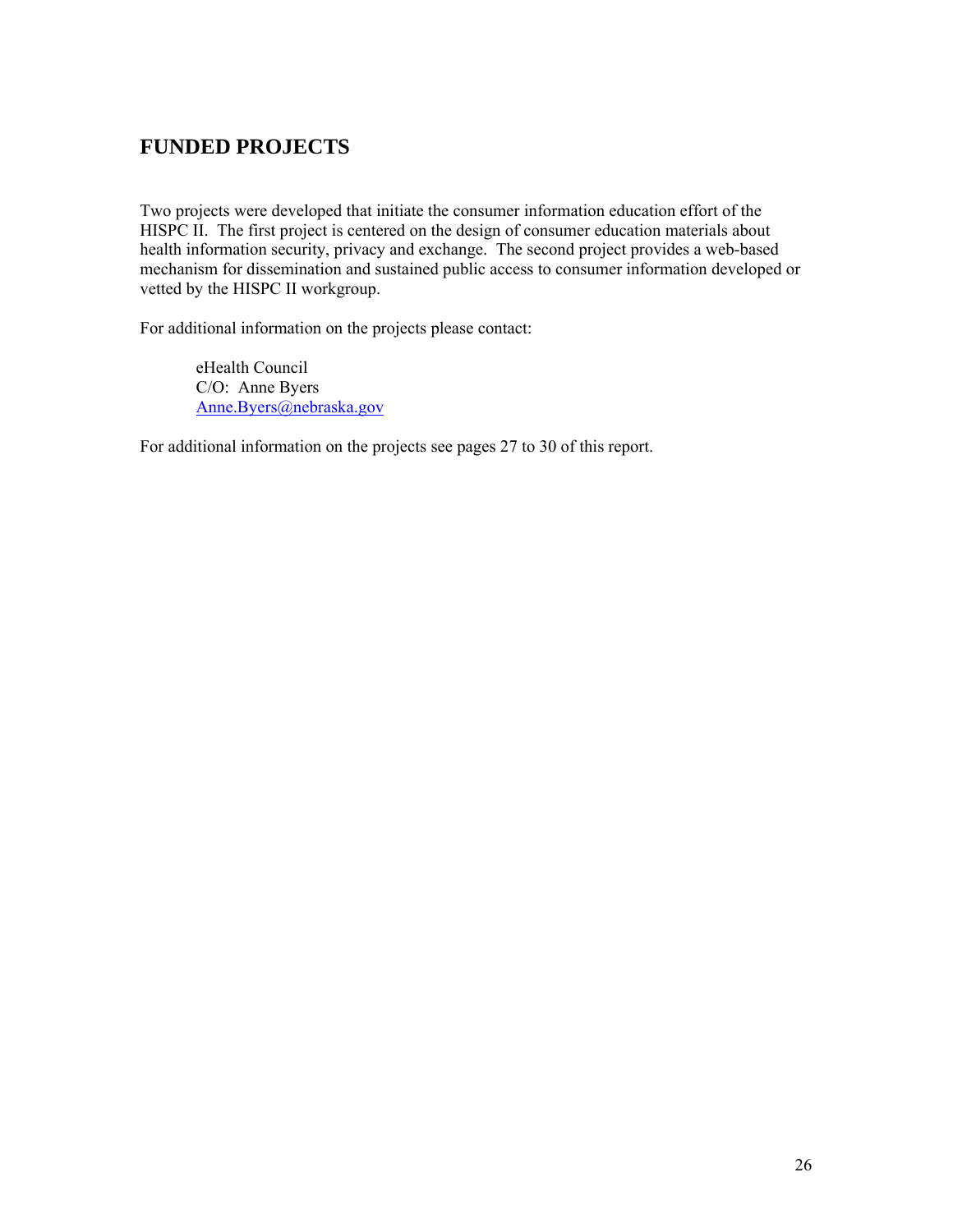## **Project 1: Health Information Security and Privacy Consumer Education**

The project will develop educational materials for consumers regarding health information exchange as well as related privacy and security concerns. Consumer involvement is commonly identified as a key element in the development of health information exchange. The eHealth Initiative has identified focusing on consumers as one of six common principles for effective health information exchanges. The eHealth Initiative recommends that health information exchanges enable consumers to make informed choices and address health information security and privacy needs of consumers. The Nebraska eHealth Council has also identified consumer education as one of it's priorities.

Goals:

- ♦ To facilitate the exchange of health information by addressing the educational needs of consumers related to health information exchange and security and privacy issues.
- ♦ To increase consumer knowledge of health information exchange.
- ♦ To increase consumer support of health information exchange.

Project activities:

- ♦ Identifying and prioritizing one or two educational pieces that should be developed.\*
- ♦ Providing input into the design of a health information security and privacy website.
- ♦ Identifying educational pieces and resources from Nebraska eHealth initiatives, other states, and national organizations that could be used.
- ♦ Evaluating existing educational pieces and resources.\*
- ♦ Developing a resource library of educational materials which will be made available from the Health Information Security and Privacy website.
- ♦ Drafting educational pieces.
- ♦ Reviewing and evaluating educational pieces.\*
- ♦ Finalizing educational pieces.
- ♦ Developing preliminary consumer marking plan.\*
- ♦ Distributing educational pieces to consumers.\*

\*Indicates activities in which health information exchange representatives will be involved. Representatives are welcome to participate in other activities. However, since many representatives of the health information exchanges have limited time, their participation is not expected.

Accomplished:

- ♦ Created a list of security and privacy references for consumers and providers
- ♦ Collaborated with the University of Nebraska Public Policy Center on a Deliberative Discussion on Electronic Health Records which was funded by the NITC upon recommendation of the eHealth Council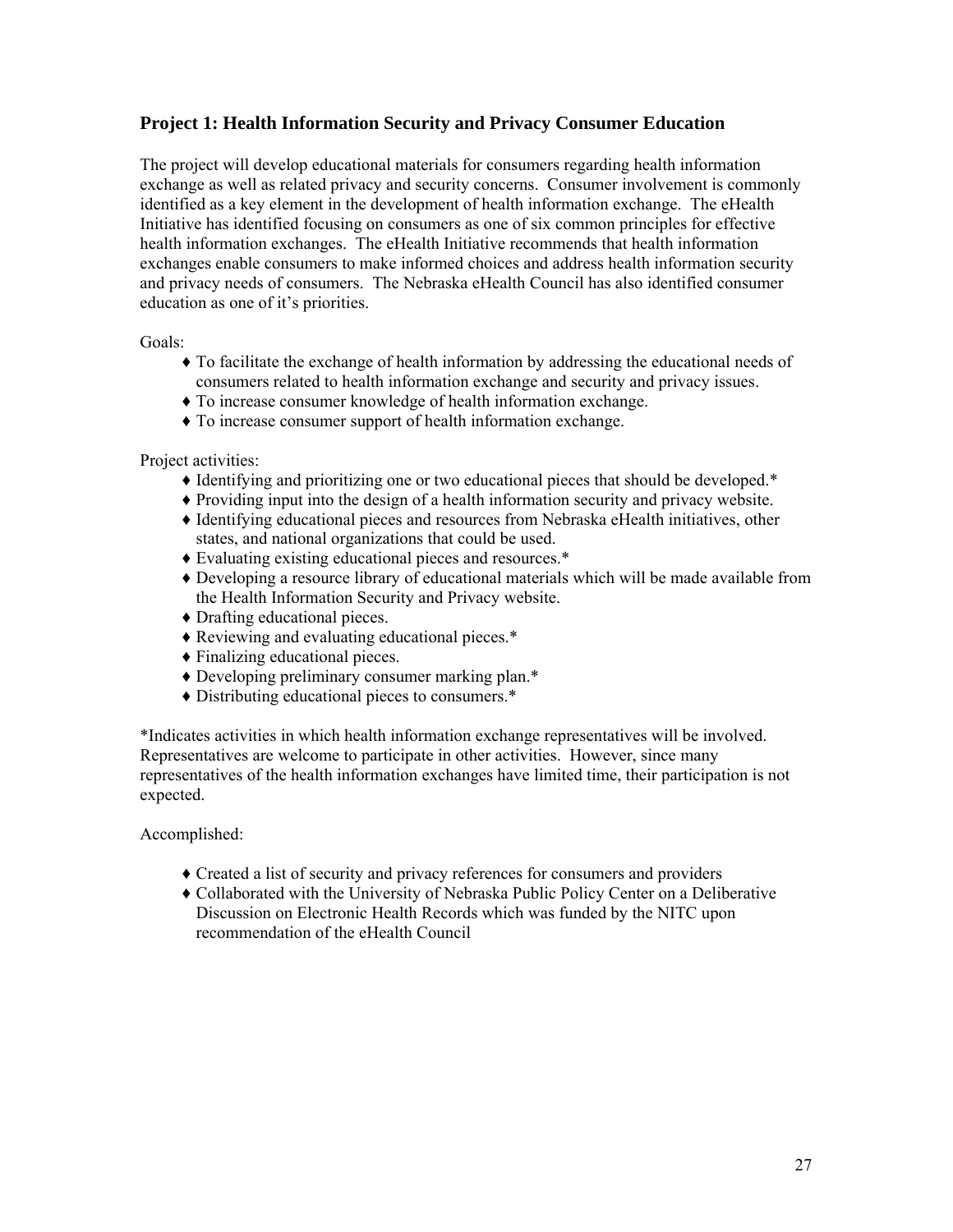## **Project 2: Health Information Privacy and Security Website**

The initial design of the website will link to the present eHealth Council website found inside the Nebraska Information Technology Commission (NITC) webpage: <http://www.nitc.state.ne.us/init/ehealth.html>. This governmental site is desired because this information will need to be vetted, liability issues will be easier to address and because the underlying focus of this proposal is to have a sustainable delivery model.

Goals:

- ♦ The initial information on the site will come from the research done by and collected by the HISPC I and II Workgroups. The information on state laws and regulations about health information privacy and security will have been vetted by the workgroup and most likely by an outside legal review.
- ♦ Funding will be needed to develop a user friendly website, gather all pertinent information, enter it in the site, create a management and vetting model, create an information transfer model, and develop a sustainability plan for this website these funds will be needed to cover labor, consultant help, capacity support and website promotional modeling.
- ♦ The site will allow the blending of the legal research that has presently been completed and the need to clarify what is state privacy and security issues and what are HIPAA/federal issues that citizens and professionals need to be aware of and to address. It can provide access to educational materials for citizens and professionals as well as a place to ask questions that need to be answered.

Project activities:

- ♦ Working with the CIO personnel and the web designers to get quotes for this website model.
- ♦ Collect vetted health privacy and security information that can be placed on the website.
- ♦ Complete the review of Nebraska state laws and regulations affecting electronic transfer of information and place that vetted information on the website.
- ♦ Collect HIPAA/Federal information pertinent to our website development goals.
- ♦ Work with health provider stakeholders and consumer stakeholder groups to identify health privacy and security information questions to be placed on the website.

Accomplished:

- ♦ The health information security and privacy website is under development and will be operational by late spring 2009.
- ♦ Created a list of security and privacy references for consumers and providers.
- ♦ The HISPC II Legal Committee utilized the 2006 Nebraska Health Information Management Association "Guide for Privacy, Retention and Disclosure of Health Information in Nebraska" as a resource to analyze laws related to health information disclosure.
- ♦ Committee members identified Nebraska laws requiring written individual authorization for disclosure of information when federal Health Insurance Portability and Accountability Act (HIPAA) laws do not.
- ♦ The committee also identified areas where confusion about disclosure rules exists. Additional education and clarification of disclosure rules to the health care community may facilitate electronic health information exchange in these areas.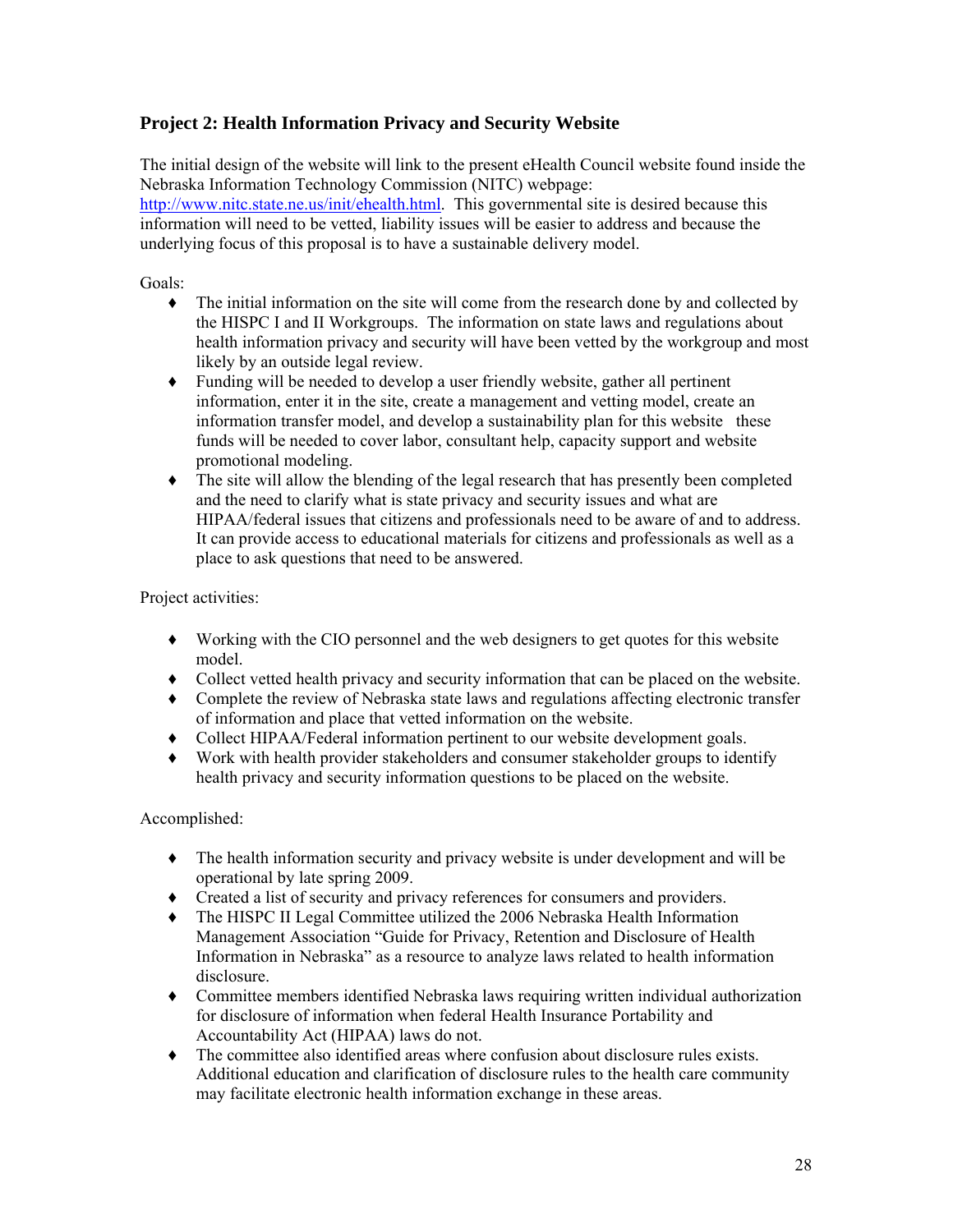Background from meetings:

May 30, 2008

The eHealth Council had received \$388,000 worth of applications for the \$277,000 fund. The Council will do a voting process to reach the allowed amount. Two proposals from our Workgroup were included at this point in time. A) Education for the consumer using a website. The members would collect vetted educational materials and position it on the site for education and Q/A. It was also noted that in the reviews this proposal questions were raised as to why consumers needed this amount of attention; and B) The workgroup proposed the creation of a state government website that would allow the legal committee to place vetted privacy and security information on this site and also be the location for the educational materials listed above. This would also have a quality assurance potential. The NITC Tech Panel will meet on June 10 to review the Council's applications and the NITC will approve them on June 18, 2008 at their regular meeting.

#### July 23, 2008

Both of our proposals were accepted by the eHealth Council. The approved proposal include: A) Creation of a website that HISPC II materials and education efforts can be displayed and utilized. The legal team's review and other vetted material will be placed on this site; and B) Consumer materials will be found or created to be shared with consumers and providers. The website being created (and web hosting supported for 2 years under this grant) will be utilized. The collection of educational materials is being placed in an inventory model and reviewed.

#### September 19, 2008

It was proposed that a public engagement model be completed in two phases. A survey of (randomly selected) citizens in one or more counties which will determine what citizens know about HIT. The second phase would be a Deliberative Model discussion with citizens. Members suggested using a non metro county vs. Lancaster county. Members also asked about the types of questions to be used because of survey concerns of past models.

#### November 10, 2008

Website development is underway. The Education Committee pulled together a list of educational resources for consumers and providers and divided them into types and topics. Members are asked to review these resources.

#### December 16, 2008

A report was given on the Deliberative Discussion model. The involved citizens expressed some concerns about privacy and security but felt that with more information/education that could be overcome. The citizens wanted the state to address privacy and security issue on their behalf. This process provided our workgroup some affirmation on our focuses: education and legal reviews. It was noted the ideas presented matched some of the ideas Sec. Leavitt presented yesterday in a conference. The toolkit list can be found at: [www.hhs.gov/healthit/privacy.](http://www.hhs.gov/healthit/privacy) The present focus is on the consumers and what they want. This will require a very flexible model and more of an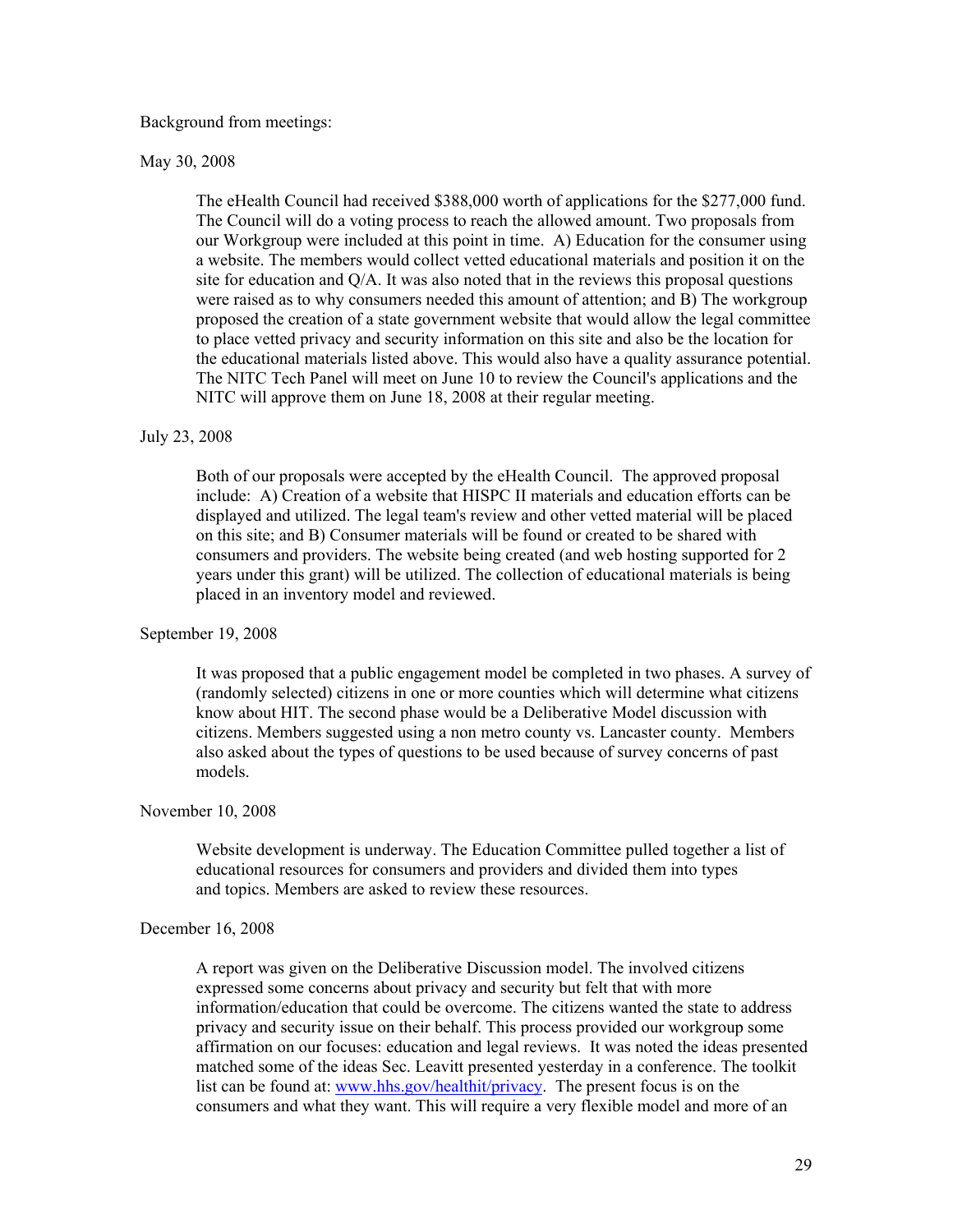immediate focus on the PHR model. It was noted that consumers seem to really want access to their medical records. There is resistance to having insurance companies having all available information. It is believed that citizens want coordination of care. We lack good info on the wants, needs and knowledge of our rural citizens. Research should help fill in some of that gap, along with the Policy Center's work.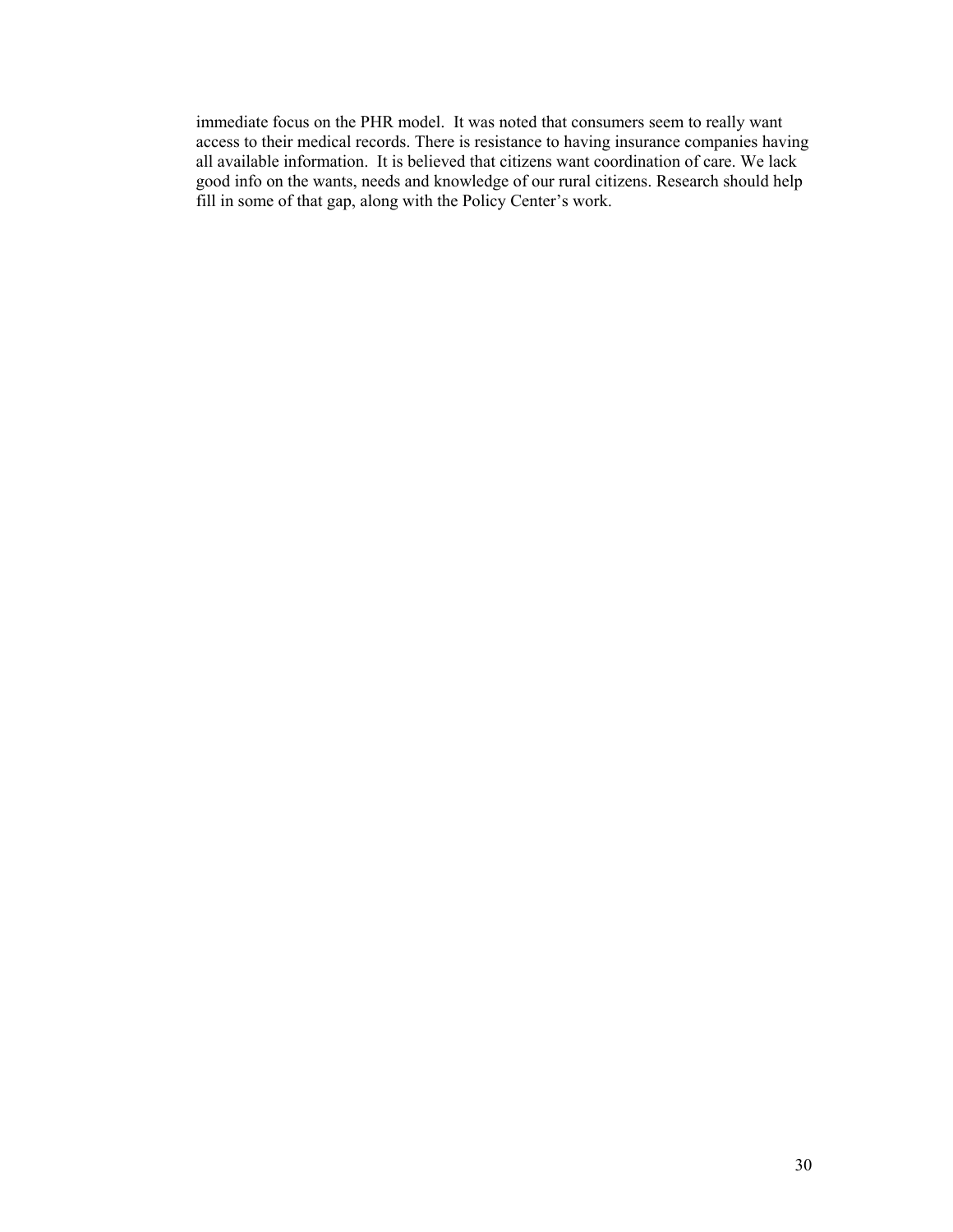## **STATE LEVEL RESEARCH TO INFORM THE HISPC II**

Recent projects that study consumer knowledge and viewpoints about health information exchange, security and privacy issues have been used to inform the HISPC II and eHealth Council of the current status.

#### 2008

The article entitled *"Privacy, Security and the National Health Information Network: A Mixed Methods Case Study of State-Level Stakeholder Awareness"* conducted by the Creighton Health Services Research Program (CHRP). "This study examines the knowledge, understanding, and awareness of 25 health board/facility oversight managers and 20 health professional association directors about privacy and security issues important to achieving health information exchange (HIE) in the state of Nebraska."<sup>[4](#page-30-0)</sup> The article can be found in Advances in Health Care Management, Volume 7, pp 165-189.

#### March 2007

The article entitled *"Privacy, Security and the National Health Information Network: A Mixed Methods Case Study of State-Level Stakeholder Awareness"* used findings from the *Security and Privacy Barriers to Health Information Interoperability* Reports generated by the first Health Information Security and Privacy Committee State of Nebraska. The specific reports include:

- ♦ Report 1: Survey of Health/Licensure/Certification and Facilities Oversight Board Managers
- ♦ Report 2: Survey of Health Professions Organizations Leadership

These reports can be found on the CHRP website: [http://chrp.creighton.edu](http://chrp.creighton.edu/)

#### February 2009

 $\overline{a}$ 

The report entitled "*Exploring the Interactions of Nebraska Community Infrastructures, Health Professionals and Organizations, and Consumers about Personal Health Data and Health Information"* conducted by the Creighton Health Services Research Program (CHRP). "This project is designed to study the consumers point of view about how they keep track and seek health information via the availability and use of their local community infrastructure including religious affiliations, health information technologies, health professions, organizations; and their viewpoints about privacy needs regarding their own personal and sensitive health information. There are powerful contrasts between what patients know and experience, what health professions and health organizations offer, and what community infrastructure provides. $\mathbb{R}^5$  $\mathbb{R}^5$  The report can be found on the CHRP website: [http://chrp.creighton.edu](http://chrp.creighton.edu/) on February 15, 2009.

<span id="page-30-0"></span><sup>&</sup>lt;sup>4</sup> Galt, K.A., Paschal, K.A., Abbott, A., Drincic, A., Siracuse, M.V., Bramble, J.D., and Rule, A.M. (2008). Privacy, security and the national health information network: a mixed methods case study of state-level stakeholder awareness. *Advances in Health Care Management, 7, 165-189* 

<span id="page-30-1"></span> $5$  Creighton Health Services Research Program (CHRP): Exploring the Interactions of Nebraska Community Infrastructures, Health Professionals and Organizations, and Consumers about Personal Health Data and Health Information February 2009: p 1.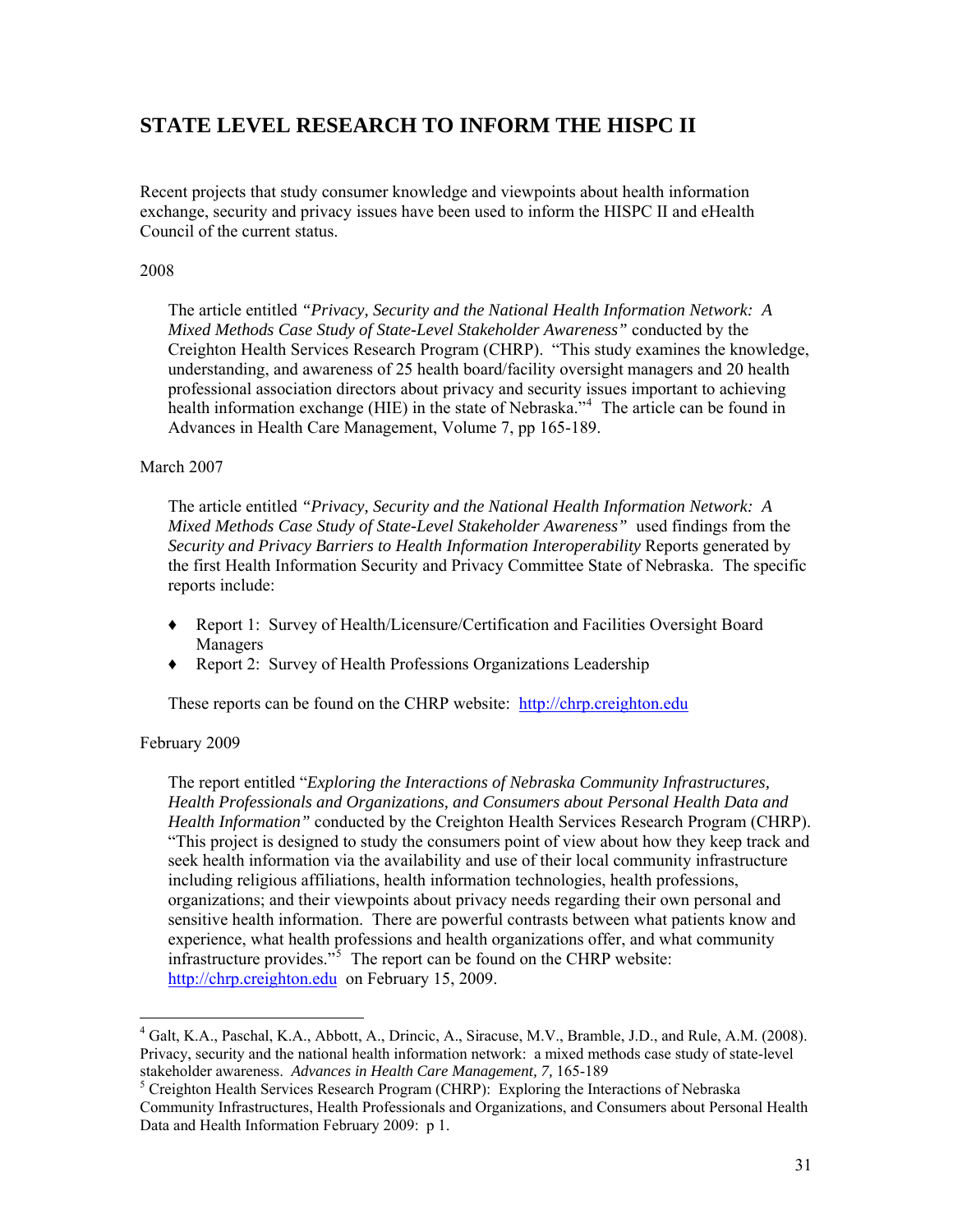#### December 11, 2008

The report entitled "*Sharing Health Records Electronically: The Views of Nebraskans"* conducted by the University of Nebraska Public Policy Center. "The overall goal of the project was to learn about consumers' attitudes towards electronic sharing of medical information; related concerns about privacy, access, and security; and opinions about what the policy role of the State of Nebraska should be in the development of electronic health information exchange in the state."[6](#page-31-0) The report can be found in Appendix B of this report.

<span id="page-31-0"></span> 6 University of Nebraska Public Policy Center: Sharing Health Records Electronically: The Views of Nebraskans December 11, 2008: p 2.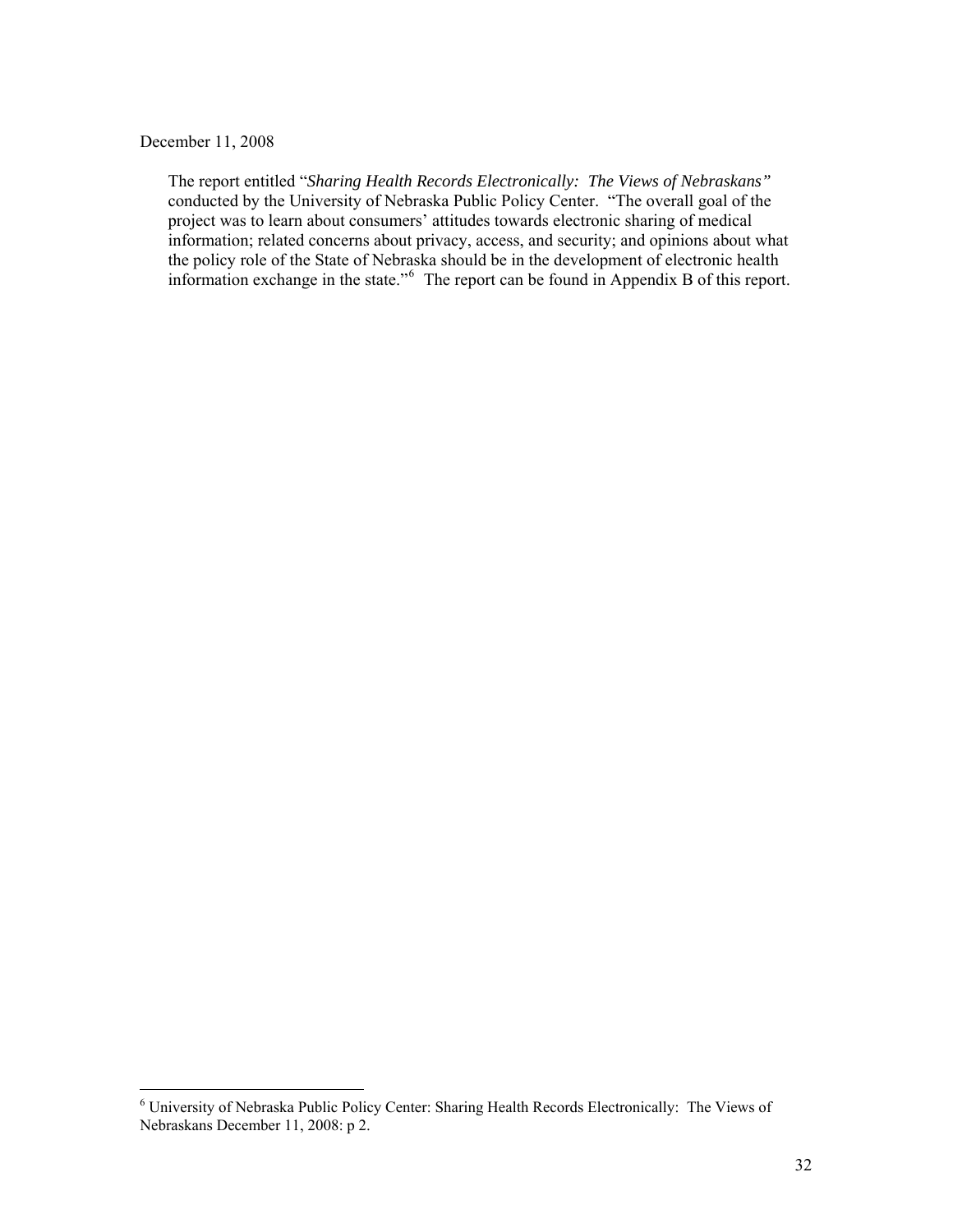## **APPENDIX A – HISPC II EDUCATION RESOURCES**

#### **Personal Health Records**

AHRQ Personal Health Record Video <http://www.ahrq.gov/consumer/phrvid.htm> Agency for Health Care Research and Quality

My PHR [www.myphr.com](http://www.myphr.com/)

Florida Personal Health Record Toolkit <http://www.fhin.net/PHR/index.shtml>

Arizona PHR Info <http://www.azhec.org/personalHealth.jsp>

Project Health Design [http://www.projecthealthdesign.org](http://www.projecthealthdesign.org/)

#### **e-Prescribing**

Arizona e-Prescribing Info <http://www.azhec.org/ePrescribing.jsp>

Florida e-Prescribing Clearinghouse <http://www.fhin.net/eprescribe/>

Learnabouteprescriptions.com [www.learnabouteprescriptions.com](http://www.learnabouteprescriptions.com/)

### **Privacy and Security**

My PHR

[http://www.myphr.com/rights/your\\_privacy\\_rights.asp](http://www.myphr.com/rights/your_privacy_rights.asp) American Health Information Management Association (AHIMA)

The Center for Democracy and Technology <http://www.cdt.org/healthprivacy/>

Myths and Facts about the HIPAA Privacy Rule from Health Privacy Project (5 pages) <http://www.cdt.org/healthprivacy/20080311mythsfacts.pdf> [http://www.healthprivacy.org/usr\\_doc/Myths\\_and\\_Facts.pdf](http://www.healthprivacy.org/usr_doc/Myths_and_Facts.pdf)

Health Privacy: Know Your Rights from Health Privacy Project (2 page flyer) [http://www.cdt.org/healthprivacy/2008\\_KnowYourRights.pdf](http://www.cdt.org/healthprivacy/2008_KnowYourRights.pdf)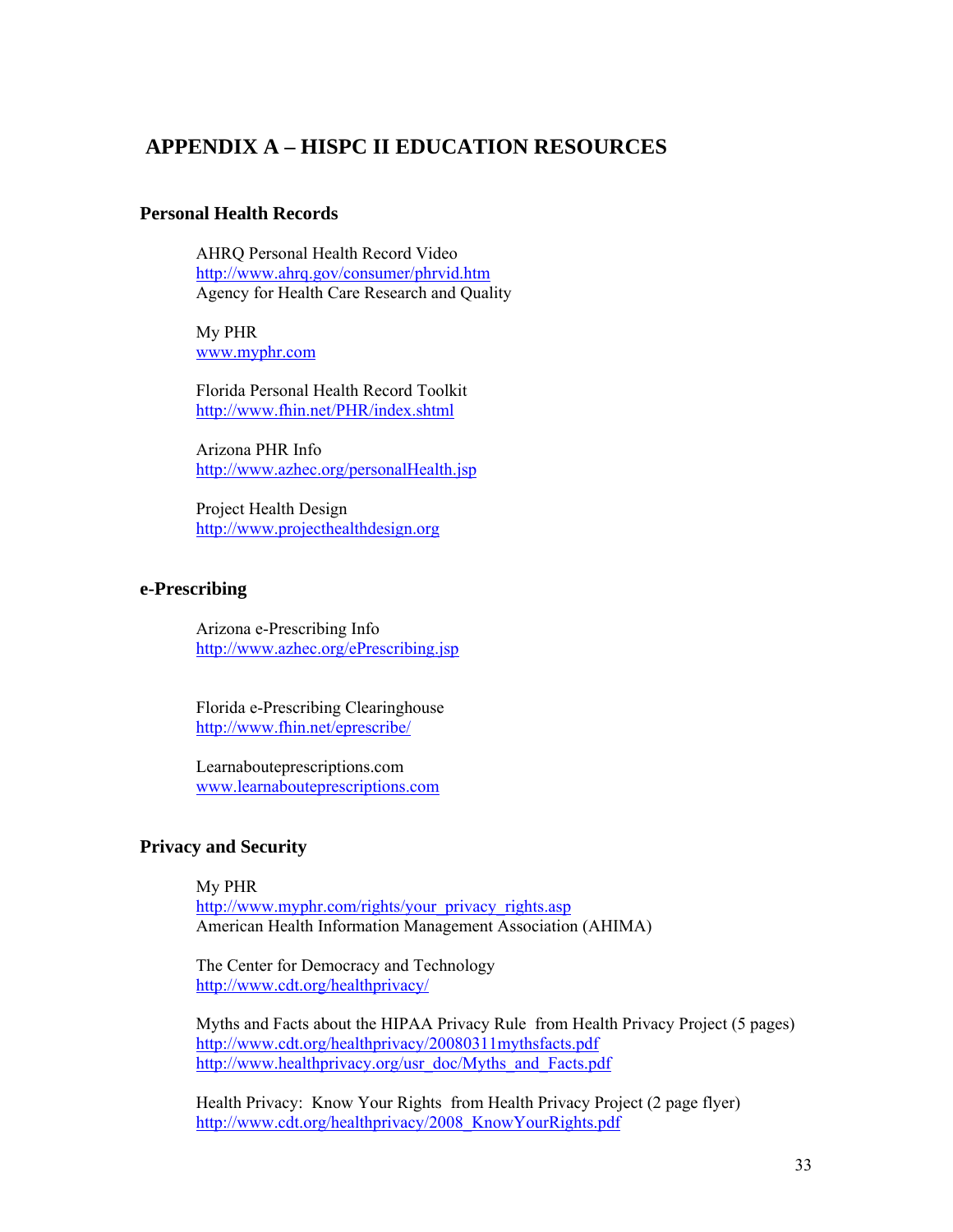[http://www.healthprivacy.org/usr\\_doc/KnowYourRights.pdf](http://www.healthprivacy.org/usr_doc/KnowYourRights.pdf)

How to File a Health Information Privacy Complaint from Health Privacy Project (2 page flyer)

[http://www.healthprivacy.org/usr\\_doc/Privacy\\_Complaint\\_Form.pdf](http://www.healthprivacy.org/usr_doc/Privacy_Complaint_Form.pdf) [http://www.cdt.org/healthprivacy/2008\\_Privacy\\_Complaint\\_Form.pdf](http://www.cdt.org/healthprivacy/2008_Privacy_Complaint_Form.pdf)

What you can do to protect your privacy [http://www.healthprivacy.org/usr\\_doc/WhattoDo.pdf](http://www.healthprivacy.org/usr_doc/WhattoDo.pdf)

Key Health Privacy Issues [http://www.healthprivacy.org/usr\\_doc/34225.pdf](http://www.healthprivacy.org/usr_doc/34225.pdf)

eHealth: Putting Patients First [http://www.healthprivacy.org/usr\\_doc/hpp-chcf-ehealth.pdf](http://www.healthprivacy.org/usr_doc/hpp-chcf-ehealth.pdf)

Health Privacy Project: <http://www.healthprivacy.org/>

Health Privacy Project--CONSUMERS & E-HEALTH: A GUIDE <http://www.healthprivacy.org/content2310/content.htm>

Secure Electronic Health Information Exchange: A Guide for Consumers [http://toolkit.ehealthinitiative.org/assets/Documents/eHIGuideforConsumersonHealthInfo](http://toolkit.ehealthinitiative.org/assets/Documents/eHIGuideforConsumersonHealthInformationExchangeJan2007.pdf) [rmationExchangeJan2007.pdf](http://toolkit.ehealthinitiative.org/assets/Documents/eHIGuideforConsumersonHealthInformationExchangeJan2007.pdf)

Arizona Privacy and Security Info <http://www.azhec.org/privacySecurity.jsp>

HIMSS Privacy and Security Toolkit <http://www.himss.org/ASP/privacySecurityTree.asp?faid=78&tid=4>

A PATIENT'S GUIDE TO THE HIPAA PRIVACY RULE: When Health Care Providers May Communicate About You with Your Family, Friends, or Others Involved In Your Care [http://www.hhs.gov/ocr/hipaa/consumer\\_ffg.pdf](http://www.hhs.gov/ocr/hipaa/consumer_ffg.pdf)

A HEALTH CARE PROVIDER'S GUIDE TO THE HIPAA PRIVACY RULE: Communicating with a Patient's Family, Friends, or Others Involved in the Patient's Care [http://www.hhs.gov/ocr/hipaa/provider\\_ffg.pdf](http://www.hhs.gov/ocr/hipaa/provider_ffg.pdf)

Your Health Information Privacy Rights [http://www.hhs.gov/ocr/hipaa/consumer\\_rights.pdf](http://www.hhs.gov/ocr/hipaa/consumer_rights.pdf)

Privacy and Your Health Information [http://www.hhs.gov/ocr/hipaa/consumer\\_summary.pdf](http://www.hhs.gov/ocr/hipaa/consumer_summary.pdf)

HIPAA FAQs <http://www.hhs.gov/hipaafaq/>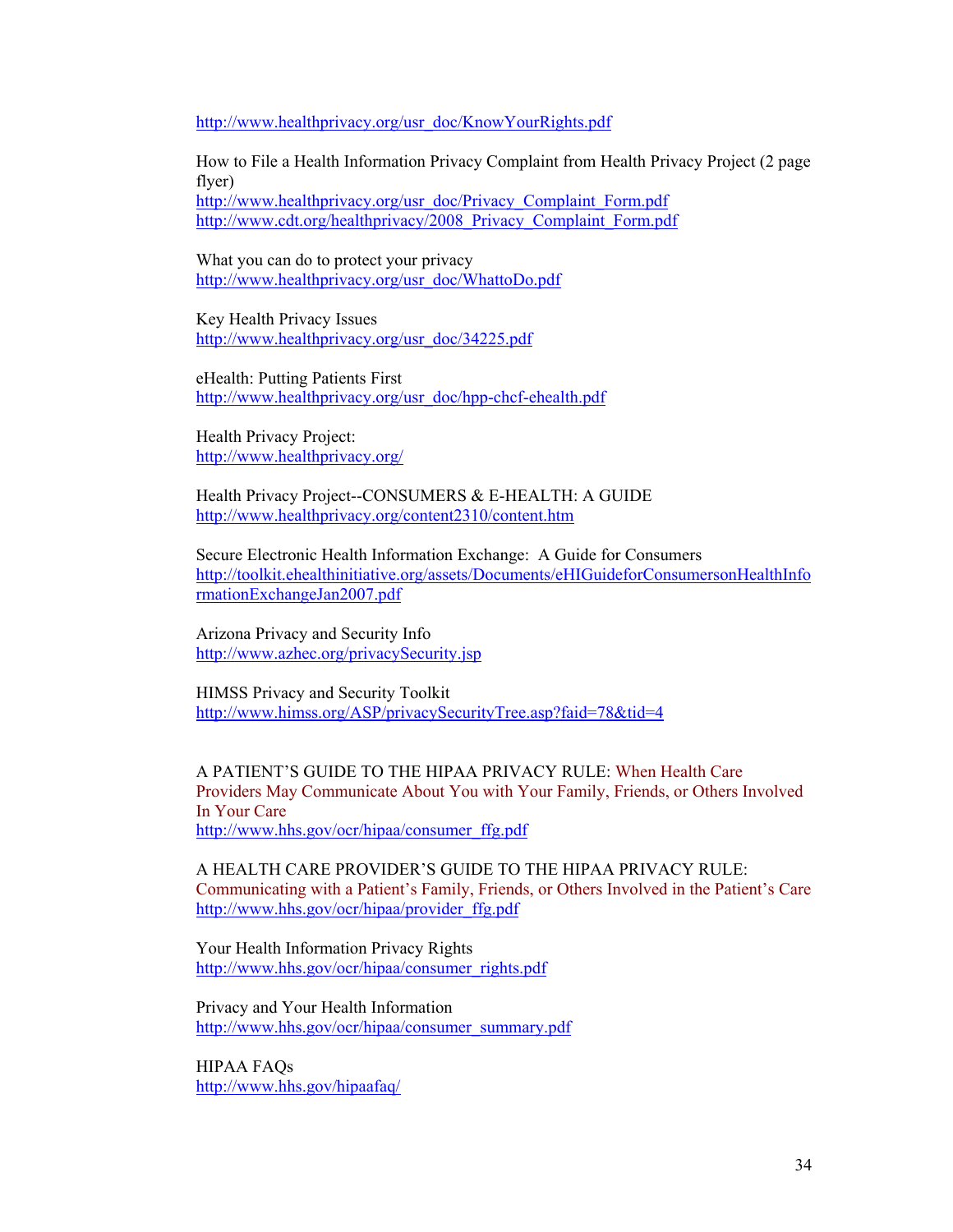EHR Today Consumer Brochure <http://www.ehrtoday.org/CMSuploads/LHCR-ConsumerBroch-sm-09843.pdf>

EHR Today Provider Brochure <http://www.ehrtoday.org/CMSuploads/LHCR-ProviderBroch-sm-09881.pdf>

Health Information Technology--Consumer Principles National Partnership for Women and Families [http://www.nationalpartnership.org/site/DocServer/HIT\\_20-](http://www.nationalpartnership.org/site/DocServer/HIT_20-_20Consumer_20Principles_20FINAL_20March_202006.pdf?docID=990) [\\_20Consumer\\_20Principles\\_20FINAL\\_20March\\_202006.pdf?docID=990](http://www.nationalpartnership.org/site/DocServer/HIT_20-_20Consumer_20Principles_20FINAL_20March_202006.pdf?docID=990)

Your Health Information Privacy Rights [http://www.hhs.gov/ocr/hipaa/consumer\\_rights.pdf](http://www.hhs.gov/ocr/hipaa/consumer_rights.pdf)

Privacy Rights Clearinghouse <http://www.privacyrights.org/medical.htm>

Patient Privacy Rights <http://www.patientprivacyrights.org/>

WYHIR—Wyoming's Health Information Resource <http://wyhir.org/Browse.aspx?S=4>

#### **Health Information Exchange**

Greater Rochester RHIO Brochure [http://grrhio.org/pdf/patient\\_trifold.pdf](http://grrhio.org/pdf/patient_trifold.pdf)

Louisville Health Information Exchange <http://www.louhie.org/>

Oregon's Health Information Security and Privacy Collaboration video: <http://video.google.com/videoplay?docid=6764524539952681192&hl=en>

### **Videos**

AHRQ Personal Health Record Video <http://www.ahrq.gov/consumer/phrvid.htm>

Oregon's Health Information Security and Privacy Collaboration video: <http://video.google.com/videoplay?docid=6764524539952681192&hl=en>

National Medical Report: AHIMA American Health Information Management Association Video – Added on April 8, 2008. <http://www.youtube.com/watch?v=TZzIw6RpQVg>

Louisville Health Information Exchange <http://www.louhie.org/>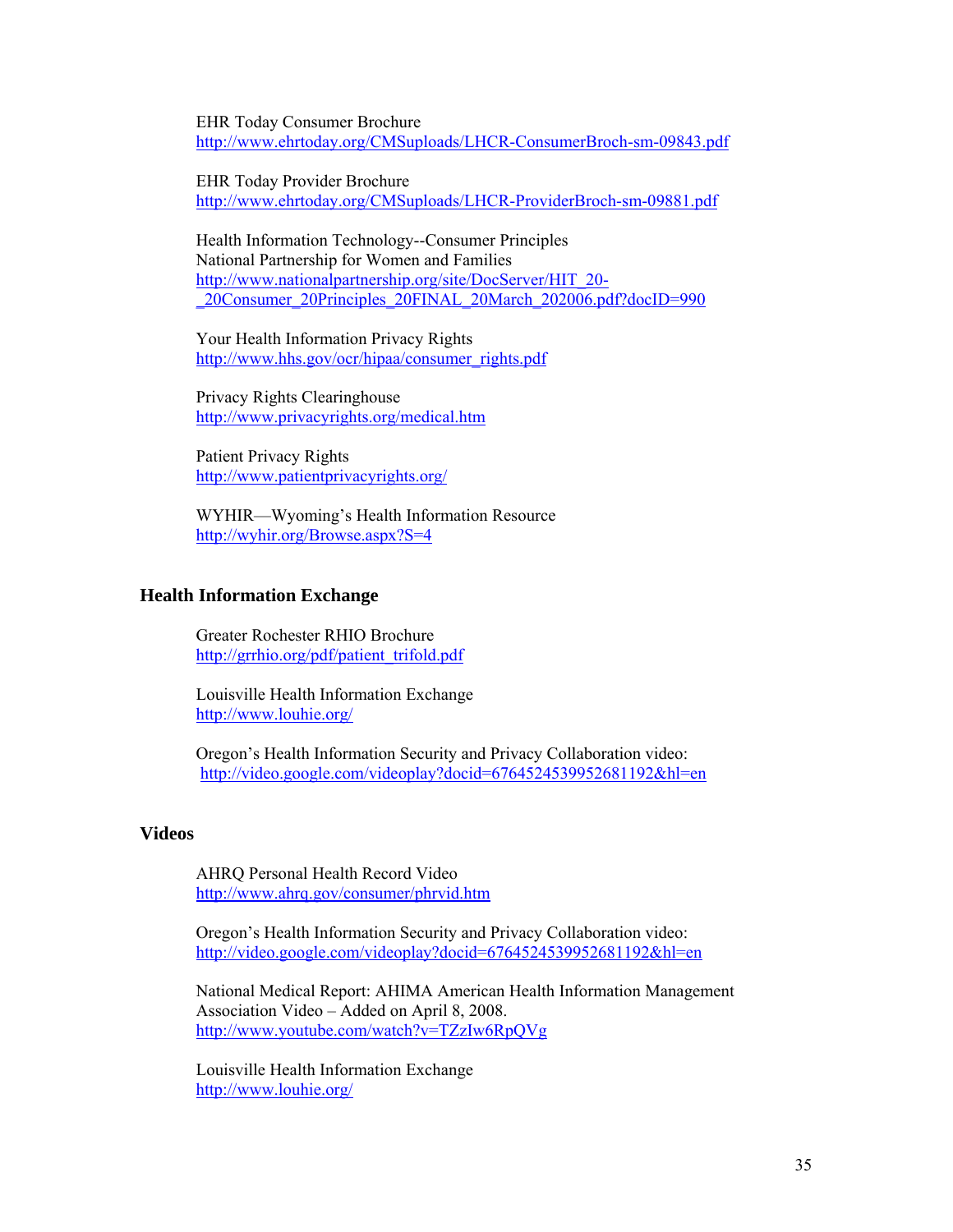#### **Frequently Asked Questions**

AHIMA MyPHR.com FAQs <http://www.myphr.com/faqs/index.asp>

Greater Rochester RHIO [http://grrhio.org/pat\\_faq.shtml](http://grrhio.org/pat_faq.shtml)

EHR Today Consumers FAQ <http://www.ehrtoday.org/home/section/1-5/faq-consumers>

EHR Today Providers FAQ <http://www.ehrtoday.org/home/section/1-25/faq-providers>

HIPAA FAQs <http://www.hhs.gov/hipaafaq/>

Patient Privacy Rights FAQs <http://www.patientprivacyrights.org/site/PageServer?pagename=FAQs>

## **Patient Educational Fact Sheets/Brochures**

[http://bhix.org/Downloads/BHIX\\_EducationalFactSheet\\_ENGLISH.pdf](http://bhix.org/Downloads/BHIX_EducationalFactSheet_ENGLISH.pdf) (Available in 18 languages)

Secure Electronic Health Information Exchange: A Guide for Consumers [http://toolkit.ehealthinitiative.org/assets/Documents/eHIGuideforConsumersonHealthInfo](http://toolkit.ehealthinitiative.org/assets/Documents/eHIGuideforConsumersonHealthInformationExchangeJan2007.pdf) [rmationExchangeJan2007.pdf](http://toolkit.ehealthinitiative.org/assets/Documents/eHIGuideforConsumersonHealthInformationExchangeJan2007.pdf)

Greater Rochester RHIO Brochure [http://grrhio.org/pdf/patient\\_trifold.pdf](http://grrhio.org/pdf/patient_trifold.pdf)

Health Privacy Project--CONSUMERS & E-HEALTH: A GUIDE <http://www.healthprivacy.org/content2310/content.htm>

What you can do to protect your privacy [http://www.healthprivacy.org/usr\\_doc/WhattoDo.pdf](http://www.healthprivacy.org/usr_doc/WhattoDo.pdf)

Key Health Privacy Issues [http://www.healthprivacy.org/usr\\_doc/34225.pdf](http://www.healthprivacy.org/usr_doc/34225.pdf)

eHealth: Putting Patients First [http://www.healthprivacy.org/usr\\_doc/hpp-chcf-ehealth.pdf](http://www.healthprivacy.org/usr_doc/hpp-chcf-ehealth.pdf)

A PATIENT'S GUIDE TO THE HIPAA PRIVACY RULE: When Health Care Providers May Communicate About You with Your Family, Friends, or Others Involved In Your Care [http://www.hhs.gov/ocr/hipaa/consumer\\_ffg.pdf](http://www.hhs.gov/ocr/hipaa/consumer_ffg.pdf)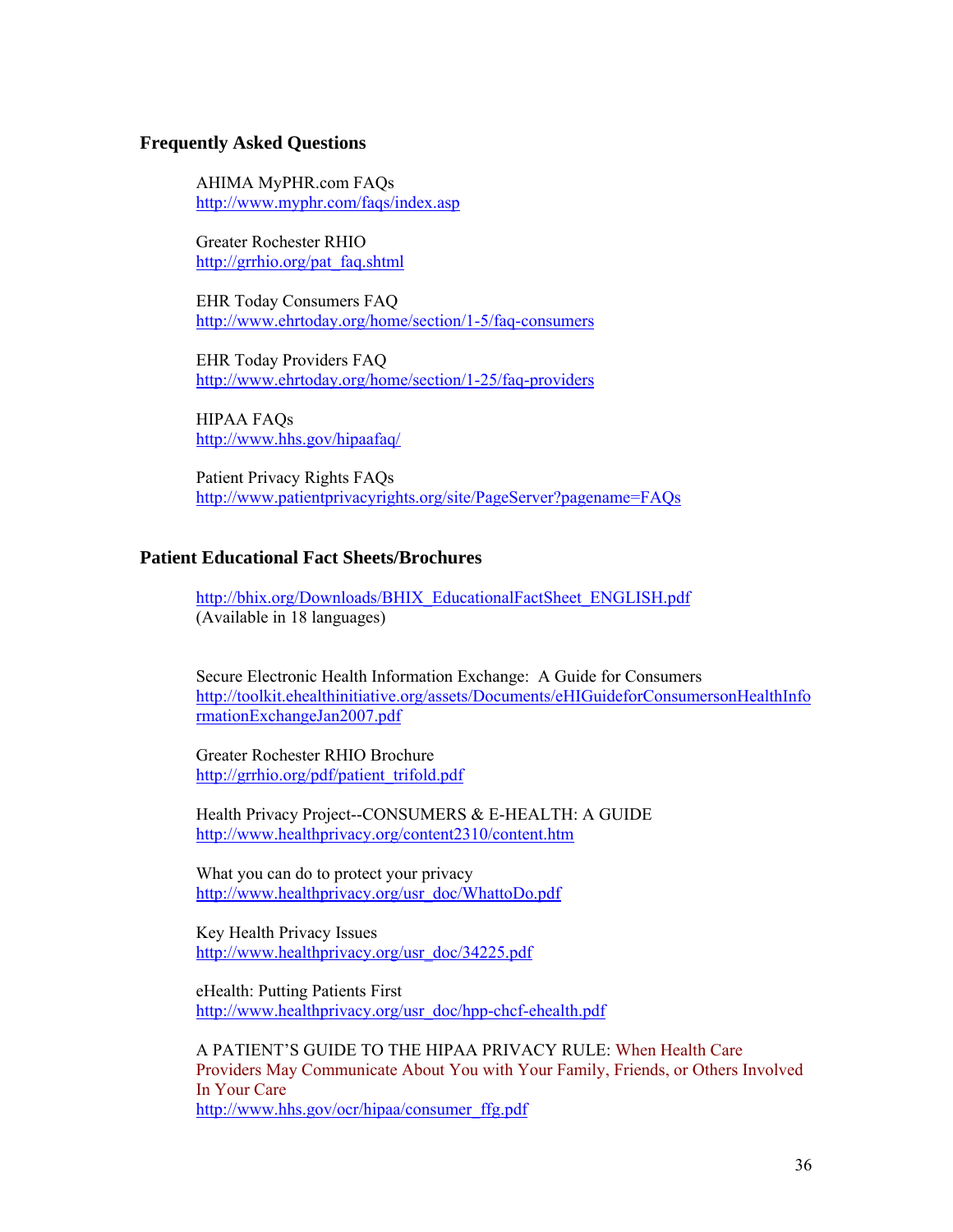A HEALTH CARE PROVIDER'S GUIDE TO THE HIPAA PRIVACY RULE: Communicating with a Patient's Family, Friends, or Others Involved in the Patient's Care [http://www.hhs.gov/ocr/hipaa/provider\\_ffg.pdf](http://www.hhs.gov/ocr/hipaa/provider_ffg.pdf)

Your Health Information Privacy Rights [http://www.hhs.gov/ocr/hipaa/consumer\\_rights.pdf](http://www.hhs.gov/ocr/hipaa/consumer_rights.pdf)

Privacy and Your Health Information [http://www.hhs.gov/ocr/hipaa/consumer\\_summary.pdf](http://www.hhs.gov/ocr/hipaa/consumer_summary.pdf)

EHR Today Consumer Brochure <http://www.ehrtoday.org/CMSuploads/LHCR-ConsumerBroch-sm-09843.pdf>

EHR Today Provider Brochure <http://www.ehrtoday.org/CMSuploads/LHCR-ProviderBroch-sm-09881.pdf>

#### **PSAs and Advertisements**

InformationSTAT™ Public Education tools <http://www.ehealthinitiative.org/toolkit/getOrg/InfoSTAT.mspx>

#### **Reports/Surveys**

Creighton Health Services Research Program Report 3: Consumer Views about Privacy and Electronic Health Information Exchange [http://chrp.creighton.edu/Documents/HISPC\\_Report\\_3.pdf](http://chrp.creighton.edu/Documents/HISPC_Report_3.pdf)

eHealth Initiative Releases Results of 2007 Survey on Health Information Exchange December 19, 2007 <http://www.ehealthinitiative.org/2007HIESurvey/>

Attitude and Opinion Research – Executive Summary Supported by the eHealth Initiative Foundation Released May 2, 2007 [http://toolkit.ehealthinitiative.org/assets/Documents/eHISummaryofResearchonHealthInf](http://toolkit.ehealthinitiative.org/assets/Documents/eHISummaryofResearchonHealthInformationExchange05.01.07Final001.pdf) [ormationExchange05.01.07Final001.pdf](http://toolkit.ehealthinitiative.org/assets/Documents/eHISummaryofResearchonHealthInformationExchange05.01.07Final001.pdf)

Harris Interactive Survey—Feb. 2007 <http://www.harrisinteractive.com/NEWS/allnewsbydate.asp?NewsID=1174>

The 2008 Health Confidence Survey: Rising Costs Continue to Change the Way Americans Use the Health Care System--October 2008 [http://www.ebri.org/publications/notes/index.cfm?fa=notesDisp&content\\_id=3987](http://www.ebri.org/publications/notes/index.cfm?fa=notesDisp&content_id=3987)

Fixing Health care: What Women Want—March 2008 [http://www.aafp.org/online/etc/medialib/aafp\\_org/documents/press/fixhealthwomen/fixhe](http://www.aafp.org/online/etc/medialib/aafp_org/documents/press/fixhealthwomen/fixhealthwomendoc.Par.0001.File.tmp/Executive%20Summary%20-%20Fixing%20Health%20Care%20-%200408.pdf) [althwomendoc.Par.0001.File.tmp/Executive%20Summary%20-](http://www.aafp.org/online/etc/medialib/aafp_org/documents/press/fixhealthwomen/fixhealthwomendoc.Par.0001.File.tmp/Executive%20Summary%20-%20Fixing%20Health%20Care%20-%200408.pdf) [%20Fixing%20Health%20Care%20-%200408.pdf](http://www.aafp.org/online/etc/medialib/aafp_org/documents/press/fixhealthwomen/fixhealthwomendoc.Par.0001.File.tmp/Executive%20Summary%20-%20Fixing%20Health%20Care%20-%200408.pdf)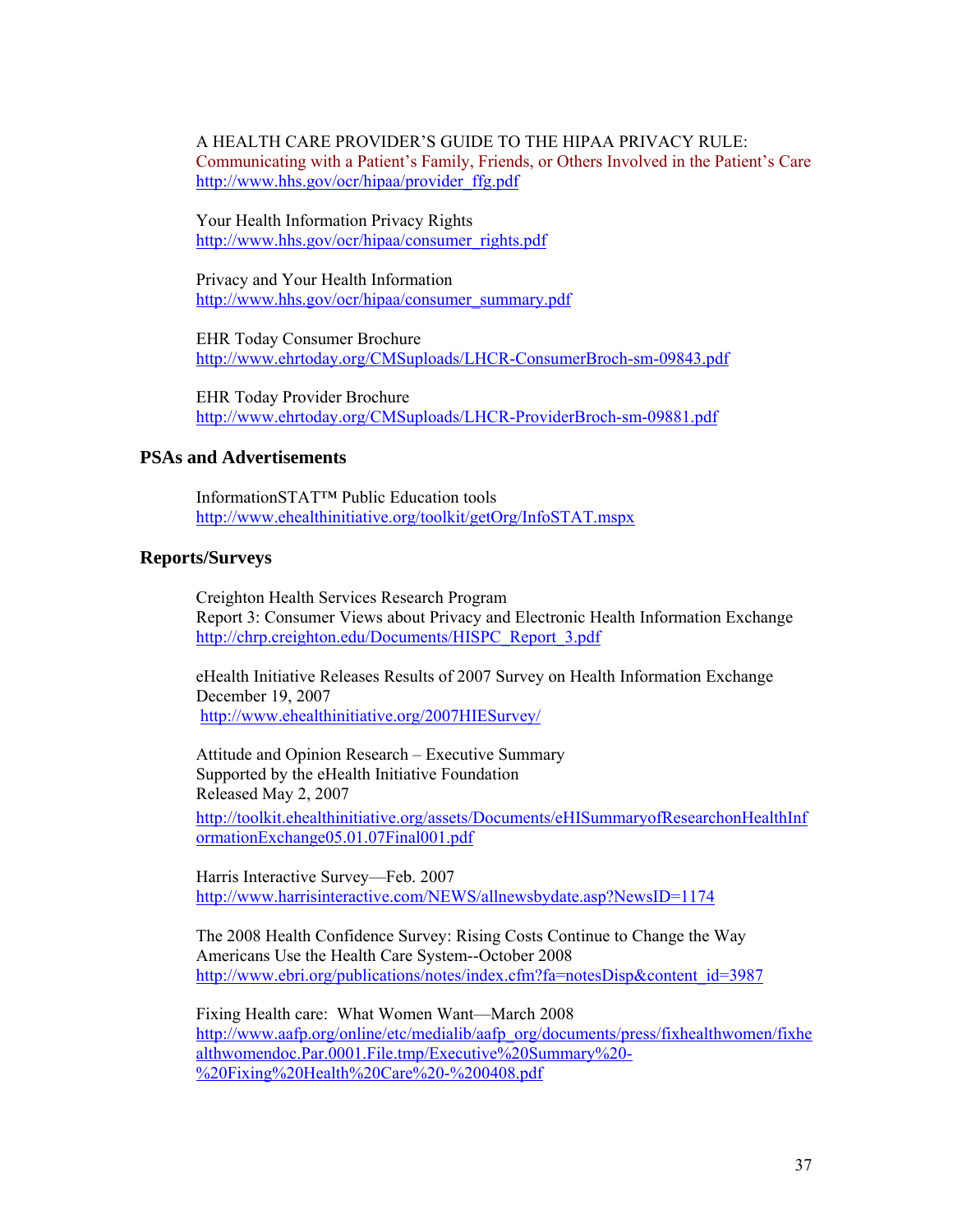Consumer Use of the Internet to Manage Care, Harris Interactive, May 2008 <http://www.chcf.org/topics/view.cfm?itemID=133641>

Greater Louisville eHealth Research Report--2007 [http://www.louhie.org/Downloads/LouHIE%20research%20report%20v9%20Final%20E](http://www.louhie.org/Downloads/LouHIE%20research%20report%20v9%20Final%20Exec%20Summ.pdf) [xec%20Summ.pdf](http://www.louhie.org/Downloads/LouHIE%20research%20report%20v9%20Final%20Exec%20Summ.pdf)

Harris Interactive Survey—Sept. 2006 <http://www.harrisi.org/news/allnewsbydate.asp?NewsID=1096> Kansas Rural Consumers Health Information Technology (HIT) Needs and Preference Summary Report <http://www2.kumc.edu/healthinformatics/HISPC/KSSummaryReport.doc>

National Consumer Health Privacy Survey 2005, Forrester Research, Inc., November 2005 <http://www.chcf.org/topics/view.cfm?itemID=115694>

The State of Health IT in California: Consumer Perspective, California Health care Foundation, 2008 <http://www.chcf.org/documents/chronicdisease/HITConsumerSnapshot08.pdf>

CareSpark Survey 2006 [http://carespark.com/images/stories/Documents/General%20Survey%20of%20Patient%2](http://carespark.com/images/stories/Documents/General%20Survey%20of%20Patient%20Attitudes.pdf) [0Attitudes.pdf](http://carespark.com/images/stories/Documents/General%20Survey%20of%20Patient%20Attitudes.pdf)

## **Toolkits**

Toolkit for Consumers in Rural Kansas <http://www2.kumc.edu/healthinformatics/HISPC/Toolkit.htm>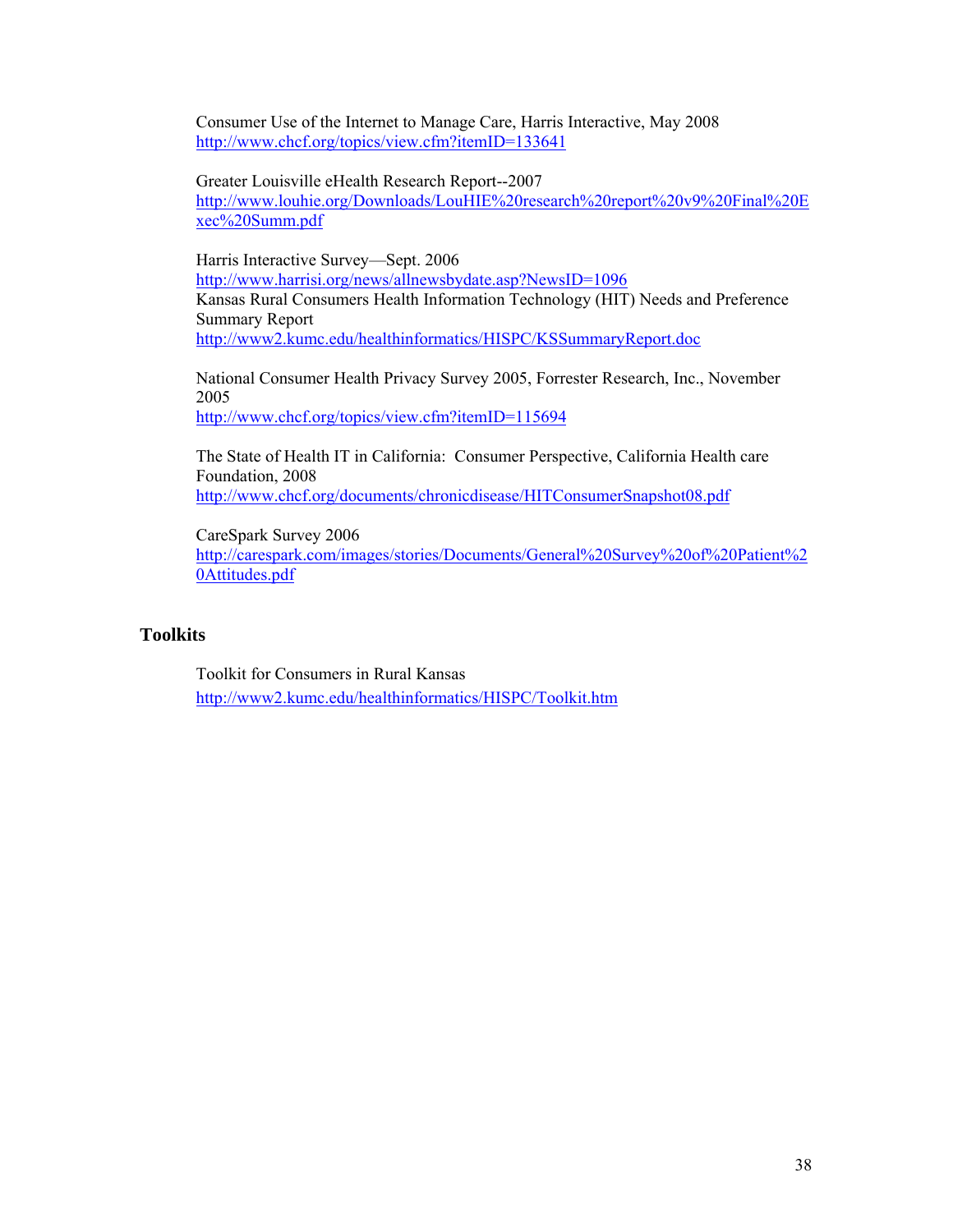# **APPENDIX B – SHARING HEALTH RECORDS ELECTRONICALLY: THE VIEWS OF NEBRASKANS**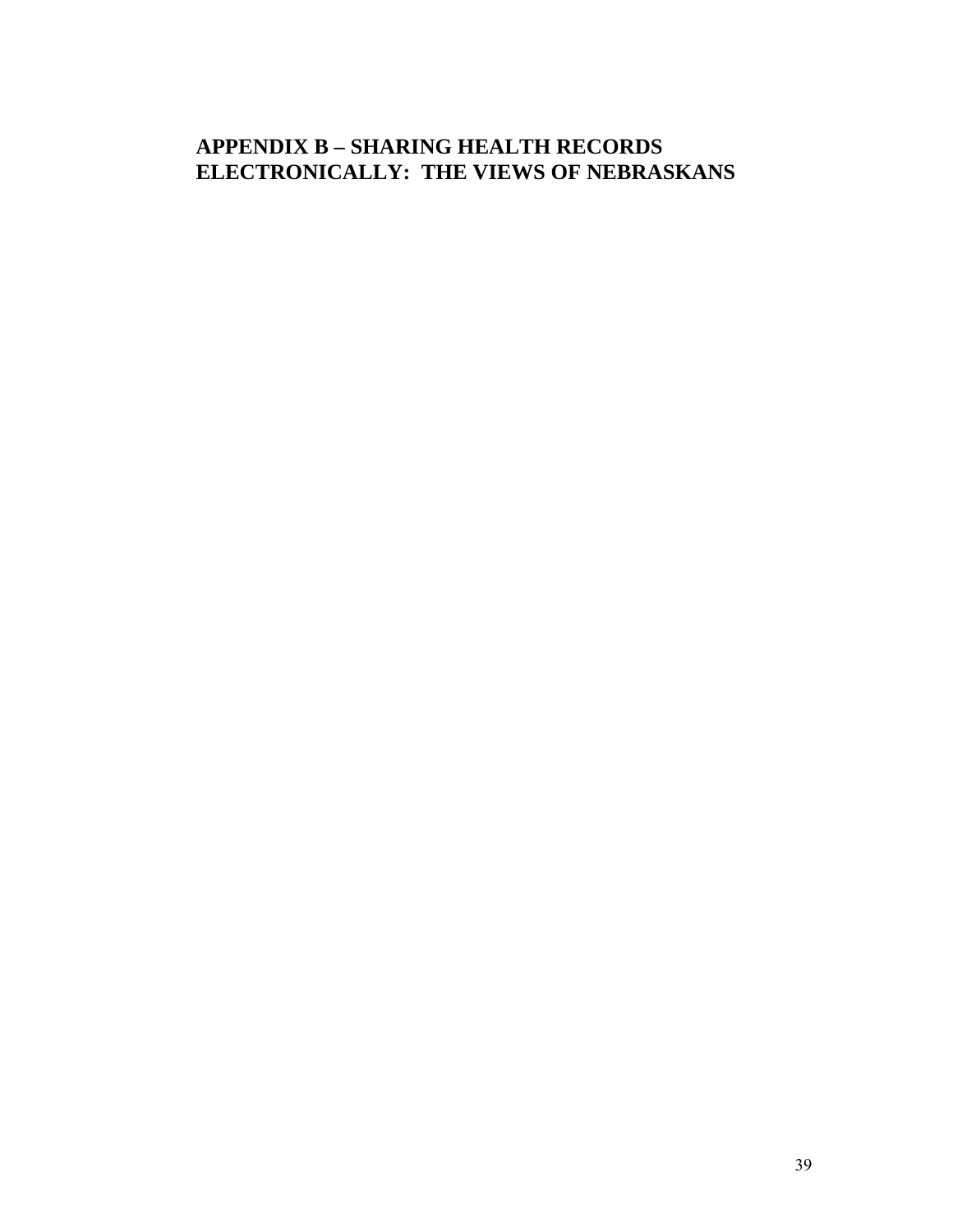# **APPENDIX C – BACKGROUND**

## **Telehealth Committee**

The Telehealth Committee was created in 2000 by the Nebraska Information Technology Commission (NITC) to identify issues affecting the deployment of the teleheath/HIT services in Nebraska, especially rural areas of the state. This committee was instrumental in the creation of the Nebraska Statewide Telehealth Network which was the first statewide telehealth network in the nation (88 hospitals, 19 public health departments). When the NITC created the eHealth Council, the committee's role and focuses became a part of the work of the Council. Some of the founding members became members of the Council upon it's creation.

## **First Health Information Security and Privacy Committee (HISPC)**

The first HISPC was created in 2006 by the Lt. Governor for the State of Nebraska and reviewed key documents related to the state statutes that address, movement of personalized health information to assist in the treatment and care of a patient. They also conducted surveys of three stakeholder groups in Nebraska. The surveys assessed stakeholder security and privacy issues as they relate to stakeholder knowledge and perception about health information exchange, technology, and quality and safety of patient care.



**eHealth Council** 

The eHealth Council was created on February 22, 2007 by the Nebraska Information Technology Commission (NITC) to facilitate discussions among eHealth initiatives in the state and to make recommendations to the NITC regarding the adoption and interoperability of eHealth technologies. eHealth technologies include telehealth, electronic health records, electronic prescribing, clinical decision support, computerized provider order entry, and health information exchange. The eHealth Council formed workgroups (three are listed below).





HISPC 2 Workgroup PHR Workgroup e-Prescribing Workgroup

- **Legal Committee**
- ♦ Education Committee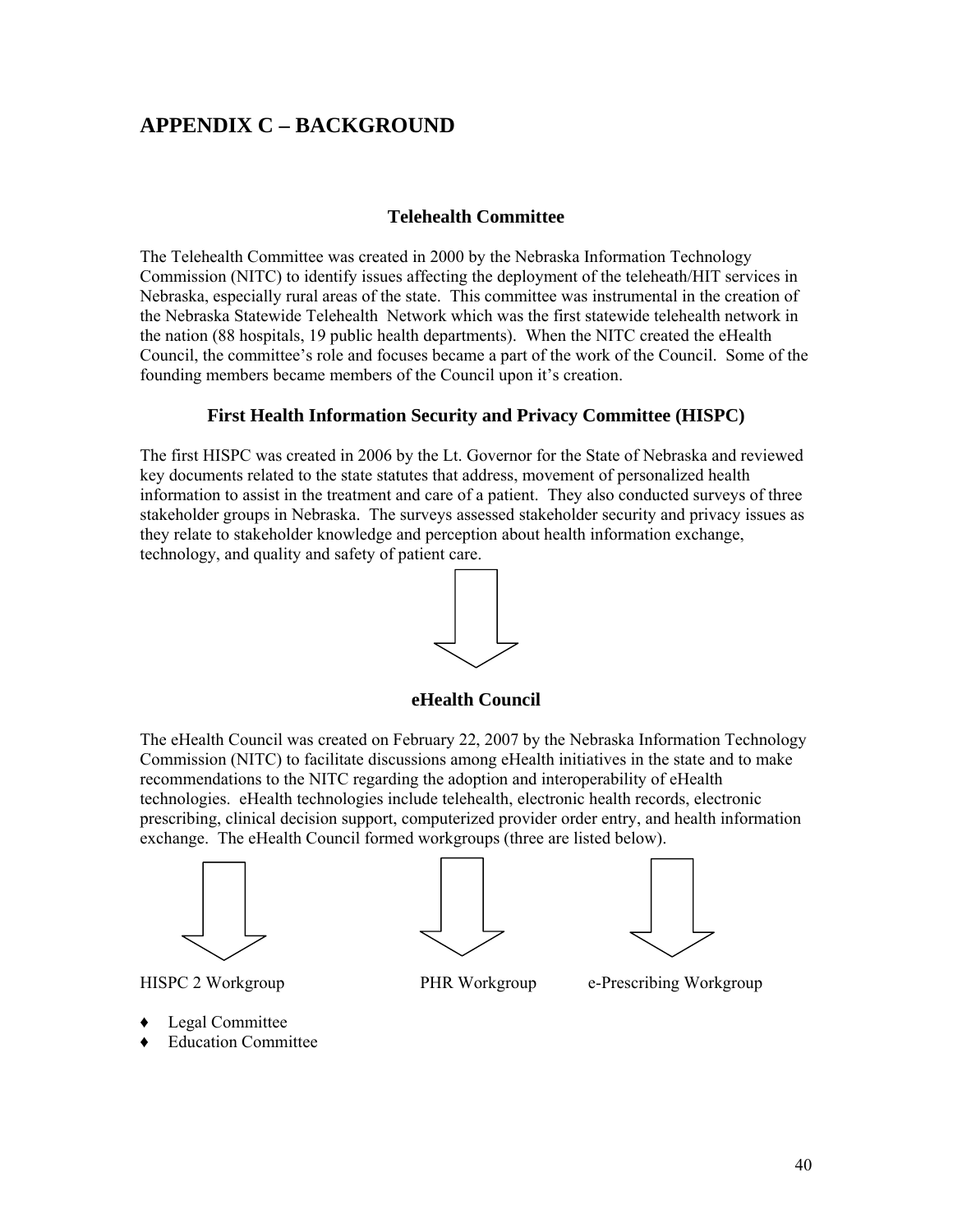# **APPENDIX D - FINDINGS FROM THE FIRST HISPC COMMITTEE**

*Security and Privacy Barriers to Health Information Interoperability* Reports generated by the Health Information Security and Privacy Committee State of Nebraska

- ♦ Report 1: Survey of Health/Licensure/Certification and Facilities Oversight Board Managers
- ♦ Report 2: Survey of Health Professions Organizations Leadership
- ♦ Report 3: Consumer Views about Privacy and Electronic Health Information Exchange
- ♦ Final Report for the state of Nebraska: June 2007
- ♦ Recommendations and Summary: Final Report for the state of Nebraska: June 2007

These reports are available at the following website: CHRP website: [http://chrp.creighton.edu](http://chrp.creighton.edu/)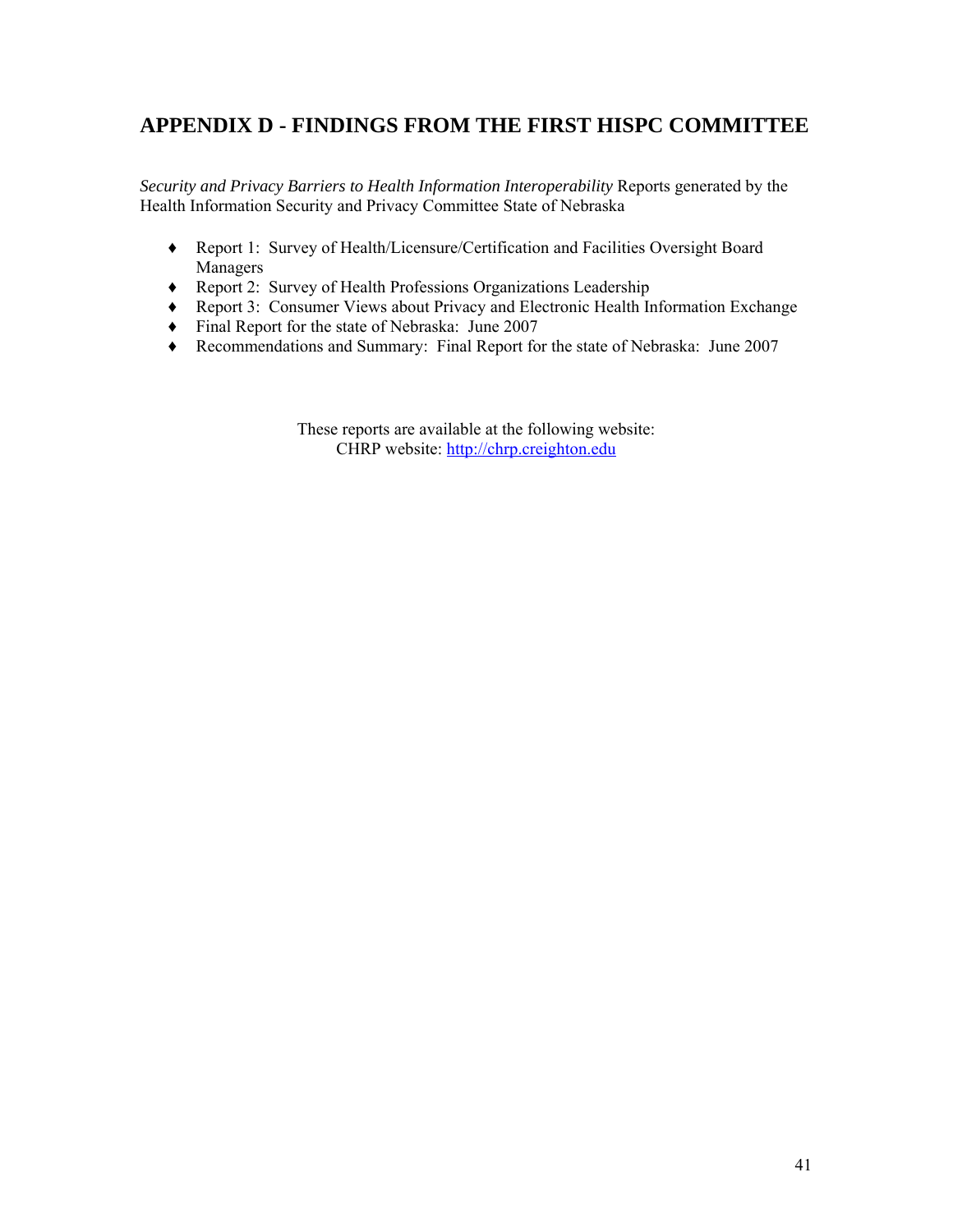# **APPENDIX E – HISPC II WORKGROUP SHARED MATERIALS**

Members of the workgroup have identified important materials and articles related to health care privacy and security. Those materials are cited below.

| <b>Date</b> | <b>Information</b> | <b>Item</b>                                                |
|-------------|--------------------|------------------------------------------------------------|
| information | provided by:       |                                                            |
| provided:   |                    |                                                            |
| 01/24/08    | Dennis Berens      | HITSP Standards approval                                   |
| 02/01/08    | Dennis Berens      | HRSA to offer \$4.5 million in rural hospital technology   |
|             |                    | grants                                                     |
| 02/21/08    | Dr. James Harper   | Google to Store Patients' Health Records, Raising          |
|             |                    | Concerns                                                   |
| 02/25/08    | Sheila Wrobel      | NAHIT Draft Report on Defining Key Health IT Terms         |
| 02/26/08    | Sheila Wrobel      | HIE in the News                                            |
| 02/28/08    | Dennis Berens      | eHealth narrative and action items                         |
| 03/05/08    | Dennis Berens      | Massachusetts - State wants universal e-medical records    |
| 03/14/08    | Dennis Berens      | Virtually all U.S. states now use IT-based e-health        |
|             |                    | strategies                                                 |
| 03/25/08    | Dennis Berens      | VA's mobile pharmacies hit the road                        |
| 03/26/08    | Dennis Berens      | Health IT Executives Call for PHR Policies to Ease Privacy |
|             |                    | Concerns                                                   |
| 04/03/08    | Dennis Berens      | <b>E-Prescribing Final Rule</b>                            |
| 04/08/08    | Dennis Berens      | A National Web Conference on Practical Solutions for       |
|             |                    | Engaging Consumers in the Design and Use of PHRs           |
| 04/22/08    | Dennis Berens      | Information and communication technology to                |
|             |                    | revolutionize telemedicine's future                        |
| 04/24/08    | Dennis Berens      | Individual Control of Sensitive Health Information         |
|             |                    | Accessible Via the Nationwide Health Information           |
|             |                    | Network for Purposes of Treatment (National Committee      |
|             |                    | on Vital and Health Statistics)                            |
| 04/28/08    | Dennis Berens      | Microsoft Explains HealthVault Strategy                    |
| 04/29/08    | Dennis Berens      | CMS awards \$50 million in IT grants to aid Medicaid       |
|             |                    | access                                                     |
| 05/06/08    | Dennis Berens      | Kaiser completes nationwide installation of system for     |
|             |                    | outpatient electronic medical records                      |
| 05/08/08    | Ron Hoffman        | Benefits of PHRs will eclipse privacy concerns             |
| 05/09/08    | Dennis Berens      | More Who Need Major Surgery Are Going Overseas             |
|             |                    | Audio: Insurers Eye Savings from Treatment Overseas        |
| 05/13/08    | Dennis Berens      | New Report: Home Telehealth and Remote Patient             |
|             |                    | Monitoring                                                 |
| 05/15/08    | Dennis Berens      | Leahy, HELP Leaders Reach Deal on IT Privacy Accords       |
| 05/19/08    | Dennis Berens      | <b>Interesting HIPAA Privacy Development</b>               |
| 05/20/08    | Dennis Berens      | Nation's uninsured embrace online prescription services    |
| 05/22/08    | Dr. James Harper   | EHR grand rounds topic                                     |
|             | Dennis Berens      |                                                            |
| 05/22/08    | Dennis Berens      | CBO Report: Evidence on the Costs and Benefits of Health   |
|             |                    | <b>Information Technology</b>                              |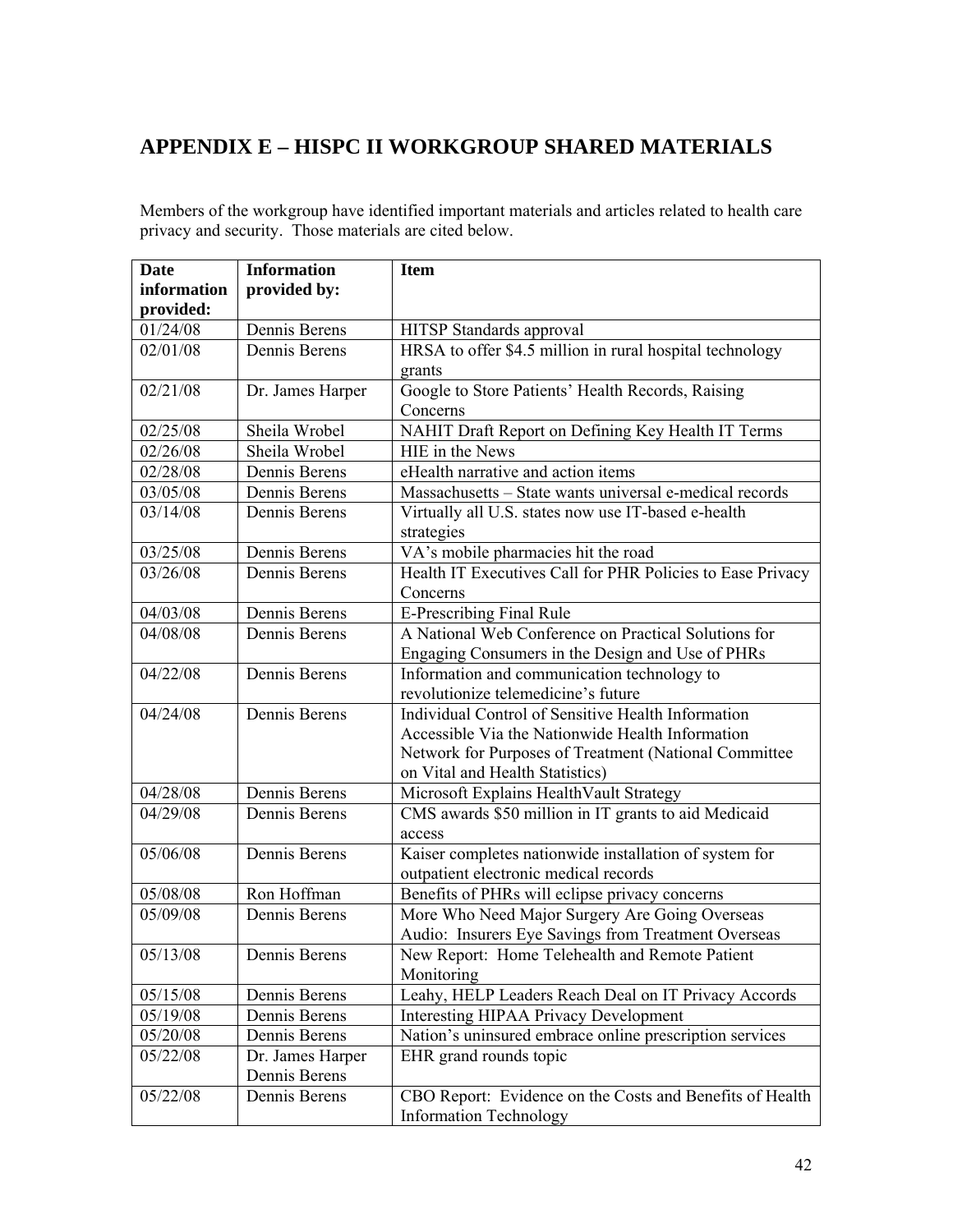| Date        | <b>Information</b> | <b>Item</b>                                                 |
|-------------|--------------------|-------------------------------------------------------------|
| information | provided by:       |                                                             |
| provided:   |                    |                                                             |
| 06/02/08    | Dennis Berens      | <b>UNMC Internal Medicine Grand Rounds</b>                  |
| 06/03/08    | Dennis Berens      | ONCHIT's strategic plan 2008-2012                           |
| 06/09/08    | Dennis Berens      | Oklahoma Senate Bill 1420                                   |
| 06/10/08    | Dennis Berens      | Kaiser, Microsoft to launch PHR pilot program               |
| 06/13/08    | Dennis Berens      | E-prescribing by doctors skyrockets, but more barriers must |
|             |                    | be overcome                                                 |
| 07/01/08    | Dennis Berens      | Health care, technology and insurance firms approve PHR     |
|             |                    | privacy framework                                           |
| 07/09/08    | Dennis Berens      | Markle Foundation                                           |
| 07/17/08    | Dennis Berens      | Ohio Supreme Court Creates New Tort for Attorney's          |
|             |                    | Unauthorized Disclosure of Medical Records                  |
| 07/18/08    | Dennis Berens      | More IT in hospitals mean happier patients, better quality  |
|             |                    | of care                                                     |
| 07/23/08    | Dennis Berens      | NAHIT Key Health IT Terms 022108                            |
| 07/23/08    | Dennis Berens      | Top Line Changes Between H.R. 6357 and the Amendment        |
|             |                    | in the Nature of a Substitute to H.R. 6357                  |
| 07/24/08    | Sheila Wrobel      | PRO(TECH)T Act Update                                       |
| 07/28/08    | Dennis Berens      | GHIT - CCHIT will focus on privacy in certifying PHRs       |
| 08/28/08    | Kim Hazelton       | www.ehnac.org                                               |
|             |                    | Electronic Health care Network Accreditation Commission     |
| 09/02/08    | Dr. Kimberly Galt  | New Inventory of Colorado health care workforce             |
|             |                    | programs and initiatives                                    |
| 09/24/08    | Dennis Berens      | State Alliance Issues Inaugural Report                      |
| 09/29/08    | Dennis Berens      | GAO Report on HIT Privacy                                   |
| 10/07/08    | Dennis Berens      | HIT Digest: October 6, 2008                                 |
| 10/10/08    | Dennis Berens      | Press Release: Health care Compliance with New FTC Red      |
|             |                    | Flag Rules (Corrected)                                      |
| 10/21/08    | Dennis Berens      | Wall Street Journal Article on HIT                          |
| 10/23/08    | Dennis Berens      | FTC Will Grant Six-Month Delay of Enforcement of 'Red       |
|             |                    | Flags' Rule: Baird Holm LLP Health Law Alert & FTC          |
|             |                    | Release                                                     |
| 10/24/08    | Dennis Berens      | Electronic Medical Records in Nebraska Security, Privacy,   |
|             |                    | and Health Care Quality                                     |
| 10/30/08    | Dennis Berens      | Considerations on information and systems protections       |
| 11/04/08    | Dennis Berens      | Use of health IT could go long way toward preventing        |
|             |                    | infectious disease outbreaks in U.S.                        |
| 12/02/08    | Dennis Berens      | PQRT: FYI: Oklahoma: Standardized medical                   |
|             |                    | authorization from                                          |
| 12/08/08    | Karen Paschal      | Electronic Medical Records: The Views of Nebraskans         |
|             | Dennis Berens      |                                                             |
| 12/10/08    | Dennis Berens      | Summary of State HIT laws (NCSL)                            |
| 12/15/08    | Dennis Berens      | Deliberative Discussion on Electronic Health Records -      |
|             |                    | Sharing Health Records Electronically: The Views of         |
|             |                    | Nebraskans                                                  |
| 12/16/08    | Dennis Berens      | Leavitt's Comments at yesterday's Keynote address           |